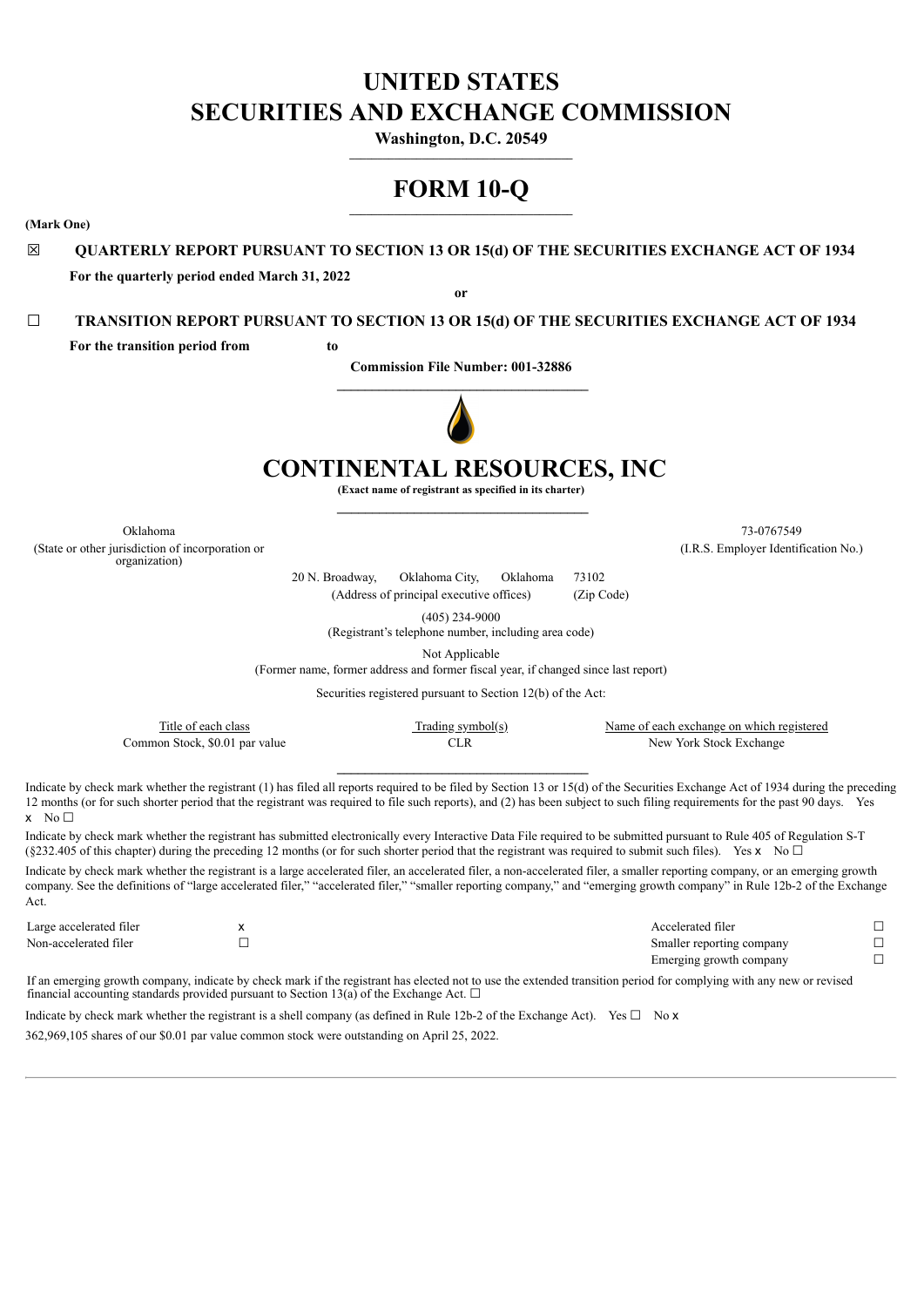# **PART I. Financial Information**

| Item 1.  | <b>Financial Statements</b>                                                                                                         |                |
|----------|-------------------------------------------------------------------------------------------------------------------------------------|----------------|
|          | <b>Condensed Consolidated Balance Sheets</b>                                                                                        |                |
|          | <b>Unaudited Condensed Consolidated Statements of Operations</b>                                                                    | $\overline{2}$ |
|          | <b>Unaudited Condensed Consolidated Statements of Equity</b>                                                                        | $\overline{3}$ |
|          | Unaudited Condensed Consolidated Statements of Cash Flows                                                                           | $\overline{4}$ |
|          | Notes to Unaudited Condensed Consolidated Financial Statements                                                                      |                |
| Item 2.  | Management's Discussion and Analysis of Financial Condition and Results of Operations                                               | 20             |
| Item 3.  | Quantitative and Qualitative Disclosures About Market Risk                                                                          | 30             |
| Item 4.  | <b>Controls and Procedures</b>                                                                                                      | 31             |
|          |                                                                                                                                     |                |
|          | <b>PART II. Other Information</b>                                                                                                   |                |
| Item 1.  | <b>Legal Proceedings</b>                                                                                                            | <u>32</u>      |
| Item 1A. | <b>Risk Factors</b>                                                                                                                 | 32             |
| Item 2.  | <u>Unregistered Sales of Equity Securities and Use of Proceeds</u>                                                                  | 33             |
| Item 3.  | Defaults Upon Senior Securities                                                                                                     | 33             |
| Item 4.  | <b>Mine Safety Disclosures</b>                                                                                                      | <u>33</u>      |
| Item 5.  | <b>Other Information</b>                                                                                                            | 33             |
| Item 6.  | Exhibits                                                                                                                            | $\frac{34}{5}$ |
|          | <u>Signature</u>                                                                                                                    | 35             |
|          | When we refer to "us," "we," "our," "Company," or "Continental" we are describing Continental Resources, Inc. and our subsidiaries. |                |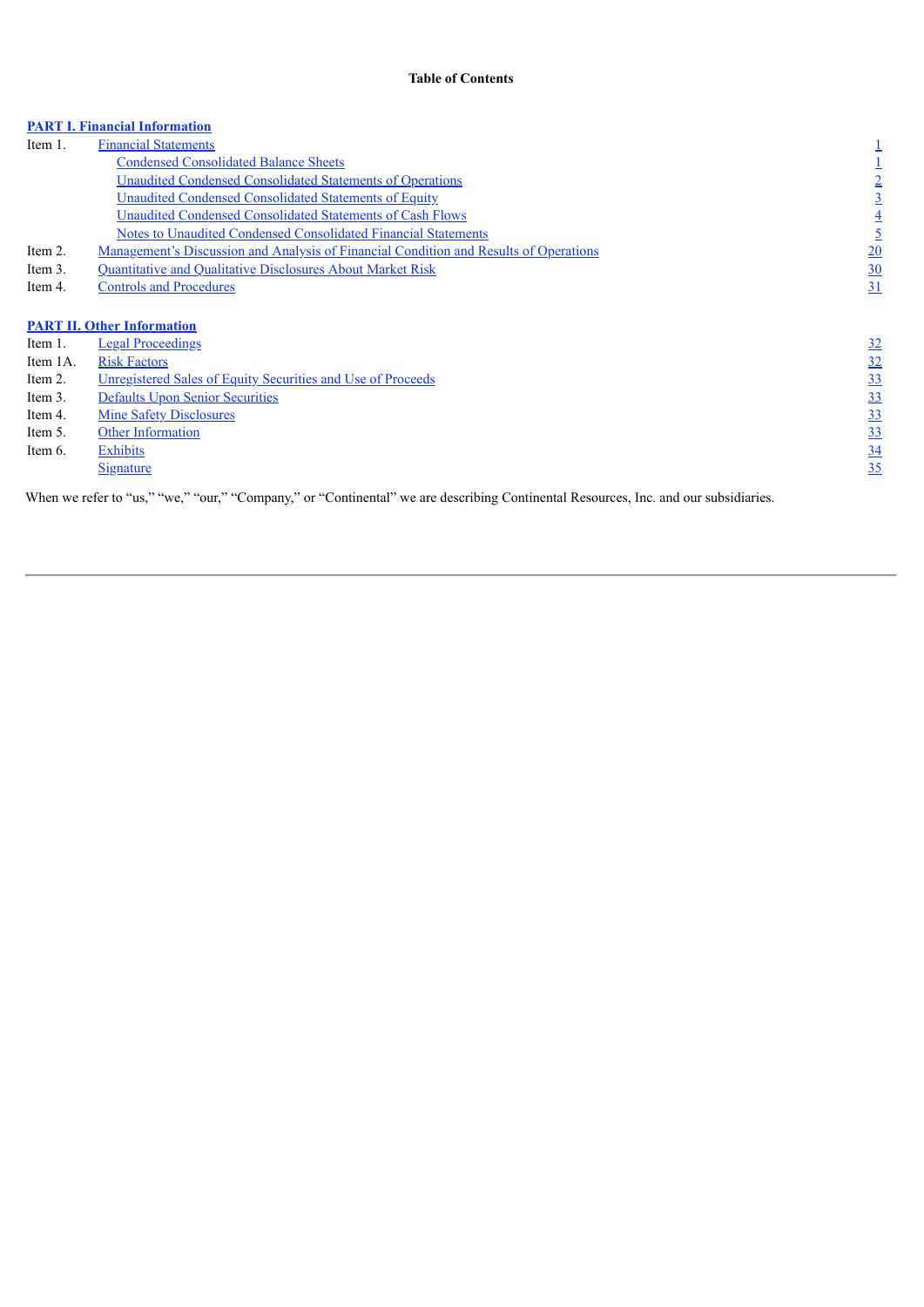#### **Glossary of Crude Oil and Natural Gas Terms**

The terms defined in this section may be used throughout this report:

*"Bbl"* One stock tank barrel, of 42 U.S. gallons liquid volume, used herein in reference to crude oil, condensate or natural gas liquids.

*"Boe"* Barrels of crude oil equivalent, with six thousand cubic feet of natural gas being equivalent to one barrel of crude oil based on the average equivalent energy content of the two commodities.

*"Btu"* British thermal unit, which represents the amount of energy needed to heat one pound of water by one degree Fahrenheit and can be used to describe the energy content of fuels.

*"completion"* The process of treating a drilled well followed by the installation of permanent equipment for the production of crude oil and/or natural gas.

*"developed acreage"* The number of acres allocated or assignable to productive wells or wells capable of production.

*"development well"* A well drilled within the proved area of a crude oil or natural gas reservoir to the depth of a stratigraphic horizon known to be productive.

*"dry hole"* Exploratory or development well that does not produce crude oil and/or natural gas in economically producible quantities.

*"exploratory well"* A well drilled to find crude oil or natural gas in an unproved area, to find a new reservoir in an existing field previously found to be productive of crude oil or natural gas in another reservoir, or to extend a known reservoir beyond the proved area.

*"field"* An area consisting of a single reservoir or multiple reservoirs all grouped on, or related to, the same individual geological structural feature or stratigraphic condition. The field name refers to the surface area, although it may refer to both the surface and the underground productive formations.

*"formation"* A layer of rock which has distinct characteristics that differs from nearby rock.

"*gross acres*" or "*gross wells*" Refers to the total acres or wells in which a working interest is owned.

*"MBbl"* One thousand barrels of crude oil, condensate or natural gas liquids.

*"MBoe"* One thousand Boe.

- *"Mcf"* One thousand cubic feet of natural gas.
- *"MMBoe"* One million Boe.

*"MMBtu"* One million British thermal units.

*"MMcf"* One million cubic feet of natural gas.

"*net acres*" or "*net wells*" Refers to the sum of the fractional working interests owned in gross acres or gross wells.

"Net crude oil, natural gas, and natural gas liquids sales" Represents total crude oil, natural gas, and natural gas liquids sales less total transportation expenses. Net crude oil, natural gas, and natural gas liquids sales presented herein are non-GAAP measures. See *Part I, Item 2. Management's Discussion and Analysis of Financial Condition and Results of Operations—Non-GAAP Financial Measures* for a discussion and calculation of this measure.

"*Net sales price*" Represents the average net wellhead sales price received by the Company for its sales after deducting transportation expenses. Net sales price is calculated by taking revenues less transportation expenses divided by sales volumes for a period. Net sales prices presented herein are non-GAAP measures. See Part I, Item 2. Management's Discussion and Analysis of Financial Condition and Results of Operations-Non-GAAP Financial Measures for a discussion and calculation of this measure.

*"NGL" or "NGLs"* Refers to natural gas liquids, which are hydrocarbon products that are separated during natural gas processing and include ethane, propane, isobutane, normal butane, and natural gasoline.

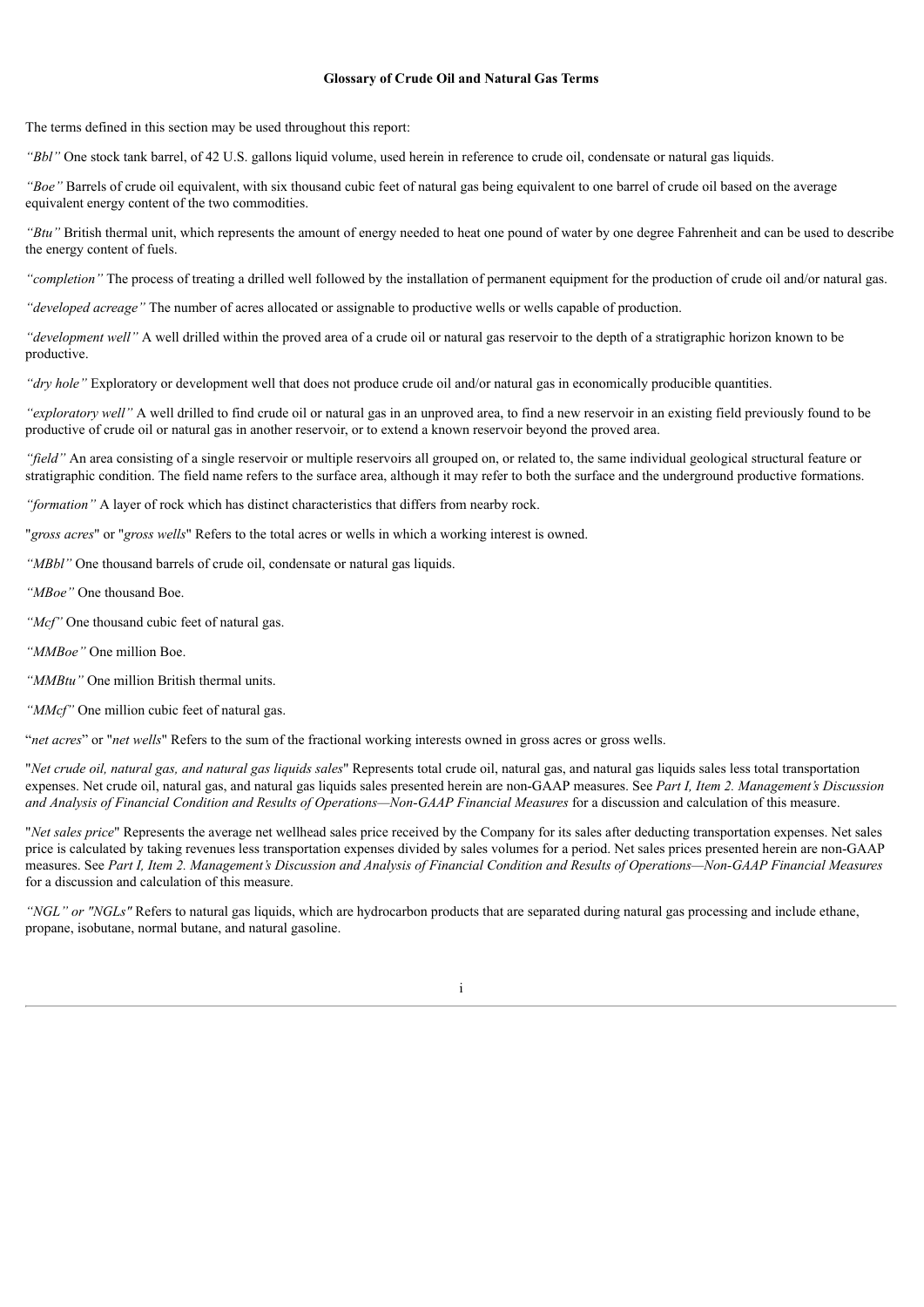*"NYMEX"* The New York Mercantile Exchange.

*"play"* A portion of the exploration and production cycle following the identification by geologists and geophysicists of areas with potential crude oil and natural gas reserves.

*"proved reserves"* The quantities of crude oil and natural gas, which, by analysis of geoscience and engineering data, can be estimated with reasonable certainty to be economically producible from a given date forward, from known reservoirs and under existing economic conditions, operating methods, and government regulations prior to the time at which contracts providing the right to operate expire, unless evidence indicates renewal is reasonably certain.

*"reservoir"* A porous and permeable underground formation containing a natural accumulation of producible crude oil and/or natural gas that is confined by impermeable rock or water barriers and is separate from other reservoirs.

*"royalty interest"* Refers to the ownership of a percentage of the resources or revenues produced from a crude oil or natural gas property. A royalty interest owner does not bear exploration, development, or operating expenses associated with drilling and producing a crude oil or natural gas property.

*"SCOOP"* Refers to the South Central Oklahoma Oil Province, a term used to describe properties located in the Anadarko Basin of Oklahoma in which we operate. Our SCOOP acreage extends across portions of Garvin, Grady, Stephens, Carter, McClain and Love counties of Oklahoma and has the potential to contain hydrocarbons from a variety of conventional and unconventional reservoirs overlying and underlying the Woodford formation.

*"STACK"* Refers to Sooner Trend Anadarko Canadian Kingfisher, a term used to describe a resource play located in the Anadarko Basin of Oklahoma characterized by stacked geologic formations with major targets in the Meramec, Osage and Woodford formations.

*"undeveloped acreage"* Lease acreage on which wells have not been drilled or completed to a point that would permit the production of commercial quantities of crude oil and/or natural gas.

*"unit"* The joining of all or substantially all interests in a reservoir or field, rather than a single tract, to provide for development and operation without regard to separate property interests. Also, the area covered by a unitization agreement.

*"working interest"* The right granted to the lessee of a property to explore for and to produce and own crude oil, natural gas, or other minerals. The working interest owners bear the exploration, development, and operating costs on either a cash, penalty, or carried basis.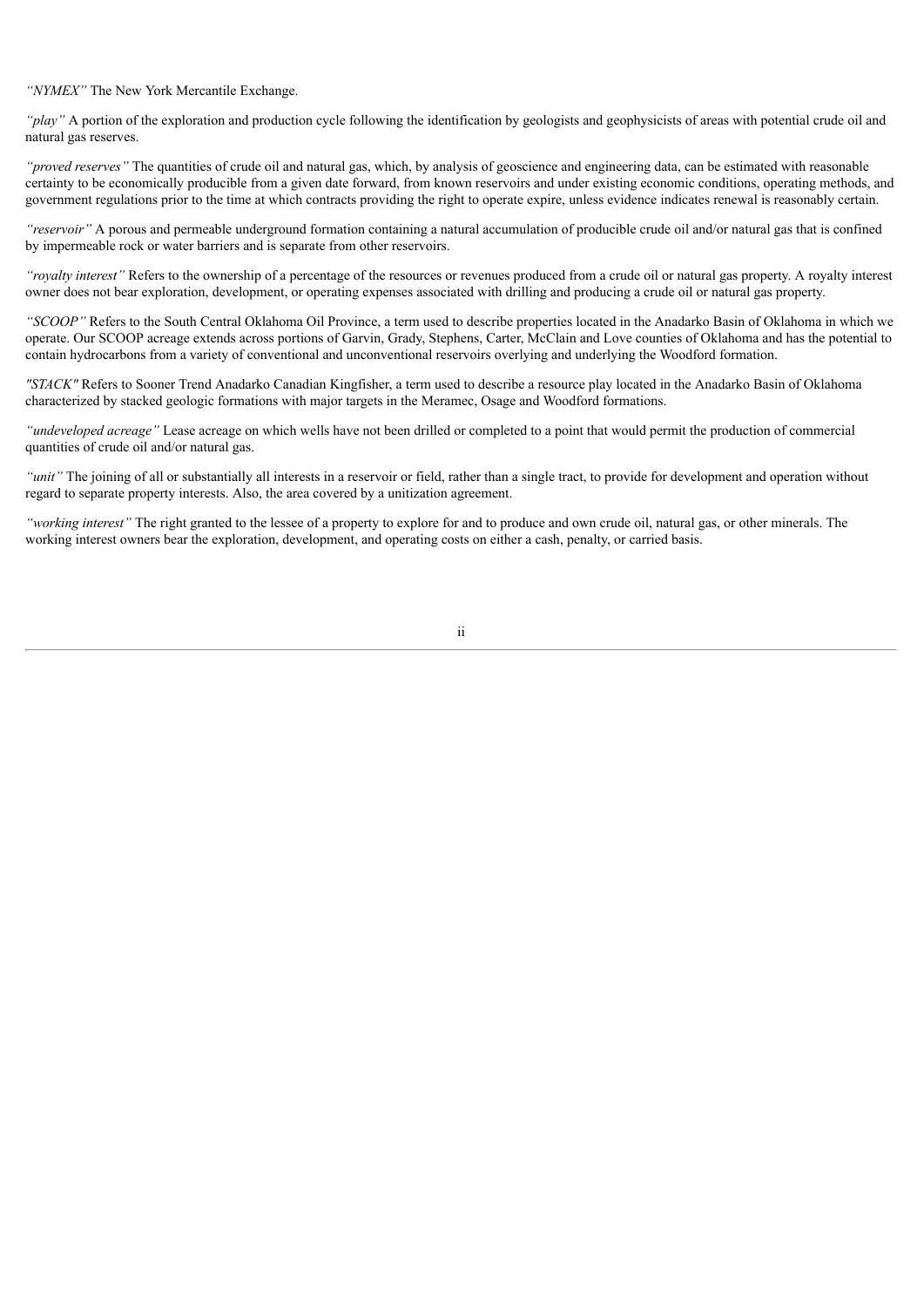## Cautionary Statement for the Purpose of the "Safe Harbor" Provisions of the Private Securities Litigation Reform Act of 1995

This report and information incorporated by reference in this report include "forward-looking statements" within the meaning of Section 27A of the Securities Act of 1933 and Section 21E of the Securities Exchange Act of 1934. All statements other than statements of historical fact, including, but not limited to, forecasts or expectations regarding the Company's business and statements or information concerning the Company's future operations, performance, financial condition, production and reserves, schedules, plans, timing of development, rates of return, budgets, costs, business strategy, objectives, and cash flows, included in this report are forward-looking statements. The words "could," "may," "believe," "anticipate," "intend," "estimate," "expect," "project," "budget," "target," "plan," "continue," "potential," "guidance," "strategy" and similar expressions are intended to identify forwardlooking statements, although not all forward-looking statements contain such identifying words.

Forward-looking statements may include, but are not limited to, statements about:

- our strategy;
- our business and financial plans;
- our future operations;
- our proved reserves and related development plans;
- technology;
- future commodity prices and differentials;
- the timing and amount of future production of crude oil, natural gas liquids, and natural gas and flaring activities;
- the amount, nature and timing of capital expenditures;
- estimated revenues, expenses and results of operations;
- drilling and completing of wells;
- shutting in of production and the resumption of production activities:
- competition;
- marketing of crude oil, natural gas, and natural gas liquids;
- transportation of crude oil, natural gas, and natural gas liquids to markets;
- property exploitation, property acquisitions and dispositions, strategic investments, or joint development opportunities;
- costs of exploiting and developing our properties and conducting other operations, including any impacts from inflation;
- our financial position, dividend payments, bond repurchases, debt reduction plans, share repurchases, or income tax payments;
- the impact of the COVID-19 (novel coronavirus) pandemic on economic conditions, the demand for crude oil, the Company's operations and the operations of its customers, suppliers, and service providers;
- geopolitical events and conditions in, or affecting other, crude oil-producing and natural gas-producing nations;
- credit markets;
- our liquidity and access to capital;
- the impact of governmental policies, laws and regulations, as well as regulatory and legal proceedings involving us and of scheduled or potential regulatory or legal changes;
- our future operating and financial results;
- our future commodity or other hedging arrangements; and
- the ability and willingness of current or potential lenders, hedging contract counterparties, customers, and working interest owners to fulfill their obligations to us or to enter into transactions with us in the future on terms that are acceptable to us.

Forward-looking statements are based on the Company's current expectations and assumptions about future events and currently available information as to the outcome and timing of future events. Although the Company believes these assumptions and expectations are reasonable, they are inherently subject to numerous business, economic, competitive, regulatory and other risks and uncertainties, most of which are difficult to predict and many of which are beyond the Company's control. No assurance can be given that such expectations will be correct or achieved or that the assumptions are accurate or will not change over time. The risks and uncertainties that may affect the operations, performance and results of the business and forward-looking statements include, but are not limited to, those risk factors and other cautionary statements described under *Part II, Item 1A. Risk Factors* and elsewhere in this report, if any, our Annual Report on Form 10-K for the year ended December 31, 2021, registration statements we file from time to time with the Securities and Exchange Commission, and other announcements we make from time to time.

Readers are cautioned not to place undue reliance on forward-looking statements, which speak only as of the date on which such statement is made. Additionally, new factors emerge from time to time, and it is not possible for us to predict all such factors. Should one or more of the risks or uncertainties described in this report or our Annual Report on Form 10-K for the year ended December 31, 2021 occur, or should underlying assumptions prove incorrect, the Company's actual results and plans could differ materially from those expressed in any forward-looking statements. All forward-looking statements are expressly qualified in their entirety by this cautionary statement.

Except as expressly stated above or otherwise required by applicable law, the Company undertakes no obligation to publicly correct or update any forwardlooking statement whether as a result of new information, future events or circumstances after the date of this report, or otherwise.

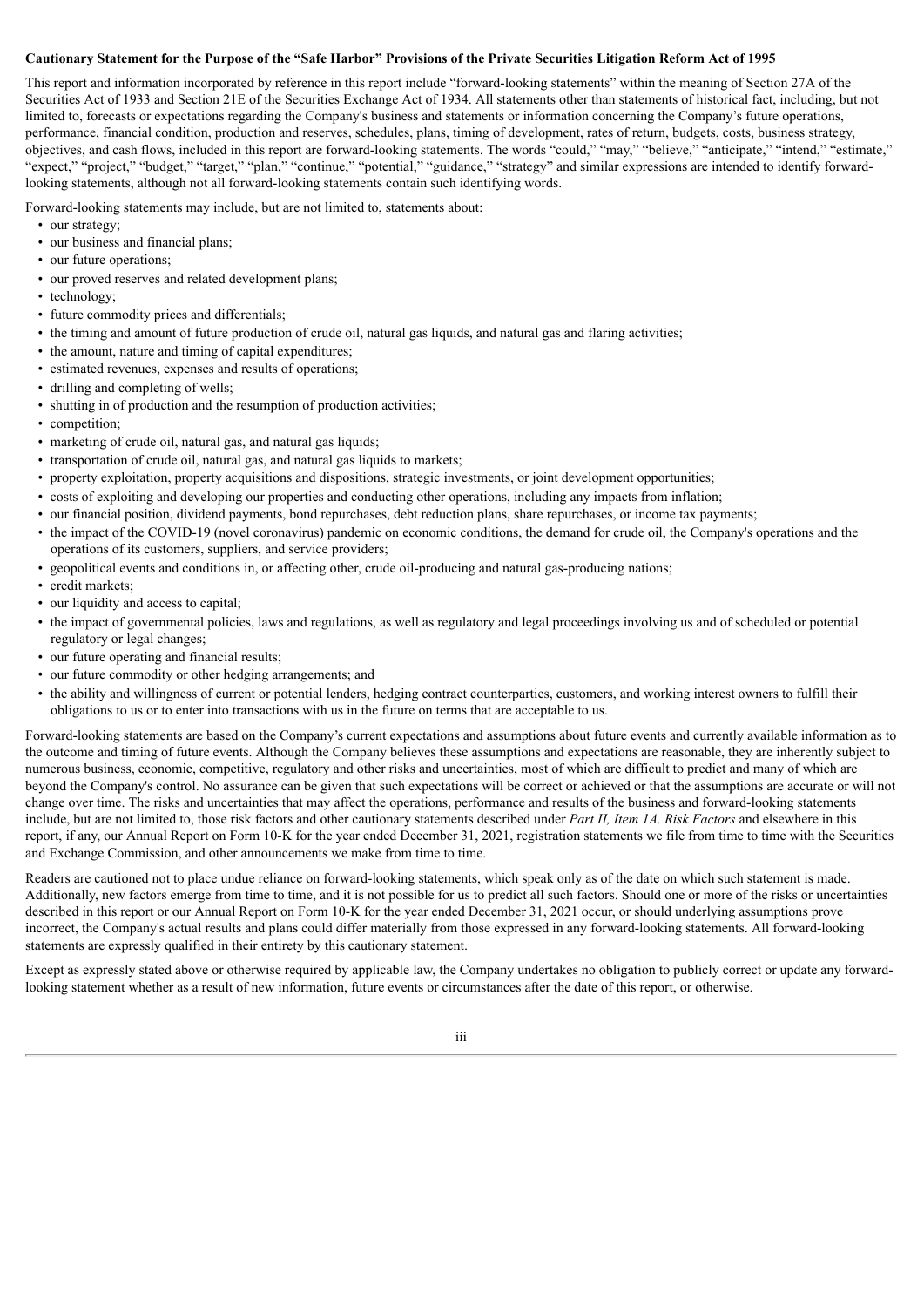# **PART I. Financial Information**

# **ITEM 1. Financial Statements**

## **Continental Resources, Inc. and Subsidiaries Condensed Consolidated Balance Sheets**

|                                                                                                   | <b>March 31, 2022</b> |             | December 31, 2021 |            |  |
|---------------------------------------------------------------------------------------------------|-----------------------|-------------|-------------------|------------|--|
| In thousands, except par values and share data                                                    |                       | (Unaudited) |                   |            |  |
| <b>Assets</b>                                                                                     |                       |             |                   |            |  |
| Current assets:                                                                                   |                       |             |                   |            |  |
| Cash and cash equivalents                                                                         | \$                    | 4,244       | -S                | 20,868     |  |
| Receivables:                                                                                      |                       |             |                   |            |  |
| Crude oil, natural gas, and natural gas liquids sales                                             |                       | 1,606,516   |                   | 1,122,415  |  |
| Joint interest and other                                                                          |                       | 274,902     |                   | 278,753    |  |
| Allowance for credit losses                                                                       |                       | (2,768)     |                   | (2,814)    |  |
| Receivables, net                                                                                  |                       | 1,878,650   |                   | 1,398,354  |  |
| Derivative assets                                                                                 |                       | 3,561       |                   | 22,334     |  |
| Inventories                                                                                       |                       | 155,305     |                   | 105,568    |  |
| Prepaid expenses and other                                                                        |                       | 25,315      |                   | 17,266     |  |
| Total current assets                                                                              |                       | 2,067,075   |                   | 1,564,390  |  |
| Net property and equipment, based on successful efforts method of accounting                      |                       | 17,466,448  |                   | 16,975,465 |  |
| Investment in unconsolidated affiliates                                                           |                       | 65,772      |                   |            |  |
| Operating lease right-of-use assets                                                               |                       | 27,036      |                   | 16,370     |  |
| Derivative assets, noncurrent                                                                     |                       | 7,307       |                   | 13,188     |  |
| Other noncurrent assets                                                                           |                       | 39,793      |                   | 21,698     |  |
| Total assets                                                                                      | \$                    | 19,673,431  | -S                | 18,591,111 |  |
| <b>Liabilities and equity</b>                                                                     |                       |             |                   |            |  |
| Current liabilities:                                                                              |                       |             |                   |            |  |
| Accounts payable trade                                                                            | $\mathbb{S}$          | 656,142     | $\mathcal{S}$     | 582,317    |  |
| Revenues and royalties payable                                                                    |                       | 813,404     |                   | 627,171    |  |
| Accrued liabilities and other                                                                     |                       | 311,262     |                   | 285,740    |  |
| Current portion of income tax liabilities                                                         |                       | 95,957      |                   |            |  |
| Derivative liabilities                                                                            |                       | 294,018     |                   | 899        |  |
| Current portion of operating lease liabilities                                                    |                       | 4,538       |                   | 1,674      |  |
| Current portion of long-term debt                                                                 |                       | 2,347       |                   | 2,326      |  |
| Total current liabilities                                                                         |                       | 2,177,668   |                   | 1,500,127  |  |
| Long-term debt, net of current portion                                                            |                       | 6,562,803   |                   | 6,826,566  |  |
| Other noncurrent liabilities:                                                                     |                       |             |                   |            |  |
| Deferred income tax liabilities, net                                                              |                       | 2,234,866   |                   | 2,139,884  |  |
| Asset retirement obligations, net of current portion                                              |                       | 232,387     |                   | 215,701    |  |
| Derivative liabilities, noncurrent                                                                |                       | 136,242     |                   | 318        |  |
| Operating lease liabilities, net of current portion                                               |                       | 21,500      |                   | 13,800     |  |
| Other noncurrent liabilities                                                                      |                       | 37,522      |                   | 38,390     |  |
| Total other noncurrent liabilities                                                                |                       | 2,662,517   |                   | 2,408,093  |  |
| Commitments and contingencies (Note 9)                                                            |                       |             |                   |            |  |
| Equity:                                                                                           |                       |             |                   |            |  |
| Preferred stock, \$0.01 par value; 25,000,000 shares authorized; no shares issued and outstanding |                       |             |                   |            |  |
| Common stock, \$0.01 par value; 1,000,000,000 shares authorized; 363,126,085 shares issued and    |                       |             |                   |            |  |
| outstanding at March 31, 2022; 364, 297, 520 shares issued and outstanding at December 31, 2021   |                       | 3,631       |                   | 3,643      |  |
| Additional paid-in capital                                                                        |                       | 1,034,977   |                   | 1,131,602  |  |
| Retained earnings                                                                                 |                       | 6,854,183   |                   | 6,340,211  |  |
| Total shareholders' equity attributable to Continental Resources                                  |                       | 7,892,791   |                   | 7,475,456  |  |
| Noncontrolling interests                                                                          |                       | 377,652     |                   | 380,869    |  |
| Total equity                                                                                      |                       | 8,270,443   |                   | 7,856,325  |  |
| Total liabilities and equity                                                                      | \$                    | 19,673,431  | \$                | 18,591,111 |  |
|                                                                                                   |                       |             |                   |            |  |

*The accompanying notes are an integral part of these condensed consolidated financial statements.*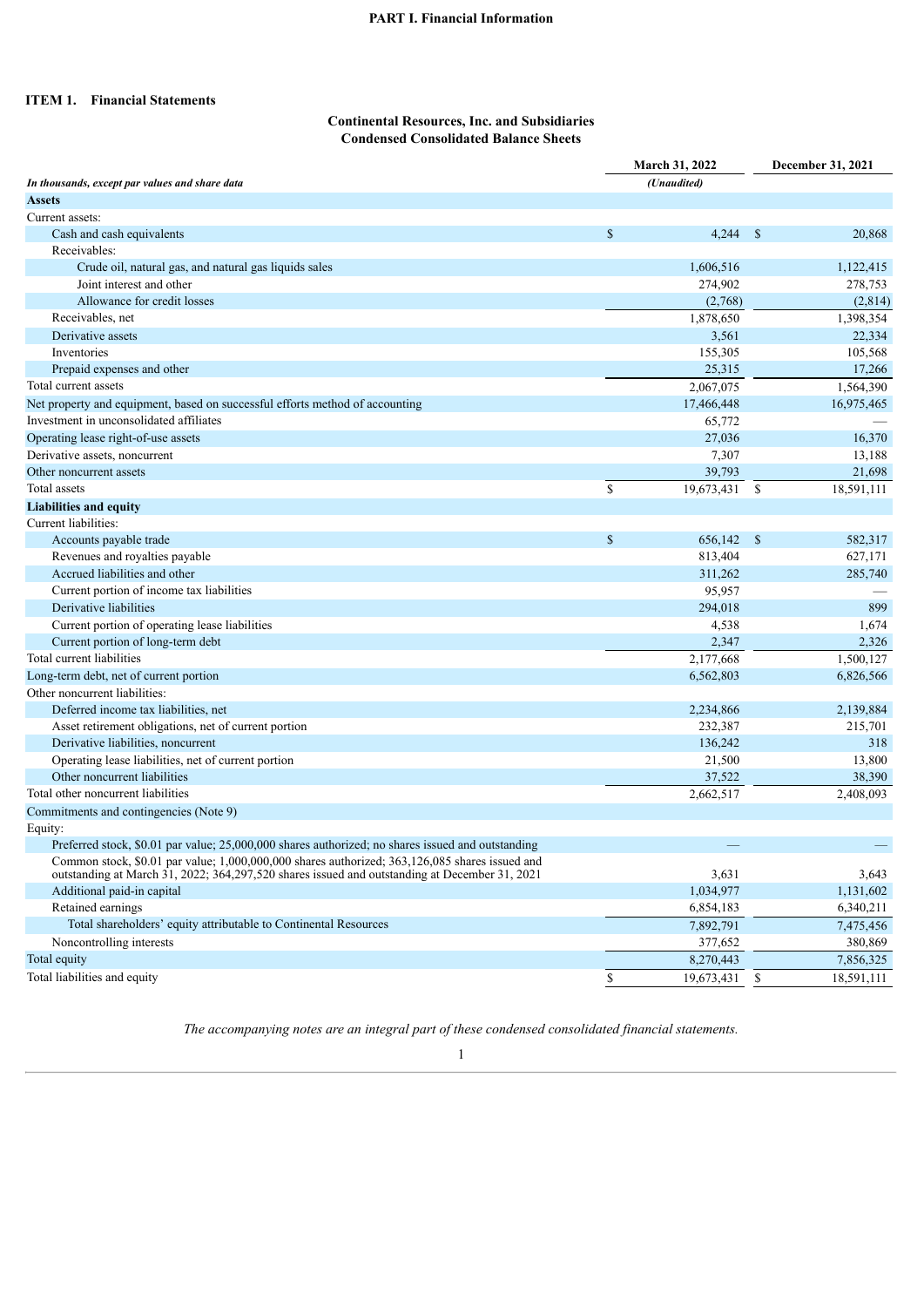# **Continental Resources, Inc. and Subsidiaries Unaudited Condensed Consolidated Statements of Operations**

|                                                             |      | Three months ended March 31, |    |           |  |  |  |  |  |
|-------------------------------------------------------------|------|------------------------------|----|-----------|--|--|--|--|--|
| In thousands, except per share data                         |      | 2022                         |    |           |  |  |  |  |  |
| Revenues:                                                   |      |                              |    |           |  |  |  |  |  |
| Crude oil, natural gas, and natural gas liquids sales       | \$   | 2,274,261                    | -S | 1,247,533 |  |  |  |  |  |
| Loss on derivative instruments, net                         |      | (475,938)                    |    | (43,507)  |  |  |  |  |  |
| Crude oil and natural gas service operations                |      | 17,915                       |    | 11,789    |  |  |  |  |  |
| Total revenues                                              |      | 1,816,238                    |    | 1,215,815 |  |  |  |  |  |
| Operating costs and expenses:                               |      |                              |    |           |  |  |  |  |  |
| Production expenses                                         |      | 137,280                      |    | 93,065    |  |  |  |  |  |
| Production and ad valorem taxes                             |      | 158,365                      |    | 83,976    |  |  |  |  |  |
| Transportation, gathering, processing, and compression      |      | 74,849                       |    | 50,256    |  |  |  |  |  |
| <b>Exploration</b> expenses                                 |      | 13,017                       |    | 4,645     |  |  |  |  |  |
| Crude oil and natural gas service operations                |      | 8,561                        |    | 4,490     |  |  |  |  |  |
| Depreciation, depletion, amortization and accretion         |      | 459,029                      |    | 509,608   |  |  |  |  |  |
| Property impairments                                        |      | 24,248                       |    | 11,436    |  |  |  |  |  |
| General and administrative expenses                         |      | 74,837                       |    | 52,848    |  |  |  |  |  |
| Net gain on sale of assets and other                        |      | (165)                        |    | (207)     |  |  |  |  |  |
| Total operating costs and expenses                          |      | 950,021                      |    | 810,117   |  |  |  |  |  |
| Income from operations                                      |      | 866,217                      |    | 405,698   |  |  |  |  |  |
| Other income (expense):                                     |      |                              |    |           |  |  |  |  |  |
| Interest expense                                            |      | (72, 555)                    |    | (64, 951) |  |  |  |  |  |
| Gain (loss) on extinguishment of debt                       |      |                              |    | (196)     |  |  |  |  |  |
| Other                                                       |      | (1,227)                      |    | 252       |  |  |  |  |  |
|                                                             |      | (73, 782)                    |    | (64, 895) |  |  |  |  |  |
| Income before income taxes                                  |      | 792,435                      |    | 340,803   |  |  |  |  |  |
| Provision for income taxes                                  |      | (191,084)                    |    | (80, 528) |  |  |  |  |  |
| Net income                                                  |      | 601,351                      |    | 260,275   |  |  |  |  |  |
| Net income attributable to noncontrolling interests         |      | 3,594                        |    | 633       |  |  |  |  |  |
| Net income attributable to Continental Resources            | \$   | 597,757                      | \$ | 259,642   |  |  |  |  |  |
| Net income per share attributable to Continental Resources: |      |                              |    |           |  |  |  |  |  |
| <b>Basic</b>                                                | $\$$ | 1.67                         | \$ | 0.72      |  |  |  |  |  |
| Diluted                                                     | \$   | 1.65                         | \$ | 0.72      |  |  |  |  |  |

*The accompanying notes are an integral part of these condensed consolidated financial statements.*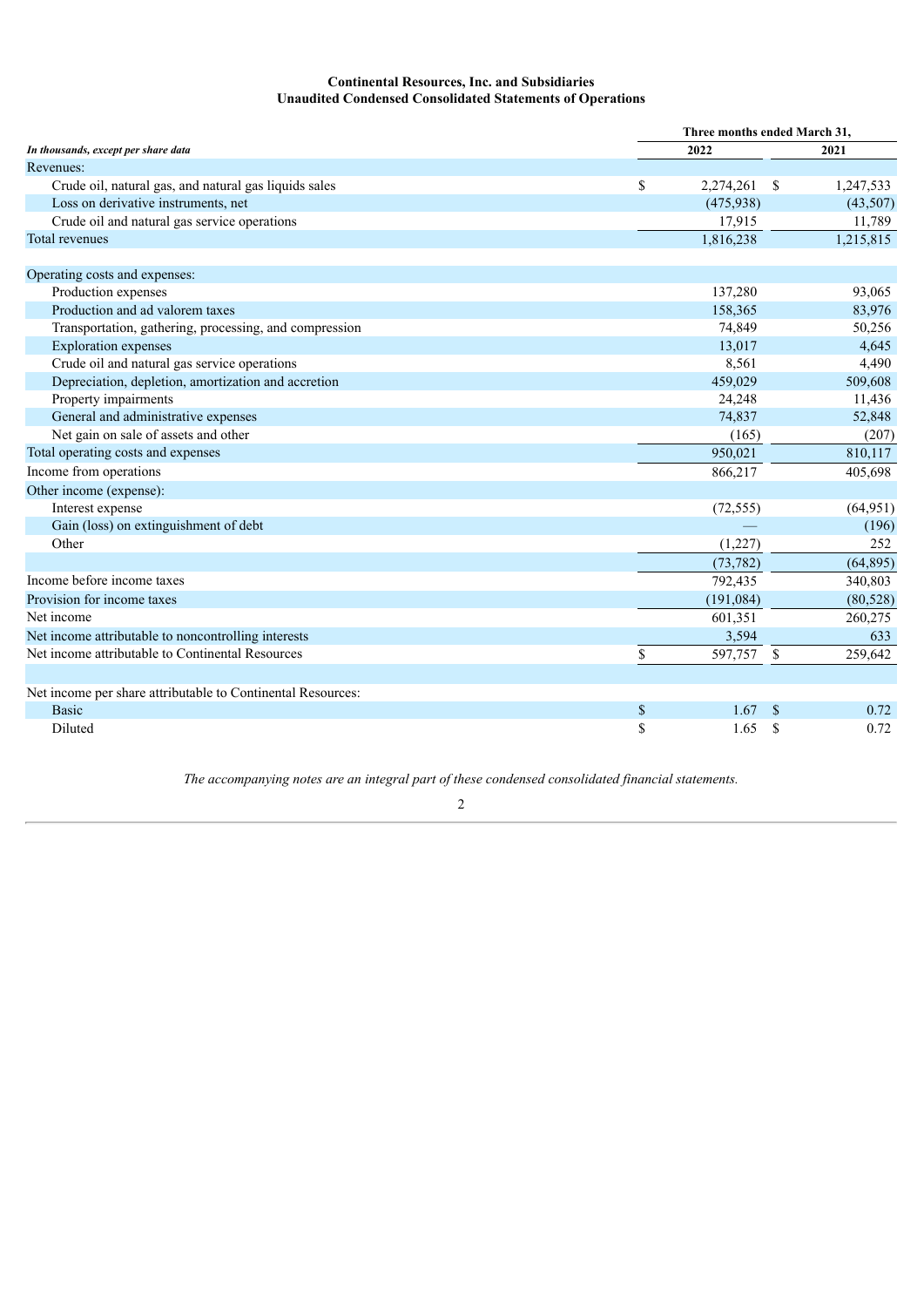# **Continental Resources, Inc. and Subsidiaries Unaudited Condensed Consolidated Statements of Equity**

# *Three Months Ended March 31, 2022*

|  | <b>Shareholders' equity attributable to Continental Resources</b> |  |
|--|-------------------------------------------------------------------|--|
|  |                                                                   |  |

| <b>Shares</b><br>outstanding | Common<br>stock | <b>Additional</b><br>paid-in<br>capital | <b>Treasury</b><br>stock | Retained<br>earnings                | Total<br>shareholders'<br>equity of<br>Continental<br><b>Resources</b> | Noncontrolling<br>interests | <b>Total equity</b>        |
|------------------------------|-----------------|-----------------------------------------|--------------------------|-------------------------------------|------------------------------------------------------------------------|-----------------------------|----------------------------|
| 364,297,520                  | S<br>3,643      | <sup>S</sup>                            | -S                       | 6,340,211                           | 7,475,456                                                              | 380,869<br>-S               | 7,856,325<br><sup>\$</sup> |
|                              |                 |                                         |                          | 597,757                             | 597,757                                                                | 3,594                       | 601,351                    |
|                              |                 |                                         |                          |                                     | (83,766)                                                               |                             | (83,766)                   |
|                              |                 |                                         |                          | (19)                                | (19)                                                                   |                             | (19)                       |
|                              |                 | __                                      |                          |                                     | (99, 855)                                                              |                             | (99, 855)                  |
| (1,842,422)                  | (18)            |                                         | 99,855                   |                                     |                                                                        |                             |                            |
|                              |                 |                                         |                          |                                     | 29,230                                                                 |                             | 29,230                     |
|                              |                 |                                         |                          |                                     |                                                                        |                             |                            |
| 1,296,028                    | 13              |                                         |                          |                                     | 13                                                                     |                             | 13                         |
| (481, 024)                   | (5)             |                                         |                          |                                     | (26, 023)                                                              |                             | (26, 023)                  |
| (144, 017)                   | (2)             |                                         |                          |                                     | (2)                                                                    |                             | (2)                        |
|                              |                 |                                         |                          |                                     |                                                                        | 1,803                       | 1,803                      |
|                              |                 |                                         |                          |                                     |                                                                        | (8,614)                     | (8,614)                    |
| 363,126,085                  | 3,631           | 1,034,977                               |                          | 6,854,183                           | 7,892,791                                                              | 377,652                     | 8,270,443                  |
|                              |                 |                                         | 29,230                   | 1,131,602<br>(99, 837)<br>(26, 018) | (99, 855)                                                              | (83,766)                    |                            |

| <b>Three Months Ended March 31, 2021</b>    |                              |                 |       |                                         |           |                   |  |  |                                                                   |     |                                                                        |   |                             |  |                     |
|---------------------------------------------|------------------------------|-----------------|-------|-----------------------------------------|-----------|-------------------|--|--|-------------------------------------------------------------------|-----|------------------------------------------------------------------------|---|-----------------------------|--|---------------------|
|                                             |                              |                 |       |                                         |           |                   |  |  | <b>Shareholders' equity attributable to Continental Resources</b> |     |                                                                        |   |                             |  |                     |
| In thousands, except share data             | <b>Shares</b><br>outstanding | Common<br>stock |       | <b>Additional</b><br>paid-in<br>capital |           | Treasurv<br>stock |  |  | <b>Retained</b><br>earnings                                       |     | Total<br>shareholders'<br>equity of<br>Continental<br><b>Resources</b> |   | Noncontrolling<br>interests |  | <b>Total equity</b> |
| Balance at December 31, 2020                | 365,220,435                  |                 | 3,652 | <sup>\$</sup>                           | ,205,148  | <sup>\$</sup>     |  |  | 4,847,646                                                         | \$  | 6,056,446                                                              | S | 366,279                     |  | 6,422,725           |
| Net income                                  |                              |                 |       |                                         |           |                   |  |  | 259,642                                                           |     | 259,642                                                                |   | 633                         |  | 260,275             |
| Stock-based compensation                    |                              |                 |       |                                         | 16,900    |                   |  |  |                                                                   |     | 16,900                                                                 |   |                             |  | 16,900              |
| Restricted stock:                           |                              |                 |       |                                         |           |                   |  |  |                                                                   |     |                                                                        |   |                             |  |                     |
| Granted                                     | 2,726,442                    |                 | 27    |                                         |           |                   |  |  |                                                                   |     | 27                                                                     |   |                             |  | 27                  |
| Repurchased and canceled                    | (390, 484)                   |                 | (3)   |                                         | (8,933)   |                   |  |  | --                                                                |     | (8,936)                                                                |   |                             |  | (8,936)             |
| Forfeited                                   | (65,380)                     |                 | (1)   |                                         |           |                   |  |  |                                                                   |     | (1)                                                                    |   |                             |  | (1)                 |
| Contributions from noncontrolling interests |                              |                 |       |                                         |           |                   |  |  |                                                                   |     |                                                                        |   | 11,463                      |  | 11,463              |
| Distributions to noncontrolling interests   |                              |                 |       |                                         |           |                   |  |  |                                                                   |     |                                                                        |   | (5,247)                     |  | (5,247)             |
| Balance at March 31, 2021                   | 367,491,013                  |                 | 3,675 | S                                       | 1,213,115 |                   |  |  | 5,107,288                                                         | \$. | 6,324,078                                                              |   | 373,128                     |  | 6,697,206           |

*The accompanying notes are an integral part of these condensed consolidated financial statements.*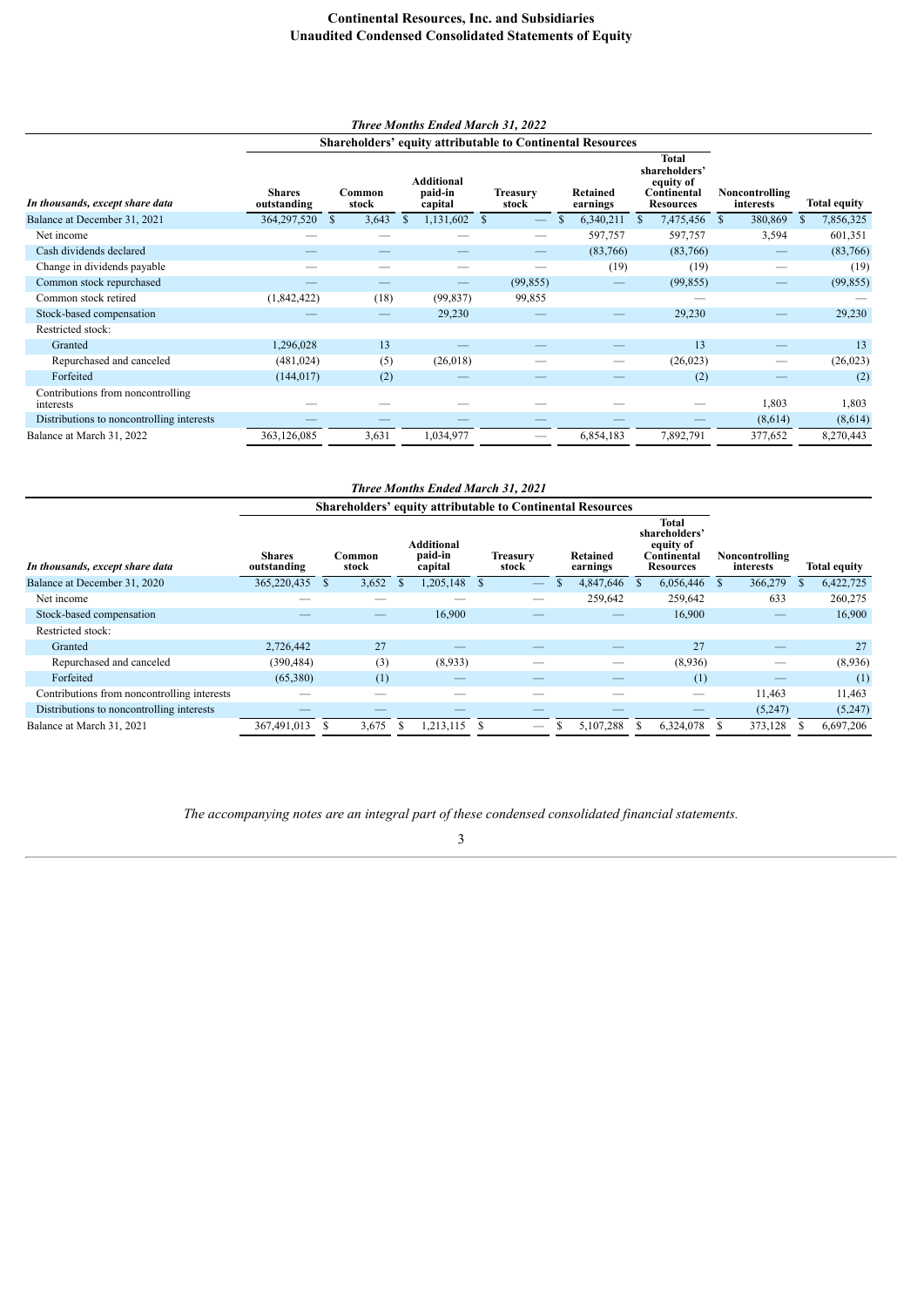# **Continental Resources, Inc. and Subsidiaries Unaudited Condensed Consolidated Statements of Cash Flows**

| In thousands<br>2022<br>2021<br><b>Cash flows from operating activities</b><br>Net income<br>\$<br>601,351<br>\$<br>260,275<br>Adjustments to reconcile net income to net cash provided by operating activities:<br>508,327<br>Depreciation, depletion, amortization and accretion<br>459,286<br>24,248<br>Property impairments<br>11,436<br>Non-cash loss on derivatives<br>453,698<br>14,070<br>Stock-based compensation<br>29,257<br>16,927<br>Provision for deferred income taxes<br>94,982<br>80,528<br>Dry hole costs<br>10,425<br>Net (gain) loss on sale of assets and other<br>(207)<br>(165)<br>196<br>(Gain) loss on extinguishment of debt<br>Other, net<br>5,360<br>2,664<br>Changes in assets and liabilities:<br>Accounts receivable<br>(156, 860)<br>(481, 812)<br>(49, 737)<br>Inventories<br>(3,851)<br>(6,626)<br>Other current assets<br>(2, 336)<br>59,981<br>98,521<br>Accounts payable trade<br>Revenues and royalties payable<br>185,859<br>173,648<br>Accrued liabilities and other<br>24,513<br>36,149<br>Current income taxes liability<br>95,957<br>Other noncurrent assets and liabilities<br>(1,960)<br>773<br>Net cash provided by operating activities<br>1,504,617<br>1,040,260<br><b>Cash flows from investing activities</b><br>Exploration and development<br>(523, 652)<br>(258, 758)<br>Purchase of producing crude oil and natural gas properties<br>(441, 929)<br>(161, 764)<br>Purchase of other property and equipment<br>(7,660)<br>(11,069)<br>Proceeds from sale of assets<br>584<br>98<br>Contributions to unconsolidated affiliates<br>(64, 928)<br>Net cash used in investing activities<br>(1,040,994)<br>(428, 084)<br>Cash flows from financing activities<br>Credit facility borrowings<br>899,000<br>685,000<br>Repayment of credit facility<br>(1,164,000)<br>(845,000)<br>Redemption and repurchase of Senior Notes<br>(400,000)<br>Repayment of other debt<br>(576)<br>(552)<br>Debt issuance costs<br>(101)<br>Contributions from noncontrolling interests<br>10,937<br>2,778<br>(8,235)<br>(4,927)<br>Distributions to noncontrolling interests<br>Repurchase of common stock<br>(99, 855)<br>Repurchase of restricted stock for tax withholdings<br>(26, 023)<br>(8,936)<br>Dividends paid on common stock<br>(83, 235)<br>(111)<br>Net cash used in financing activities<br>(480, 247)<br>(563, 589)<br>Net change in cash and cash equivalents<br>(16, 624)<br>48,587<br>Cash and cash equivalents at beginning of period<br>20,868<br>47,470<br>Cash and cash equivalents at end of period<br>96,057 | Three months ended March 31,      |       |      |  |
|--------------------------------------------------------------------------------------------------------------------------------------------------------------------------------------------------------------------------------------------------------------------------------------------------------------------------------------------------------------------------------------------------------------------------------------------------------------------------------------------------------------------------------------------------------------------------------------------------------------------------------------------------------------------------------------------------------------------------------------------------------------------------------------------------------------------------------------------------------------------------------------------------------------------------------------------------------------------------------------------------------------------------------------------------------------------------------------------------------------------------------------------------------------------------------------------------------------------------------------------------------------------------------------------------------------------------------------------------------------------------------------------------------------------------------------------------------------------------------------------------------------------------------------------------------------------------------------------------------------------------------------------------------------------------------------------------------------------------------------------------------------------------------------------------------------------------------------------------------------------------------------------------------------------------------------------------------------------------------------------------------------------------------------------------------------------------------------------------------------------------------------------------------------------------------------------------------------------------------------------------------------------------------------------------------------------------------------------------------------------------------------------------------------------------------------------------------------------------------------------------------------------------------------------------------------------|-----------------------------------|-------|------|--|
|                                                                                                                                                                                                                                                                                                                                                                                                                                                                                                                                                                                                                                                                                                                                                                                                                                                                                                                                                                                                                                                                                                                                                                                                                                                                                                                                                                                                                                                                                                                                                                                                                                                                                                                                                                                                                                                                                                                                                                                                                                                                                                                                                                                                                                                                                                                                                                                                                                                                                                                                                                    |                                   |       |      |  |
|                                                                                                                                                                                                                                                                                                                                                                                                                                                                                                                                                                                                                                                                                                                                                                                                                                                                                                                                                                                                                                                                                                                                                                                                                                                                                                                                                                                                                                                                                                                                                                                                                                                                                                                                                                                                                                                                                                                                                                                                                                                                                                                                                                                                                                                                                                                                                                                                                                                                                                                                                                    |                                   |       |      |  |
|                                                                                                                                                                                                                                                                                                                                                                                                                                                                                                                                                                                                                                                                                                                                                                                                                                                                                                                                                                                                                                                                                                                                                                                                                                                                                                                                                                                                                                                                                                                                                                                                                                                                                                                                                                                                                                                                                                                                                                                                                                                                                                                                                                                                                                                                                                                                                                                                                                                                                                                                                                    |                                   |       |      |  |
|                                                                                                                                                                                                                                                                                                                                                                                                                                                                                                                                                                                                                                                                                                                                                                                                                                                                                                                                                                                                                                                                                                                                                                                                                                                                                                                                                                                                                                                                                                                                                                                                                                                                                                                                                                                                                                                                                                                                                                                                                                                                                                                                                                                                                                                                                                                                                                                                                                                                                                                                                                    |                                   |       |      |  |
|                                                                                                                                                                                                                                                                                                                                                                                                                                                                                                                                                                                                                                                                                                                                                                                                                                                                                                                                                                                                                                                                                                                                                                                                                                                                                                                                                                                                                                                                                                                                                                                                                                                                                                                                                                                                                                                                                                                                                                                                                                                                                                                                                                                                                                                                                                                                                                                                                                                                                                                                                                    |                                   |       |      |  |
|                                                                                                                                                                                                                                                                                                                                                                                                                                                                                                                                                                                                                                                                                                                                                                                                                                                                                                                                                                                                                                                                                                                                                                                                                                                                                                                                                                                                                                                                                                                                                                                                                                                                                                                                                                                                                                                                                                                                                                                                                                                                                                                                                                                                                                                                                                                                                                                                                                                                                                                                                                    |                                   |       |      |  |
|                                                                                                                                                                                                                                                                                                                                                                                                                                                                                                                                                                                                                                                                                                                                                                                                                                                                                                                                                                                                                                                                                                                                                                                                                                                                                                                                                                                                                                                                                                                                                                                                                                                                                                                                                                                                                                                                                                                                                                                                                                                                                                                                                                                                                                                                                                                                                                                                                                                                                                                                                                    |                                   |       |      |  |
|                                                                                                                                                                                                                                                                                                                                                                                                                                                                                                                                                                                                                                                                                                                                                                                                                                                                                                                                                                                                                                                                                                                                                                                                                                                                                                                                                                                                                                                                                                                                                                                                                                                                                                                                                                                                                                                                                                                                                                                                                                                                                                                                                                                                                                                                                                                                                                                                                                                                                                                                                                    |                                   |       |      |  |
|                                                                                                                                                                                                                                                                                                                                                                                                                                                                                                                                                                                                                                                                                                                                                                                                                                                                                                                                                                                                                                                                                                                                                                                                                                                                                                                                                                                                                                                                                                                                                                                                                                                                                                                                                                                                                                                                                                                                                                                                                                                                                                                                                                                                                                                                                                                                                                                                                                                                                                                                                                    |                                   |       |      |  |
|                                                                                                                                                                                                                                                                                                                                                                                                                                                                                                                                                                                                                                                                                                                                                                                                                                                                                                                                                                                                                                                                                                                                                                                                                                                                                                                                                                                                                                                                                                                                                                                                                                                                                                                                                                                                                                                                                                                                                                                                                                                                                                                                                                                                                                                                                                                                                                                                                                                                                                                                                                    |                                   |       |      |  |
|                                                                                                                                                                                                                                                                                                                                                                                                                                                                                                                                                                                                                                                                                                                                                                                                                                                                                                                                                                                                                                                                                                                                                                                                                                                                                                                                                                                                                                                                                                                                                                                                                                                                                                                                                                                                                                                                                                                                                                                                                                                                                                                                                                                                                                                                                                                                                                                                                                                                                                                                                                    |                                   |       |      |  |
|                                                                                                                                                                                                                                                                                                                                                                                                                                                                                                                                                                                                                                                                                                                                                                                                                                                                                                                                                                                                                                                                                                                                                                                                                                                                                                                                                                                                                                                                                                                                                                                                                                                                                                                                                                                                                                                                                                                                                                                                                                                                                                                                                                                                                                                                                                                                                                                                                                                                                                                                                                    |                                   |       |      |  |
|                                                                                                                                                                                                                                                                                                                                                                                                                                                                                                                                                                                                                                                                                                                                                                                                                                                                                                                                                                                                                                                                                                                                                                                                                                                                                                                                                                                                                                                                                                                                                                                                                                                                                                                                                                                                                                                                                                                                                                                                                                                                                                                                                                                                                                                                                                                                                                                                                                                                                                                                                                    |                                   |       |      |  |
|                                                                                                                                                                                                                                                                                                                                                                                                                                                                                                                                                                                                                                                                                                                                                                                                                                                                                                                                                                                                                                                                                                                                                                                                                                                                                                                                                                                                                                                                                                                                                                                                                                                                                                                                                                                                                                                                                                                                                                                                                                                                                                                                                                                                                                                                                                                                                                                                                                                                                                                                                                    |                                   |       |      |  |
|                                                                                                                                                                                                                                                                                                                                                                                                                                                                                                                                                                                                                                                                                                                                                                                                                                                                                                                                                                                                                                                                                                                                                                                                                                                                                                                                                                                                                                                                                                                                                                                                                                                                                                                                                                                                                                                                                                                                                                                                                                                                                                                                                                                                                                                                                                                                                                                                                                                                                                                                                                    |                                   |       |      |  |
|                                                                                                                                                                                                                                                                                                                                                                                                                                                                                                                                                                                                                                                                                                                                                                                                                                                                                                                                                                                                                                                                                                                                                                                                                                                                                                                                                                                                                                                                                                                                                                                                                                                                                                                                                                                                                                                                                                                                                                                                                                                                                                                                                                                                                                                                                                                                                                                                                                                                                                                                                                    |                                   |       |      |  |
|                                                                                                                                                                                                                                                                                                                                                                                                                                                                                                                                                                                                                                                                                                                                                                                                                                                                                                                                                                                                                                                                                                                                                                                                                                                                                                                                                                                                                                                                                                                                                                                                                                                                                                                                                                                                                                                                                                                                                                                                                                                                                                                                                                                                                                                                                                                                                                                                                                                                                                                                                                    |                                   |       |      |  |
|                                                                                                                                                                                                                                                                                                                                                                                                                                                                                                                                                                                                                                                                                                                                                                                                                                                                                                                                                                                                                                                                                                                                                                                                                                                                                                                                                                                                                                                                                                                                                                                                                                                                                                                                                                                                                                                                                                                                                                                                                                                                                                                                                                                                                                                                                                                                                                                                                                                                                                                                                                    |                                   |       |      |  |
|                                                                                                                                                                                                                                                                                                                                                                                                                                                                                                                                                                                                                                                                                                                                                                                                                                                                                                                                                                                                                                                                                                                                                                                                                                                                                                                                                                                                                                                                                                                                                                                                                                                                                                                                                                                                                                                                                                                                                                                                                                                                                                                                                                                                                                                                                                                                                                                                                                                                                                                                                                    |                                   |       |      |  |
|                                                                                                                                                                                                                                                                                                                                                                                                                                                                                                                                                                                                                                                                                                                                                                                                                                                                                                                                                                                                                                                                                                                                                                                                                                                                                                                                                                                                                                                                                                                                                                                                                                                                                                                                                                                                                                                                                                                                                                                                                                                                                                                                                                                                                                                                                                                                                                                                                                                                                                                                                                    |                                   |       |      |  |
|                                                                                                                                                                                                                                                                                                                                                                                                                                                                                                                                                                                                                                                                                                                                                                                                                                                                                                                                                                                                                                                                                                                                                                                                                                                                                                                                                                                                                                                                                                                                                                                                                                                                                                                                                                                                                                                                                                                                                                                                                                                                                                                                                                                                                                                                                                                                                                                                                                                                                                                                                                    |                                   |       |      |  |
|                                                                                                                                                                                                                                                                                                                                                                                                                                                                                                                                                                                                                                                                                                                                                                                                                                                                                                                                                                                                                                                                                                                                                                                                                                                                                                                                                                                                                                                                                                                                                                                                                                                                                                                                                                                                                                                                                                                                                                                                                                                                                                                                                                                                                                                                                                                                                                                                                                                                                                                                                                    |                                   |       |      |  |
|                                                                                                                                                                                                                                                                                                                                                                                                                                                                                                                                                                                                                                                                                                                                                                                                                                                                                                                                                                                                                                                                                                                                                                                                                                                                                                                                                                                                                                                                                                                                                                                                                                                                                                                                                                                                                                                                                                                                                                                                                                                                                                                                                                                                                                                                                                                                                                                                                                                                                                                                                                    |                                   |       |      |  |
|                                                                                                                                                                                                                                                                                                                                                                                                                                                                                                                                                                                                                                                                                                                                                                                                                                                                                                                                                                                                                                                                                                                                                                                                                                                                                                                                                                                                                                                                                                                                                                                                                                                                                                                                                                                                                                                                                                                                                                                                                                                                                                                                                                                                                                                                                                                                                                                                                                                                                                                                                                    |                                   |       |      |  |
|                                                                                                                                                                                                                                                                                                                                                                                                                                                                                                                                                                                                                                                                                                                                                                                                                                                                                                                                                                                                                                                                                                                                                                                                                                                                                                                                                                                                                                                                                                                                                                                                                                                                                                                                                                                                                                                                                                                                                                                                                                                                                                                                                                                                                                                                                                                                                                                                                                                                                                                                                                    |                                   |       |      |  |
|                                                                                                                                                                                                                                                                                                                                                                                                                                                                                                                                                                                                                                                                                                                                                                                                                                                                                                                                                                                                                                                                                                                                                                                                                                                                                                                                                                                                                                                                                                                                                                                                                                                                                                                                                                                                                                                                                                                                                                                                                                                                                                                                                                                                                                                                                                                                                                                                                                                                                                                                                                    |                                   |       |      |  |
|                                                                                                                                                                                                                                                                                                                                                                                                                                                                                                                                                                                                                                                                                                                                                                                                                                                                                                                                                                                                                                                                                                                                                                                                                                                                                                                                                                                                                                                                                                                                                                                                                                                                                                                                                                                                                                                                                                                                                                                                                                                                                                                                                                                                                                                                                                                                                                                                                                                                                                                                                                    |                                   |       |      |  |
|                                                                                                                                                                                                                                                                                                                                                                                                                                                                                                                                                                                                                                                                                                                                                                                                                                                                                                                                                                                                                                                                                                                                                                                                                                                                                                                                                                                                                                                                                                                                                                                                                                                                                                                                                                                                                                                                                                                                                                                                                                                                                                                                                                                                                                                                                                                                                                                                                                                                                                                                                                    |                                   |       |      |  |
|                                                                                                                                                                                                                                                                                                                                                                                                                                                                                                                                                                                                                                                                                                                                                                                                                                                                                                                                                                                                                                                                                                                                                                                                                                                                                                                                                                                                                                                                                                                                                                                                                                                                                                                                                                                                                                                                                                                                                                                                                                                                                                                                                                                                                                                                                                                                                                                                                                                                                                                                                                    |                                   |       |      |  |
|                                                                                                                                                                                                                                                                                                                                                                                                                                                                                                                                                                                                                                                                                                                                                                                                                                                                                                                                                                                                                                                                                                                                                                                                                                                                                                                                                                                                                                                                                                                                                                                                                                                                                                                                                                                                                                                                                                                                                                                                                                                                                                                                                                                                                                                                                                                                                                                                                                                                                                                                                                    |                                   |       |      |  |
|                                                                                                                                                                                                                                                                                                                                                                                                                                                                                                                                                                                                                                                                                                                                                                                                                                                                                                                                                                                                                                                                                                                                                                                                                                                                                                                                                                                                                                                                                                                                                                                                                                                                                                                                                                                                                                                                                                                                                                                                                                                                                                                                                                                                                                                                                                                                                                                                                                                                                                                                                                    |                                   |       |      |  |
|                                                                                                                                                                                                                                                                                                                                                                                                                                                                                                                                                                                                                                                                                                                                                                                                                                                                                                                                                                                                                                                                                                                                                                                                                                                                                                                                                                                                                                                                                                                                                                                                                                                                                                                                                                                                                                                                                                                                                                                                                                                                                                                                                                                                                                                                                                                                                                                                                                                                                                                                                                    |                                   |       |      |  |
|                                                                                                                                                                                                                                                                                                                                                                                                                                                                                                                                                                                                                                                                                                                                                                                                                                                                                                                                                                                                                                                                                                                                                                                                                                                                                                                                                                                                                                                                                                                                                                                                                                                                                                                                                                                                                                                                                                                                                                                                                                                                                                                                                                                                                                                                                                                                                                                                                                                                                                                                                                    |                                   |       |      |  |
|                                                                                                                                                                                                                                                                                                                                                                                                                                                                                                                                                                                                                                                                                                                                                                                                                                                                                                                                                                                                                                                                                                                                                                                                                                                                                                                                                                                                                                                                                                                                                                                                                                                                                                                                                                                                                                                                                                                                                                                                                                                                                                                                                                                                                                                                                                                                                                                                                                                                                                                                                                    |                                   |       |      |  |
|                                                                                                                                                                                                                                                                                                                                                                                                                                                                                                                                                                                                                                                                                                                                                                                                                                                                                                                                                                                                                                                                                                                                                                                                                                                                                                                                                                                                                                                                                                                                                                                                                                                                                                                                                                                                                                                                                                                                                                                                                                                                                                                                                                                                                                                                                                                                                                                                                                                                                                                                                                    |                                   |       |      |  |
|                                                                                                                                                                                                                                                                                                                                                                                                                                                                                                                                                                                                                                                                                                                                                                                                                                                                                                                                                                                                                                                                                                                                                                                                                                                                                                                                                                                                                                                                                                                                                                                                                                                                                                                                                                                                                                                                                                                                                                                                                                                                                                                                                                                                                                                                                                                                                                                                                                                                                                                                                                    |                                   |       |      |  |
|                                                                                                                                                                                                                                                                                                                                                                                                                                                                                                                                                                                                                                                                                                                                                                                                                                                                                                                                                                                                                                                                                                                                                                                                                                                                                                                                                                                                                                                                                                                                                                                                                                                                                                                                                                                                                                                                                                                                                                                                                                                                                                                                                                                                                                                                                                                                                                                                                                                                                                                                                                    |                                   |       |      |  |
|                                                                                                                                                                                                                                                                                                                                                                                                                                                                                                                                                                                                                                                                                                                                                                                                                                                                                                                                                                                                                                                                                                                                                                                                                                                                                                                                                                                                                                                                                                                                                                                                                                                                                                                                                                                                                                                                                                                                                                                                                                                                                                                                                                                                                                                                                                                                                                                                                                                                                                                                                                    |                                   |       |      |  |
|                                                                                                                                                                                                                                                                                                                                                                                                                                                                                                                                                                                                                                                                                                                                                                                                                                                                                                                                                                                                                                                                                                                                                                                                                                                                                                                                                                                                                                                                                                                                                                                                                                                                                                                                                                                                                                                                                                                                                                                                                                                                                                                                                                                                                                                                                                                                                                                                                                                                                                                                                                    |                                   |       |      |  |
|                                                                                                                                                                                                                                                                                                                                                                                                                                                                                                                                                                                                                                                                                                                                                                                                                                                                                                                                                                                                                                                                                                                                                                                                                                                                                                                                                                                                                                                                                                                                                                                                                                                                                                                                                                                                                                                                                                                                                                                                                                                                                                                                                                                                                                                                                                                                                                                                                                                                                                                                                                    |                                   |       |      |  |
|                                                                                                                                                                                                                                                                                                                                                                                                                                                                                                                                                                                                                                                                                                                                                                                                                                                                                                                                                                                                                                                                                                                                                                                                                                                                                                                                                                                                                                                                                                                                                                                                                                                                                                                                                                                                                                                                                                                                                                                                                                                                                                                                                                                                                                                                                                                                                                                                                                                                                                                                                                    |                                   |       |      |  |
|                                                                                                                                                                                                                                                                                                                                                                                                                                                                                                                                                                                                                                                                                                                                                                                                                                                                                                                                                                                                                                                                                                                                                                                                                                                                                                                                                                                                                                                                                                                                                                                                                                                                                                                                                                                                                                                                                                                                                                                                                                                                                                                                                                                                                                                                                                                                                                                                                                                                                                                                                                    |                                   |       |      |  |
|                                                                                                                                                                                                                                                                                                                                                                                                                                                                                                                                                                                                                                                                                                                                                                                                                                                                                                                                                                                                                                                                                                                                                                                                                                                                                                                                                                                                                                                                                                                                                                                                                                                                                                                                                                                                                                                                                                                                                                                                                                                                                                                                                                                                                                                                                                                                                                                                                                                                                                                                                                    |                                   |       |      |  |
|                                                                                                                                                                                                                                                                                                                                                                                                                                                                                                                                                                                                                                                                                                                                                                                                                                                                                                                                                                                                                                                                                                                                                                                                                                                                                                                                                                                                                                                                                                                                                                                                                                                                                                                                                                                                                                                                                                                                                                                                                                                                                                                                                                                                                                                                                                                                                                                                                                                                                                                                                                    |                                   |       |      |  |
|                                                                                                                                                                                                                                                                                                                                                                                                                                                                                                                                                                                                                                                                                                                                                                                                                                                                                                                                                                                                                                                                                                                                                                                                                                                                                                                                                                                                                                                                                                                                                                                                                                                                                                                                                                                                                                                                                                                                                                                                                                                                                                                                                                                                                                                                                                                                                                                                                                                                                                                                                                    | $\frac{\mathcal{S}}{\mathcal{S}}$ | 4,244 | $\$$ |  |

*The accompanying notes are an integral part of these condensed consolidated financial statements.*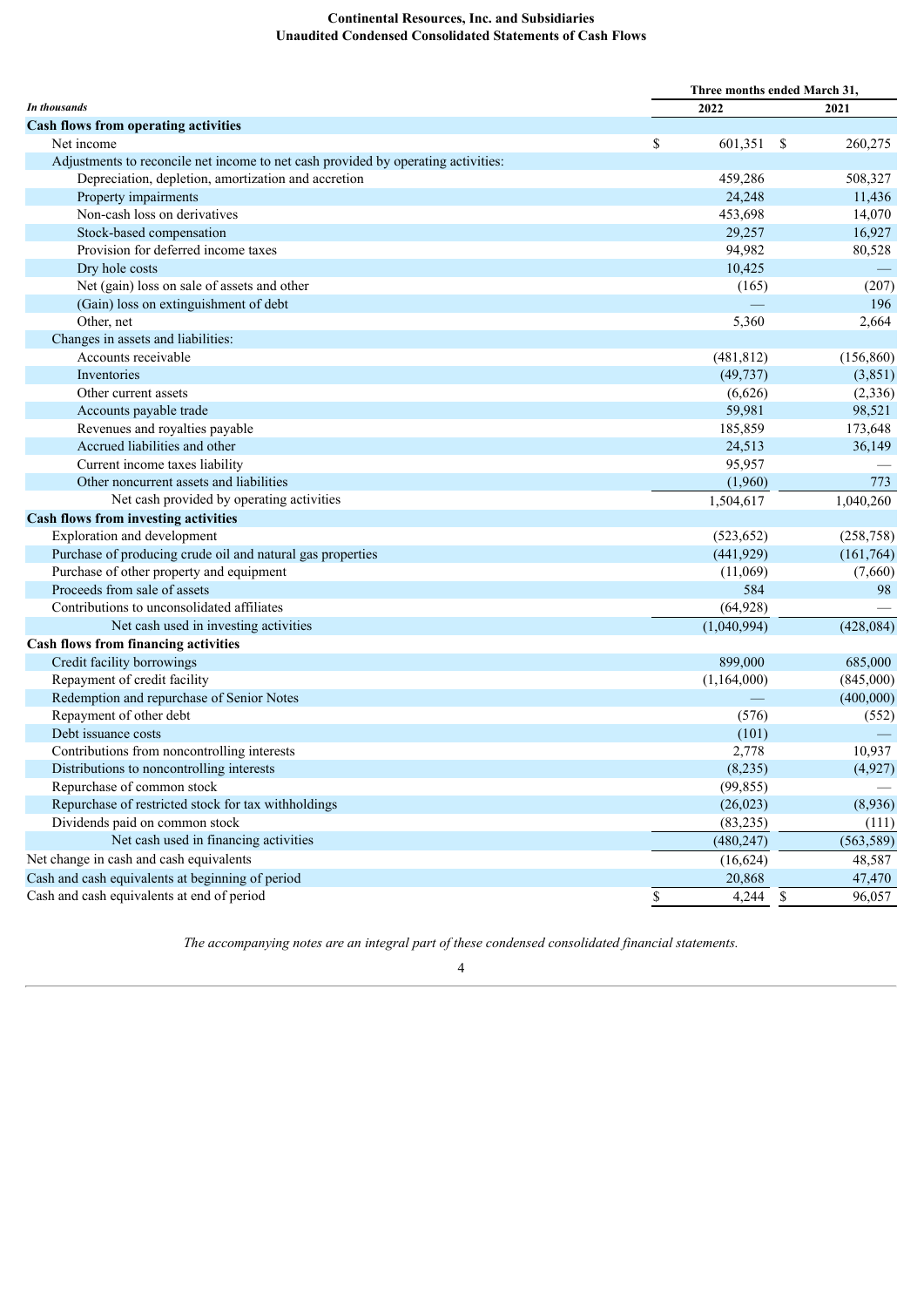## **Note 1. Organization and Nature of Business**

Continental Resources, Inc. (the "Company") was formed in 1967 and is incorporated under the laws of the State of Oklahoma. The Company's principal business is the exploration, development, management, and production of crude oil and natural gas and associated products with properties primarily located in four leading basins in the United States – the Bakken field of North Dakota and Montana, the Anadarko Basin of Oklahoma, the Permian Basin of Texas, and the Powder River Basin of Wyoming. Additionally, the Company pursues the acquisition and management of perpetually owned minerals located in certain of its key operating areas. For the three months ended March 31, 2022, crude oil accounted for 52% of the Company's total production and 72% of its crude oil, natural gas, and natural gas liquids revenues.

#### **Note 2. Basis of Presentation and Significant Accounting Policies**

## *Basis of presentation*

The condensed consolidated financial statements include the accounts of the Company, its wholly-owned subsidiaries, and entities in which the Company has a controlling financial interest. Intercompany accounts and transactions have been eliminated upon consolidation. Noncontrolling interests reflected herein represent third party ownership in the net assets of consolidated subsidiaries. The portions of consolidated net income and equity attributable to the noncontrolling interests are presented separately in the Company's financial statements.

Investments in entities in which the Company has the ability to exercise significant influence, but does not control, are accounted for using the equity method of accounting. In applying the equity method, the investments are initially recognized at cost and are subsequently adjusted for the Company's proportionate share of earnings, losses, contributions, and distributions as applicable. See *Note 13. Equity Investment* for discussion of a new strategic investment made by the Company in the first quarter of 2022 that is accounted for under the equity method.

This report has been prepared pursuant to the rules and regulations of the Securities and Exchange Commission (the "SEC") applicable to interim financial information. Because this is an interim period filing presented using a condensed format, it does not include all disclosures required by accounting principles generally accepted in the United States ("U.S. GAAP"), although the Company believes the disclosures are adequate to make the information not misleading. You should read this Quarterly Report on Form 10-Q ("Form 10-Q") together with the Company's Annual Report on Form 10-K for the year ended December 31, 2021 ("2021 Form 10-K"), which includes a summary of the Company's significant accounting policies and other disclosures.

The condensed consolidated financial statements as of March 31, 2022 and for the three month periods ended March 31, 2022 and 2021 are unaudited. The condensed consolidated balance sheet as of December 31, 2021 was derived from the audited balance sheet included in the 2021 Form 10-K. The Company has evaluated events or transactions through the date this report on Form 10-Q was filed with the SEC in conjunction with its preparation of these condensed consolidated financial statements.

The preparation of financial statements in conformity with U.S. GAAP requires management to make estimates and assumptions that affect the reported amounts of assets and liabilities, the disclosure and estimation of contingent assets and liabilities at the date of the financial statements, and the reported amounts of revenues and expenses during the reporting periods. Actual results may differ from those estimates. The most significant estimates and assumptions impacting reported results are estimates of the Company's crude oil and natural gas reserves, which are used to compute depreciation, depletion, amortization and impairment of proved crude oil and natural gas properties. In the opinion of management, all adjustments (consisting only of normal recurring adjustments) necessary for a fair presentation in accordance with U.S. GAAP have been included in these unaudited condensed consolidated financial statements. The results of operations for any interim period are not necessarily indicative of the results of operations that may be expected for any other interim period or for an entire year.

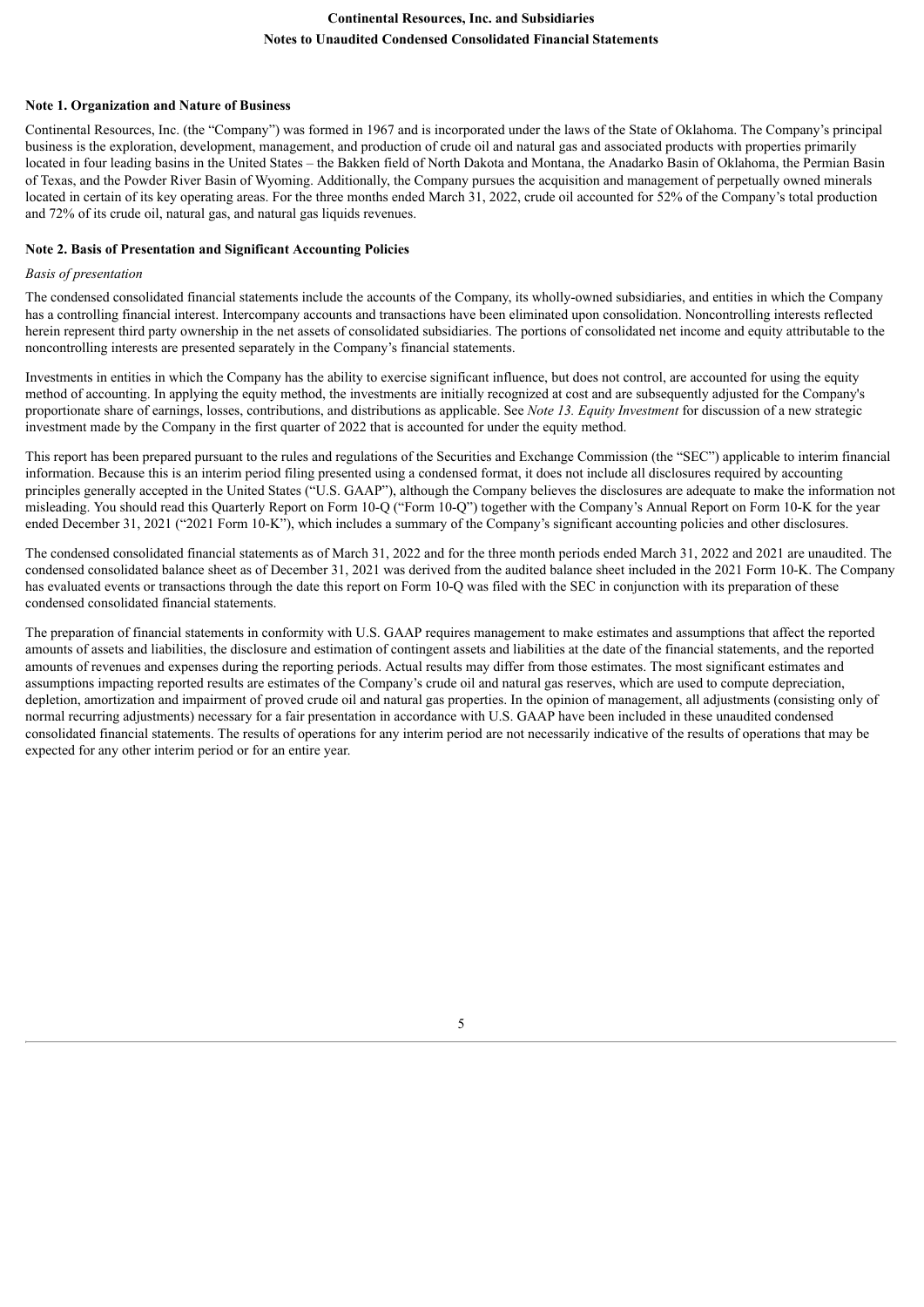#### *Earnings per share*

Basic net income per share is computed by dividing net income attributable to the Company by the weighted-average number of shares outstanding for the period. In periods where the Company has net income, diluted earnings per share reflects the potential dilution of non-vested restricted stock awards, which are calculated using the treasury stock method. The following table presents the calculation of basic and diluted weighted average shares outstanding and net income per share attributable to the Company for the three months ended March 31, 2022 and 2021.

|                                                              | Three months ended March 31, |         |      |         |  |  |  |
|--------------------------------------------------------------|------------------------------|---------|------|---------|--|--|--|
| In thousands, except per share data                          |                              | 2022    | 2021 |         |  |  |  |
| Net income attributable to Continental Resources (numerator) |                              | 597,757 |      | 259,642 |  |  |  |
| Weighted average shares (denominator):                       |                              |         |      |         |  |  |  |
| Weighted average shares - basic                              |                              | 358,171 |      | 360,789 |  |  |  |
| Non-vested restricted stock                                  |                              | 4,204   |      | 1,884   |  |  |  |
| Weighted average shares - diluted                            |                              | 362,375 |      | 362,673 |  |  |  |
| Net income per share attributable to Continental Resources:  |                              |         |      |         |  |  |  |
| <b>Basic</b>                                                 |                              | 1.67    | - \$ | 0.72    |  |  |  |
| Diluted                                                      |                              | 1.65    |      | 0.72    |  |  |  |

## *Credit risk*

The Company's principal exposure to credit risk is through receivables associated with the sale of its production and receivables associated with billings to joint interest owners. Accordingly, the Company classifies its receivables into two portfolio segments as depicted on the condensed consolidated balance sheets as "Receivables*—*Crude oil, natural gas, and natural gas liquids sales" and "Receivables*—*Joint interest and other." The Company determines its credit loss allowance for each portfolio segment by considering a number of factors, primarily including the Company's history of credit losses with adjustment as needed to reflect current conditions, the length of time accounts are past due, whether amounts relate to operated properties or non-operated properties, the ability to recoup amounts owed through netting of production proceeds, the balance of co-owner prepayments if any, and a party's ability to pay. Historically, the Company's credit losses have been immaterial. There were no significant write-offs, recoveries, or changes in the Company's allowance for credit losses during the three month periods ended March 31, 2022 and 2021.

#### *Inventories*

Inventory is comprised of crude oil held in storage or as line fill in pipelines, pipeline imbalances, and tubular goods and equipment to be used in the Company's exploration and development activities. Crude oil and natural gas inventories are valued at the lower of cost or net realizable value primarily using the first-in, first-out inventory method. Tubular goods and equipment are valued primarily using a weighted average cost method applied to specific classes of inventory items.

The components of inventory as of March 31, 2022 and December 31, 2021 consisted of the following:

| In thousands                | <b>March 31, 2022</b> | <b>December 31, 2021</b> |
|-----------------------------|-----------------------|--------------------------|
| Tubular goods and equipment | 22.319                | 12,506                   |
| Crude oil                   | 32.986                | 93.062                   |
| Total                       | 155.305               | 105,568                  |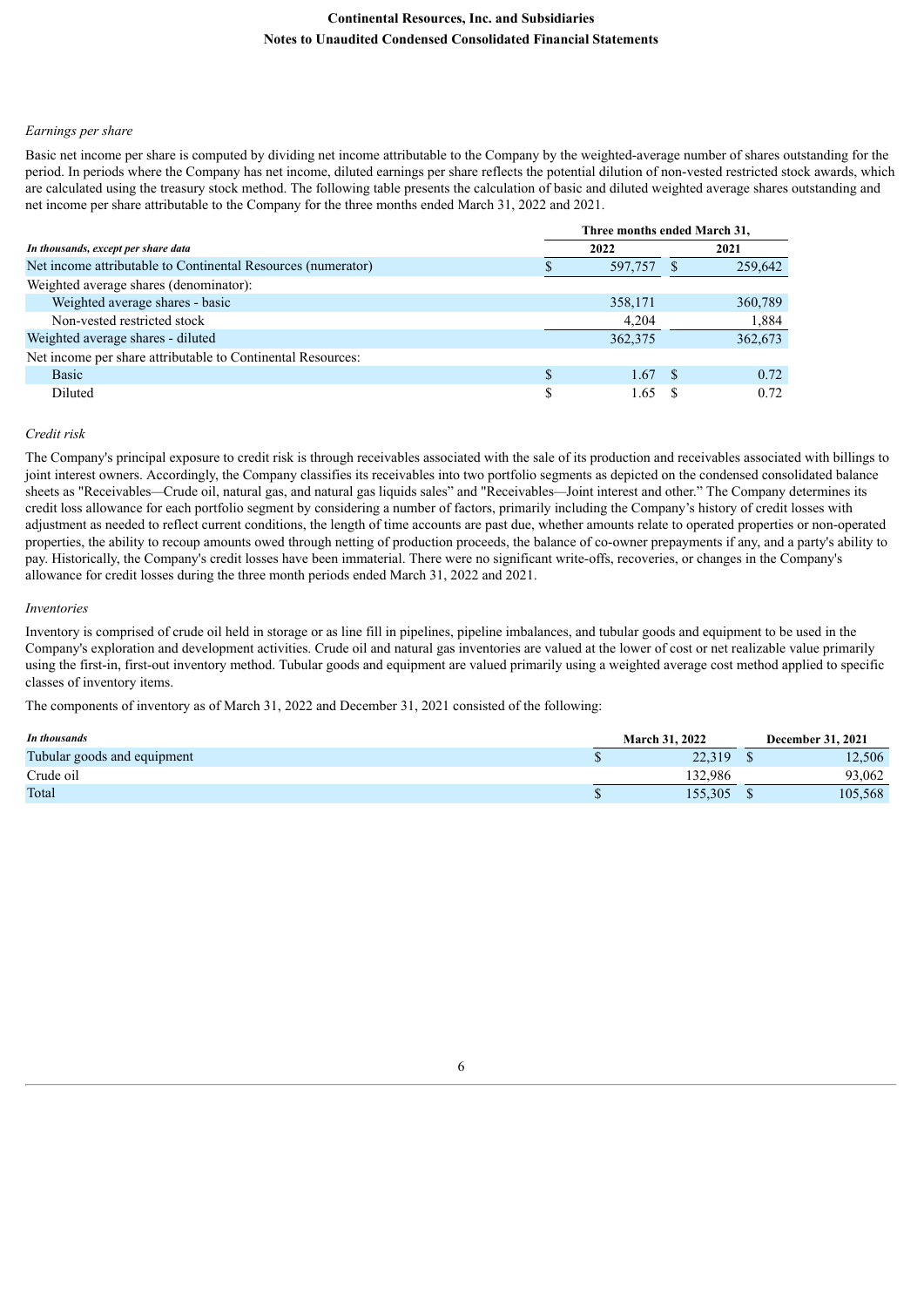## **Note 3. Property Acquisitions**

#### *2022*

On March 25, 2022, the Company acquired oil and gas properties in the Powder River Basin of Wyoming for cash consideration of \$403 million, representing a \$450 million purchase price less customary closing adjustments made pursuant to the acquisition agreement. The acquisition was accounted for as an asset acquisition under ASC Topic 805 and included approximately 172,000 net leasehold acres and producing properties with production totaling approximately 18,000 barrels of oil equivalent per day at the time of closing. The Company recognized approximately \$15.3 million of asset retirement obligations, \$31.3 million of assumed production and ad valorem tax payment obligations, and \$10.1 million of right-of-use assets and corresponding lease liabilities associated with the acquired properties.

On March 3, 2022, the Company executed a definitive agreement to acquire oil and gas properties in the Permian Basin of Texas for cash consideration of \$200 million, subject to customary closing price adjustments. The Company paid a deposit of \$20 million upon execution of the definitive agreement, which is reflected in the caption "Other noncurrent assets" on the consolidated balance sheet at March 31, 2022. Closing of the acquisition occurred on April 15, 2022, at which time the Company paid \$177.0 million, which reflects customary adjustments made pursuant to the agreement and was in addition to the deposit paid by the Company at signing in March. The acquired properties include an immaterial amount of production.

#### *2021*

In March 2021, the Company acquired oil and gas properties in the Powder River Basin of Wyoming for \$206.6 million, consisting of a \$21.5 million escrow deposit paid in December 2020 upon execution of a definitive purchase agreement and a \$185.1 million payment made at closing in March 2021. The acquisition was accounted for as an asset acquisition under ASC Topic 805 and included approximately 130,000 net acres and producing properties with production totaling approximately 7,200 net barrels of oil equivalent per day at the time of closing. The Company recognized approximately \$4.9 million of asset retirement obligations and \$8.2 million of right-of-use assets and corresponding lease liabilities associated with the acquired properties.

#### **Note 4. Supplemental Cash Flow Information**

The following table discloses supplemental cash flow information about cash paid for interest and income tax payments and refunds. Also disclosed is information about investing activities that affects recognized assets and liabilities but does not result in cash receipts or payments.

|                                                          | Three months ended March 31, |        |  |        |  |  |  |
|----------------------------------------------------------|------------------------------|--------|--|--------|--|--|--|
| In thousands                                             |                              | 2022   |  | 2021   |  |  |  |
| Supplemental cash flow information:                      |                              |        |  |        |  |  |  |
| Cash paid for interest                                   |                              | 66,794 |  | 42.554 |  |  |  |
| Cash paid for income taxes                               |                              | 145    |  |        |  |  |  |
| Cash received for income tax refunds                     |                              |        |  |        |  |  |  |
| Non-cash investing activities:                           |                              |        |  |        |  |  |  |
| Asset retirement obligation additions and revisions, net |                              | 14,055 |  | 6.802  |  |  |  |

As of March 31, 2022 and December 31, 2021, the Company had \$253.9 million and \$242.9 million, respectively, of accrued capital expenditures included in "Net property and equipment" with an offsetting amount in "Accounts payable trade" in the condensed consolidated balance sheets.

As of March 31, 2022 and December 31, 2021, the Company had \$0.7 million and \$1.7 million, respectively, of accrued contributions from noncontrolling interests included in "Receivables*–*Joint interest and other" with an offsetting amount in "Equity*–*Noncontrolling interests" in the condensed consolidated balance sheets.

As of March 31, 2022 and December 31, 2021, the Company had \$2.9 million and \$2.5 million, respectively, of accrued distributions to noncontrolling interests included in "Revenues and royalties payable" with an offsetting amount in "Equity*–*Noncontrolling interests" in the condensed consolidated balance sheets.

#### **Note 5. Revenues**

Below is a discussion of the nature, timing, and presentation of revenues arising from the Company's major revenue-generating arrangements.

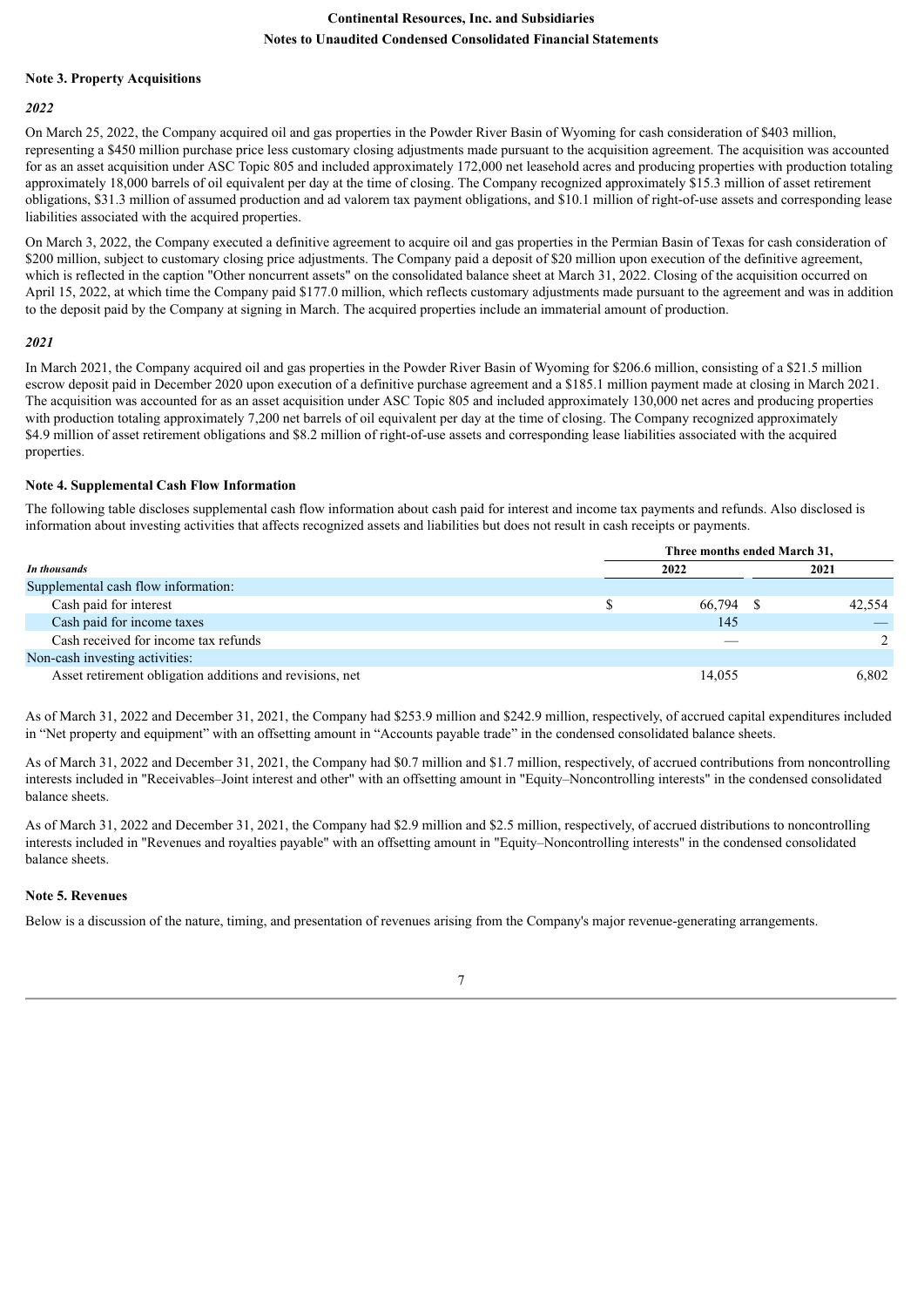*Operated crude oil revenues –* The Company pays third parties to transport the majority of its operated crude oil production from lease locations to downstream market centers, at which time the Company's customers take title and custody of the product in exchange for prices based on the particular market where the product was delivered. Operated crude oil revenues are recognized during the month in which control transfers to the customer and it is probable the Company will collect the consideration it is entitled to receive. Crude oil sales proceeds from operated properties are generally received by the Company within one month after the month in which a sale has occurred. Operated crude oil revenues are presented separately from transportation expenses as the Company controls the operated production prior to its transfer to customers. Transportation expenses associated with the Company's operated crude oil production totaled \$57.9 million and \$40.1 million for the three months ended March 31, 2022 and 2021, respectively.

*Operated natural gas and natural gas liquids revenues –* The Company sells a substantial majority of its operated natural gas production to midstream customers at its lease locations based on market prices in the field where the sales occur. Under these arrangements, the midstream customers obtain control of the unprocessed gas stream inclusive of natural gas liquids ("NGLs") at the lease location and the Company's revenues from each sale are determined using contractually agreed pricing formulas which contain multiple components, including the volume and Btu content of the natural gas sold, the midstream customer's proceeds from the sale of residue gas and NGLs at secondary downstream markets, and contractual pricing adjustments reflecting the midstream customer's estimated recoupment of its investment over time. Such revenues are recognized net of pricing adjustments applied by the midstream customer during the month in which control transfers to the customer at the delivery point and it is probable the Company will collect the consideration it is entitled to receive. Natural gas and NGL sales proceeds from operated properties are generally received by the Company within one month after the month in which a sale has occurred.

Under certain arrangements, the Company may elect to take a volume of processed residue gas and/or NGLs in-kind at the tailgate of the midstream customer's processing plant in lieu of a monetary settlement for the sale of the Company's operated production. When the Company elects to take volumes in kind, it takes possession of the processed products at the tailgate of the processing facility and either sells them at the tailgate or pays third parties to transport the products to downstream delivery points, where it then sells to customers at prices applicable to those downstream markets. In such situations, operated revenues are recognized during the month in which control transfers to the customer at the delivery point and it is probable the Company will collect the consideration it is entitled to receive. Operated sales proceeds are generally received by the Company within one month after the month in which a sale has occurred. In these scenarios, the Company's revenues include the pricing adjustments applied by the midstream processing entity according to the applicable contractual pricing formula, but exclude the transportation expenses the Company incurs to transport the processed products to downstream customers. Transportation expenses associated with these arrangements totaled \$17.0 million and \$10.2 million for the three months ended March 31, 2022 and 2021, respectively.

*Non-operated crude oil, natural gas, and NGL revenues –* The Company's proportionate share of production from non-operated properties is generally marketed at the discretion of the operators. For non-operated properties, the Company receives a net payment from the operator representing its proportionate share of sales proceeds which is net of costs incurred by the operator, if any. Such non-operated revenues are recognized at the net amount of proceeds to be received by the Company during the month in which production occurs and it is probable the Company will collect the consideration it is entitled to receive. Proceeds are generally received by the Company within two to three months after the month in which production occurs.

*Revenues from derivative instruments –* See *Note 6. Derivative Instruments* for discussion of the Company's accounting for its derivative instruments.

*Revenues from service operations –* Revenues from the Company's crude oil and natural gas service operations consist primarily of revenues associated with water gathering, recycling, and disposal activities and the treatment and sale of crude oil reclaimed from waste products. Revenues associated with such activities, which are derived using market-based rates or rates commensurate with industry guidelines, are recognized during the month in which services are performed, the Company has an unconditional right to receive payment, and collectability is probable. Payment is generally received by the Company within one month after the month in which services are provided.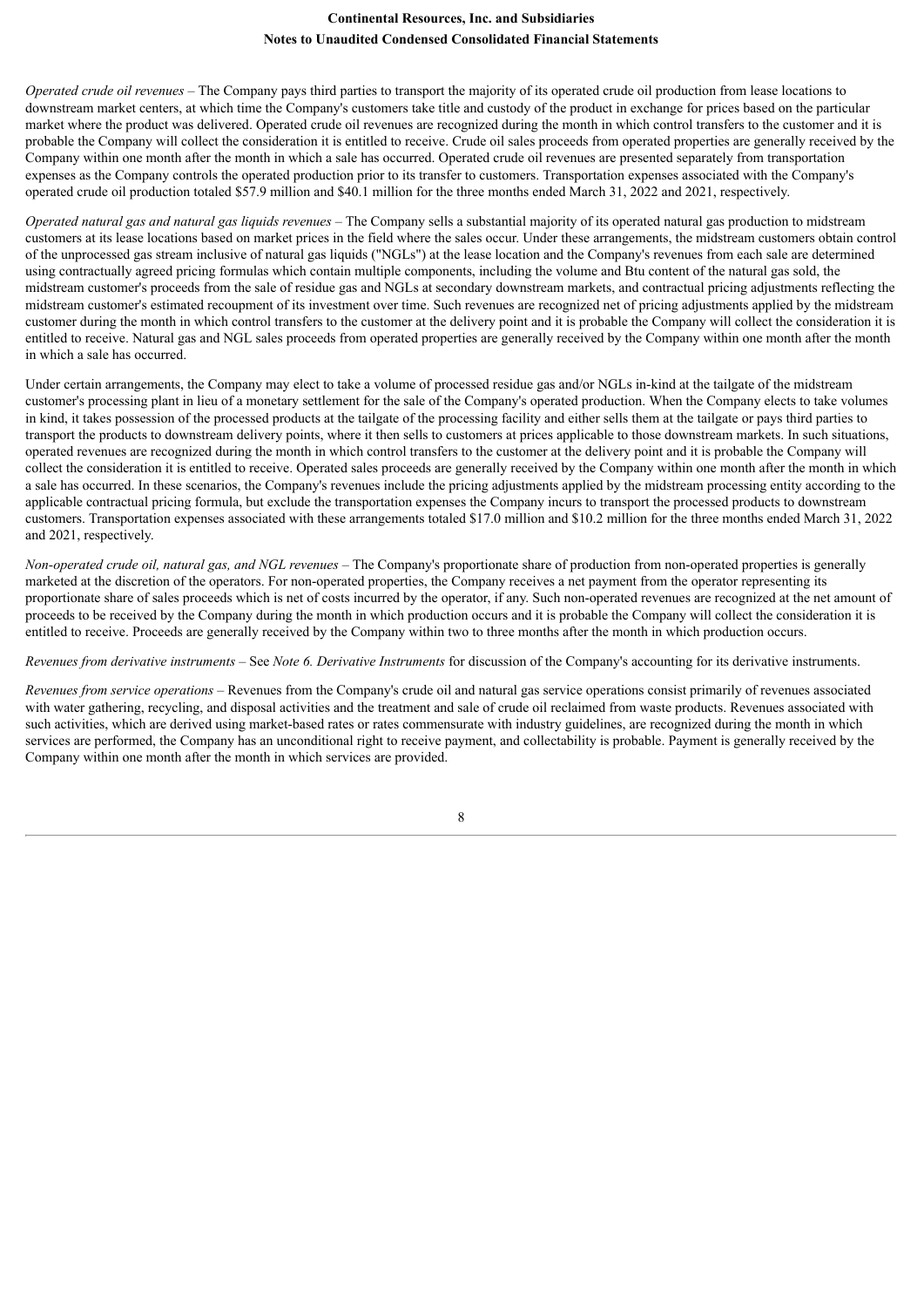#### *Disaggregation of revenues*

The following table presents the disaggregation of the Company's crude oil and natural gas revenues by operating area for the three months ended March 31, 2022 and 2021. Sales of natural gas and NGLs are combined, as a substantial majority of the Company's natural gas sales contracts represent wellhead sales of unprocessed gas.

|                                                          | Three months ended March 31, 2022 |           |  |                                         |  | Three months ended March 31, 2021 |               |         |  |                                |   |              |
|----------------------------------------------------------|-----------------------------------|-----------|--|-----------------------------------------|--|-----------------------------------|---------------|---------|--|--------------------------------|---|--------------|
| In thousands                                             | Crude Oil                         |           |  | <b>Natural Gas</b><br>Total<br>and NGLs |  |                                   | Crude Oil     |         |  | <b>Natural Gas</b><br>and NGLs |   | <b>Total</b> |
| Bakken                                                   | \$                                | 963,317   |  | 239,868                                 |  | 1,203,185                         | <sup>\$</sup> | 542,342 |  | 94,463                         | S | 636,805      |
| Anadarko Basin                                           |                                   | 281,163   |  | 343,358                                 |  | 624.521                           |               | 180,488 |  | 383,225                        |   | 563,713      |
| Powder River Basin                                       |                                   | 79,915    |  | 8,292                                   |  | 88,207                            |               | 10,597  |  | 1,066                          |   | 11,663       |
| Permian Basin                                            |                                   | 262,383   |  | 38,425                                  |  | 300,808                           |               |         |  |                                |   |              |
| All other                                                |                                   | 57,069    |  | 471                                     |  | 57,540                            |               | 35,341  |  | ۱۱                             |   | 35,352       |
| Crude oil, natural gas, and natural gas liquids<br>sales |                                   | 847.643 ل |  | 630.414                                 |  | 2.274.261                         |               | 768,768 |  | 478.765                        |   | 1,247,533    |

# **Note 6. Derivative Instruments**

From time to time the Company enters into derivative contracts to economically hedge against the variability in cash flows associated with future sales of production. The Company recognizes its derivative instruments on the balance sheet as either assets or liabilities measured at fair value. The estimated fair value is based upon various factors, including commodity exchange prices, over-the-counter quotations, and, in the case of collars, volatility, the risk-free interest rate, and the time to expiration. The calculation of the fair value of collars requires the use of an option-pricing model. See *Note 7. Fair Value Measurements*.

At March 31, 2022 the Company had outstanding derivative contracts as set forth in the tables below.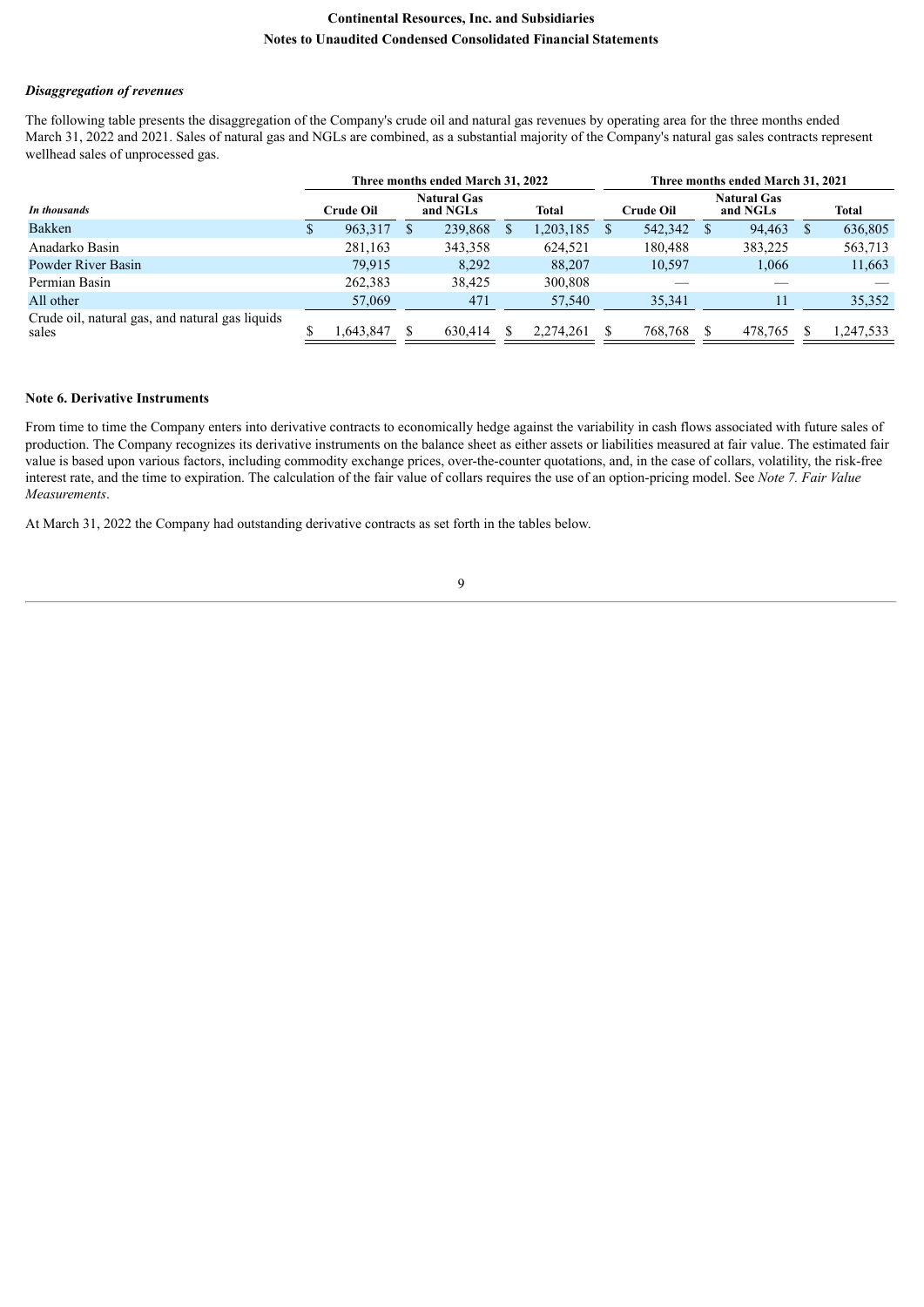#### *Natural gas derivatives*

|                                    |                               | Weighted Average Hedge Price (\$/MMBtu) |                    |                      |  |                      |               |      |               |         |
|------------------------------------|-------------------------------|-----------------------------------------|--------------------|----------------------|--|----------------------|---------------|------|---------------|---------|
| <b>Period and Type of Contract</b> | <b>Average Volumes Hedged</b> |                                         | <b>Basis Swaps</b> |                      |  | <b>Sold Put</b>      | Floor         |      |               | Ceiling |
| April 2022 - December 2023         |                               |                                         |                    |                      |  |                      |               |      |               |         |
| Basis Swaps - NGPL TXOK            | 75,000 MMBtus/day             | \$                                      | (0.17)             |                      |  |                      |               |      |               |         |
| April 2022 - June 2022             |                               |                                         |                    |                      |  |                      |               |      |               |         |
| Swaps - Henry Hub                  | 500,000 MMBtus/day            |                                         |                    | \$<br>4.15           |  |                      |               |      |               |         |
| Collars - Henry Hub                | 110,000 MMBtus/day            |                                         |                    |                      |  |                      | <sup>\$</sup> | 4.50 | - \$          | 6.00    |
| July 2022 - Sept 2022              |                               |                                         |                    |                      |  |                      |               |      |               |         |
| Swaps - Henry Hub                  | 500,000 MMBtus/day            |                                         |                    | $\mathbf S$<br>4.15  |  |                      |               |      |               |         |
| Collars - Henry Hub                | 110,000 MMBtus/day            |                                         |                    |                      |  |                      | \$            | 4.50 | $\mathcal{S}$ | 6.00    |
| Swaps - WAHA                       | 45,000 MMBtus/day             |                                         |                    | \$<br>3.41           |  |                      |               |      |               |         |
| October 2022 - December 2022       |                               |                                         |                    |                      |  |                      |               |      |               |         |
| Swaps - Henry Hub                  | 160,000 MMBtus/day            |                                         |                    | $\mathbb{S}$<br>4.48 |  |                      |               |      |               |         |
| Collars - Henry Hub                | 360,000 MMBtus/day            |                                         |                    |                      |  |                      | \$            | 3.88 | <sup>\$</sup> | 5.45    |
| Three-way collars - Henry Hub      | 50,000 MMBtus/day             |                                         |                    |                      |  | $\mathbb{S}$<br>3.00 | <sup>S</sup>  | 4.07 | <sup>\$</sup> | 5.00    |
| Swaps - WAHA                       | 45,000 MMBtus/day             |                                         |                    | 3.41<br>\$           |  |                      |               |      |               |         |
| January 2023 - December 2023       |                               |                                         |                    |                      |  |                      |               |      |               |         |
| Swaps - Henry Hub                  | 308,000 MMBtus/day            |                                         |                    | \$<br>3.49           |  |                      |               |      |               |         |
| Collars - Henry Hub                | 139,000 MMBtus/day            |                                         |                    |                      |  |                      | $\mathbf S$   | 3.62 | -S            | 4.95    |
| Three-way collars - Henry Hub      | 12,500 MMBtus/day             |                                         |                    |                      |  | \$<br>3.00           | <sup>\$</sup> | 4.32 | -S            | 5.00    |
| Swaps - WAHA                       | 40,000 MMBtus/day             |                                         |                    | $\mathbf S$<br>2.69  |  |                      |               |      |               |         |
| January 2024 - December 2024       |                               |                                         |                    |                      |  |                      |               |      |               |         |
| Swaps - Henry Hub                  | 310,500 MMBtus/day            |                                         |                    | $\mathbf{s}$<br>3.26 |  |                      |               |      |               |         |
| Collars - Henry Hub                | 50,000 MMBtus/day             |                                         |                    |                      |  |                      | \$            | 3.12 | S             | 4.09    |
| January 2025 - December 2025       |                               |                                         |                    |                      |  |                      |               |      |               |         |
| Swaps - Henry Hub                  | 37,000 MMBtus/day             |                                         |                    | \$<br>3.39           |  |                      |               |      |               |         |

#### *Crude oil derivatives*

| <b>Period and Type of Contract</b> | <b>Average Volumes Hedged</b> | Weighted Average Hedge<br><b>Price Differential (\$/Bbl)</b> |      |  |  |  |
|------------------------------------|-------------------------------|--------------------------------------------------------------|------|--|--|--|
| April 2022 - June 2022             |                               |                                                              |      |  |  |  |
| <b>NYMEX Roll Swaps</b>            | $39,000$ Bbls/day             | S                                                            | 1.00 |  |  |  |
| July 2022 - December 2022          |                               |                                                              |      |  |  |  |
| <b>NYMEX Roll Swaps</b>            | $55,500$ Bbls/day             |                                                              | 1 77 |  |  |  |
| January 2023 - December 2023       |                               |                                                              |      |  |  |  |
| <b>NYMEX Roll Swaps</b>            | $12,000$ Bbls/day             |                                                              | -07  |  |  |  |

# *Derivative gains and losses*

Cash receipts and payments in the following table reflect the gains or losses on derivative contracts which matured during the applicable period, calculated as the difference between the contract price and the market settlement price of matured contracts. The Company's derivative contracts are settled based upon reported settlement prices on commodity exchanges, with crude oil derivative settlements based on NYMEX West Texas Intermediate ("WTI") pricing and natural gas derivative settlements based primarily on NYMEX Henry Hub pricing. Non-cash gains and losses below represent the change in fair value of derivative instruments which continued to be held at period end and the reversal of previously recognized non-cash gains or losses on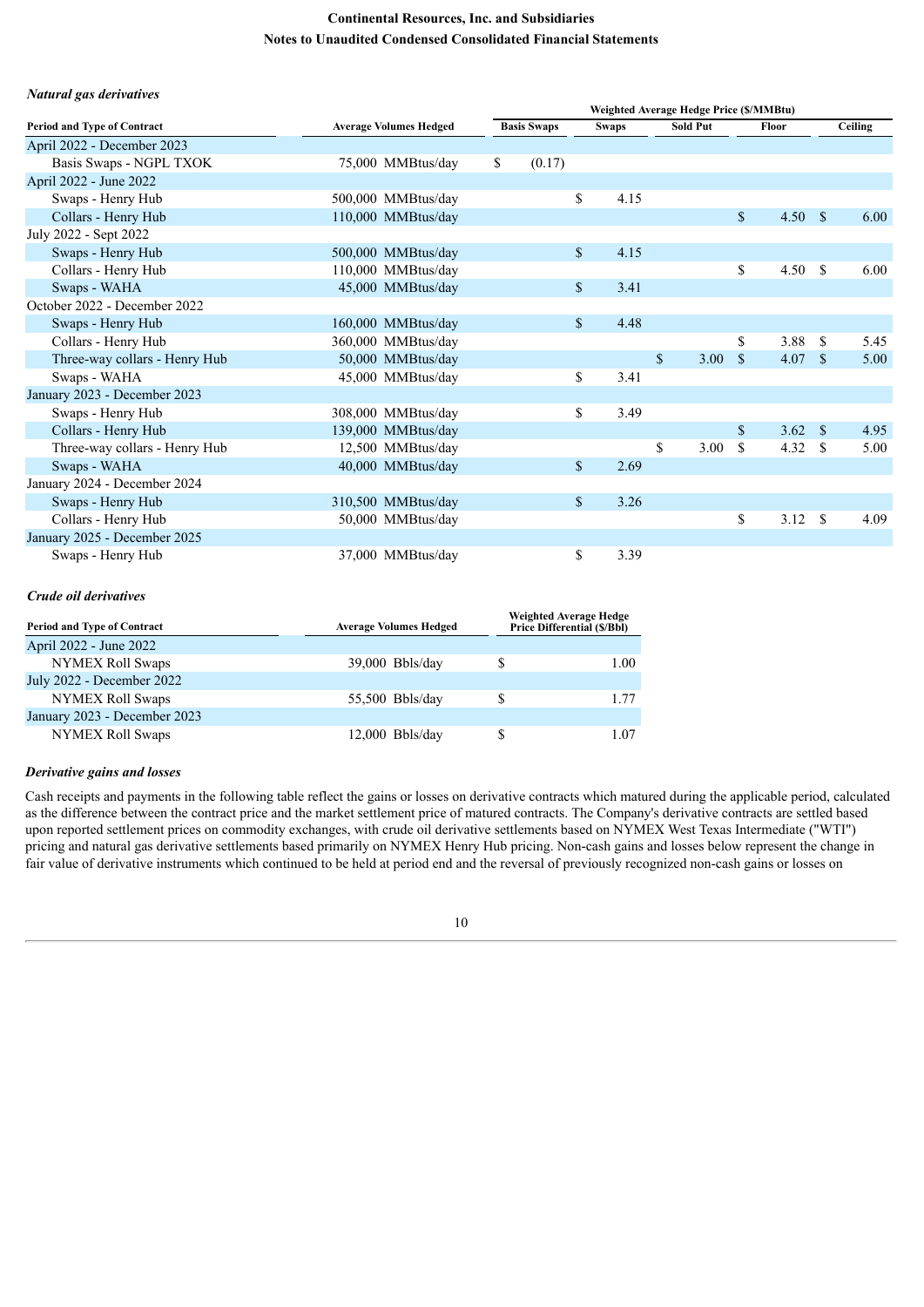derivative contracts that matured during the period.

|                                          |      | Three months ended March 31, |           |  |  |  |  |  |  |
|------------------------------------------|------|------------------------------|-----------|--|--|--|--|--|--|
| In thousands                             | 2022 |                              | 2021      |  |  |  |  |  |  |
| Cash received (paid) on derivatives:     |      |                              |           |  |  |  |  |  |  |
| Crude oil fixed price swaps              | \$   |                              | (30,033)  |  |  |  |  |  |  |
| Crude oil collars                        |      |                              | (4,956)   |  |  |  |  |  |  |
| Crude oil NYMEX roll swaps               |      | (1,480)                      | 159       |  |  |  |  |  |  |
| Natural gas basis swaps (NGPL TXOK)      |      | (72)                         |           |  |  |  |  |  |  |
| Natural gas fixed price swaps (HH)       |      | (4,229)                      | 2,210     |  |  |  |  |  |  |
| Natural gas collars (HH)                 |      |                              | 3,183     |  |  |  |  |  |  |
| Natural gas 3-way collars (HH)           |      | (16, 459)                    |           |  |  |  |  |  |  |
| Cash received (paid) on derivatives, net |      | (22, 240)                    | (29, 437) |  |  |  |  |  |  |
| Non-cash gain (loss) on derivatives:     |      |                              |           |  |  |  |  |  |  |
| Crude oil fixed price swaps              |      |                              | (8,206)   |  |  |  |  |  |  |
| Crude oil collars                        |      |                              | (2,076)   |  |  |  |  |  |  |
| Crude oil NYMEX roll swaps               |      | (7,640)                      | 175       |  |  |  |  |  |  |
| Natural gas basis swaps (NGPL TXOK)      |      | 6,113                        |           |  |  |  |  |  |  |
| Natural gas fixed price swaps (WAHA)     |      | (13,677)                     |           |  |  |  |  |  |  |
| Natural gas fixed price swaps (HH)       |      | (327,676)                    | 6,086     |  |  |  |  |  |  |
| Natural gas collars (HH)                 |      | (98, 236)                    | (10,049)  |  |  |  |  |  |  |
| Natural gas 3-way collars (HH)           |      | (12, 582)                    |           |  |  |  |  |  |  |
| Non-cash gain (loss) on derivatives, net |      | (453,698)                    | (14,070)  |  |  |  |  |  |  |
| Loss on derivative instruments, net      | S    | $(475,938)$ \$               | (43, 507) |  |  |  |  |  |  |

#### *Balance sheet of setting of derivative assets and liabilities*

The Company's derivative contracts are recorded at fair value in the condensed consolidated balance sheets under the captions "Derivative assets," "Derivative assets, noncurrent," "Derivative liabilities," and "Derivative liabilities, noncurrent" as applicable. Derivative assets and liabilities with the same counterparty that are subject to contractual terms which provide for net settlement are reported on a net basis in the condensed consolidated balance sheets.

The following table presents the gross amounts of recognized derivative assets and liabilities, as applicable, the amounts offset under netting arrangements with counterparties, and the resulting net amounts presented in the condensed consolidated balance sheets for the periods presented, all at fair value.

| In thousands                                | <b>March 31, 2022</b> |                |  | December 31, 2021 |  |  |
|---------------------------------------------|-----------------------|----------------|--|-------------------|--|--|
| Commodity derivative assets:                |                       |                |  |                   |  |  |
| Gross amounts of recognized assets          |                       | 27,196 \$      |  | 42,903            |  |  |
| Gross amounts offset on balance sheet       |                       | (16,328)       |  | (7,381)           |  |  |
| Net amounts of assets on balance sheet      |                       | 10.868         |  | 35,522            |  |  |
| Commodity derivative liabilities:           |                       |                |  |                   |  |  |
| Gross amounts of recognized liabilities     |                       | (446,588)      |  | (8,598)           |  |  |
| Gross amounts offset on balance sheet       |                       | 16,328         |  | 7,381             |  |  |
| Net amounts of liabilities on balance sheet |                       | $(430,260)$ \$ |  | (1,217)           |  |  |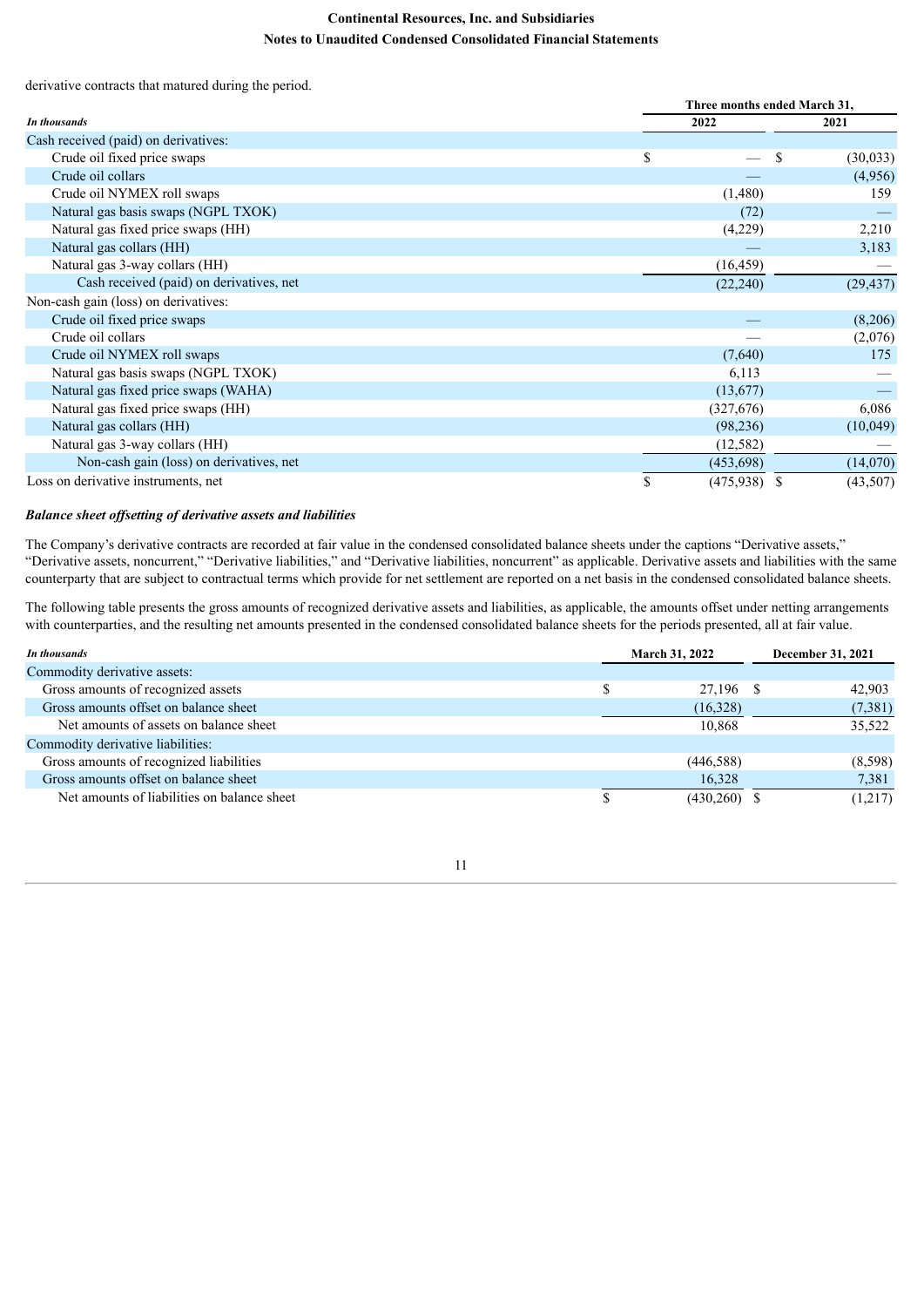The following table reconciles the net amounts disclosed above to the individual financial statement line items in the condensed consolidated balance sheets.

| In thousands                                | <b>March 31, 2022</b> | <b>December 31, 2021</b> |         |  |
|---------------------------------------------|-----------------------|--------------------------|---------|--|
| Derivative assets                           | $3,561$ \$            |                          | 22,334  |  |
| Derivative assets, noncurrent               | 7,307                 |                          | 13,188  |  |
| Net amounts of assets on balance sheet      | 10,868                |                          | 35,522  |  |
| Derivative liabilities                      | (294, 018)            |                          | (899)   |  |
| Derivative liabilities, noncurrent          | (136, 242)            |                          | (318)   |  |
| Net amounts of liabilities on balance sheet | (430, 260)            |                          | (1,217) |  |
| Total derivative assets (liabilities), net  | $(419,392)$ \$        |                          | 34.305  |  |

#### **Note 7. Fair Value Measurements**

The Company follows a three-level valuation hierarchy for disclosure of fair value measurements. The valuation hierarchy categorizes assets and liabilities measured at fair value into one of three different levels depending on the observability of the inputs employed in the measurement. The three levels are defined as follows:

- Level 1: Observable inputs that reflect unadjusted quoted prices for identical assets or liabilities in active markets as of the reporting date.
- Level 2: Observable market-based inputs or unobservable inputs corroborated by market data. These are inputs other than quoted prices in active markets included in Level 1, which are either directly or indirectly observable as of the reporting date.
- Level 3: Unobservable inputs not corroborated by market data and may be used with internally developed methodologies that result in management's best estimate of fair value.

A financial instrument's categorization within the hierarchy is based upon the lowest level of input that is significant to the fair value measurement. Level 1 inputs are given the highest priority in the fair value hierarchy while Level 3 inputs are given the lowest priority. The Company's assessment of the significance of a particular input to the fair value measurement requires judgment and may affect the placement of assets and liabilities within the levels of the hierarchy. As Level 1 inputs generally provide the most reliable evidence of fair value, the Company uses Level 1 inputs when available.

#### *Assets and Liabilities Measured at Fair Value on a Recurring Basis*

The Company's derivative instruments are reported at fair value on a recurring basis. In determining the fair values of swap contracts, a discounted cash flow method is used due to the unavailability of relevant comparable market data for the Company's exact contracts. The discounted cash flow method estimates future cash flows based on quoted market prices for forward commodity prices and a risk-adjusted discount rate. The fair values of swap contracts are calculated mainly using significant observable inputs (Level 2). Calculation of the fair values of collars requires the use of an industrystandard option pricing model that considers various inputs including quoted forward prices for commodities, time value, volatility factors, and current market and contractual prices for the underlying instruments, as well as other relevant economic measures. These assumptions are observable in the marketplace or can be corroborated by active markets or broker quotes and are therefore designated as Level 2 within the valuation hierarchy. The Company's calculation of fair value for each of its derivative positions is compared to the counterparty valuation for reasonableness.

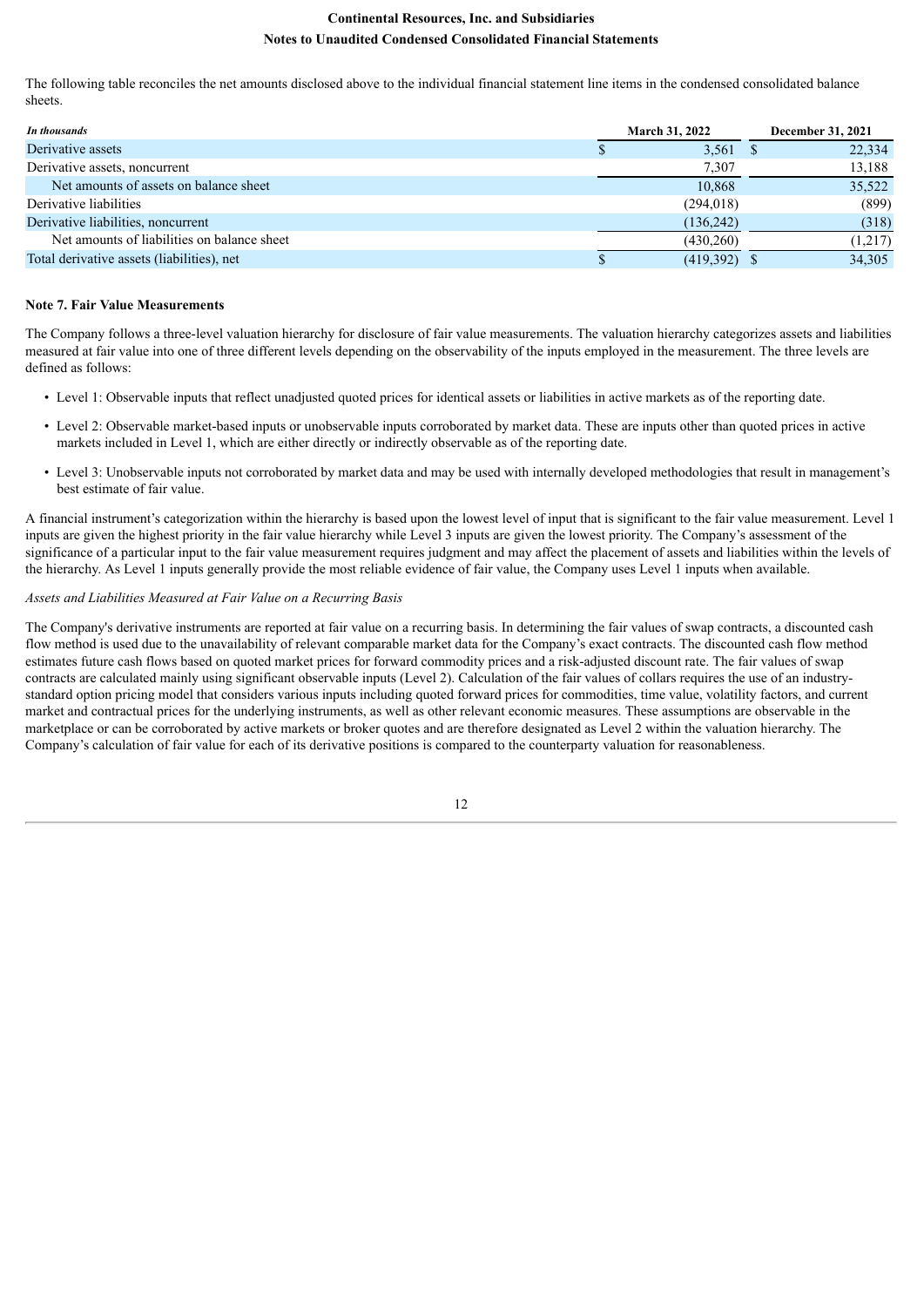The following tables summarize the valuation of derivative instruments by pricing levels that were accounted for at fair value on a recurring basis as of March 31, 2022 and December 31, 2021.

| In thousands                         |  | <b>Level 1</b> | <b>Level 2</b> | Level 3 | Total      |
|--------------------------------------|--|----------------|----------------|---------|------------|
| Derivative assets (liabilities):     |  |                |                |         |            |
| Natural gas fixed price swaps (WAHA) |  |                | $(13,677)$ \$  |         | (13,677)   |
| Natural gas fixed price swaps (HH)   |  |                | (300, 067)     |         | (300, 067) |
| Natural gas basis swaps (NGPL TXOK)  |  |                | 5,935          |         | 5,935      |
| Natural gas collars (HH)             |  |                | (94,250)       |         | (94,250)   |
| Natural gas 3-way collars (HH)       |  |                | (10,650)       |         | (10,650)   |
| Crude oil NYMEX roll swaps           |  |                | (6,683)        |         | (6,683)    |
| Total                                |  |                | (419,392)      |         | (419,392)  |

| In thousands                        |  | <b>Level 1</b>           | <b>Level 2</b> | Level 3           | Total  |
|-------------------------------------|--|--------------------------|----------------|-------------------|--------|
| Derivative assets (liabilities):    |  |                          |                |                   |        |
| Natural gas fixed price swaps (HH)  |  | $\overline{\phantom{a}}$ | 27,608 \$      |                   | 27,608 |
| Natural gas basis swaps (NGPL TXOK) |  |                          | (177)          | $\hspace{0.05cm}$ | (177)  |
| Natural gas collars (HH)            |  |                          | 3,986          |                   | 3,986  |
| Natural gas 3-way collars (HH)      |  |                          | 1.931          |                   | 1,931  |
| Crude oil NYMEX roll swaps          |  |                          | 957            |                   | 957    |
| Total                               |  |                          | 34,305         |                   | 34,305 |

#### *Assets Measured at Fair Value on a Nonrecurring Basis*

Certain assets are reported at fair value on a nonrecurring basis in the condensed consolidated financial statements. The following methods and assumptions were used to estimate the fair values for those assets.

*Asset impairments –* Proved crude oil and natural gas properties are reviewed for impairment on a field-by-field basis each quarter. The estimated future cash flows expected in connection with the field are compared to the carrying amount of the field to determine if the carrying amount is recoverable. If the carrying amount of the field exceeds its estimated undiscounted future cash flows, the carrying amount of the field is reduced to its estimated fair value. Risk-adjusted probable and possible reserves may be taken into consideration when determining estimated future net cash flows and fair value when such reserves exist and are economically recoverable. Due to the unavailability of relevant comparable market data, a discounted cash flow method is used to determine the fair value of proved properties. Significant unobservable inputs (Level 3) utilized in the determination of discounted future net cash flows include future commodity prices adjusted for differentials, forecasted production based on decline curve analysis, estimated future operating and development costs, property ownership interests, and a 10% discount rate. At March 31, 2022, the Company's commodity price assumptions were based on forward NYMEX strip prices through year-end 2026 and were then escalated at 3% per year thereafter. Operating cost assumptions were based on current costs escalated at 3% per year beginning in 2023.

Unobservable inputs to the Company's fair value assessments are reviewed and revised as warranted based on a number of factors, including reservoir performance, new drilling, commodity prices, changes in costs, technological advances, new geological or geophysical data, or other economic factors. Fair value measurements of proved properties are reviewed and approved by certain members of the Company's management.

For the three months ended March 31, 2022, the Company determined the carrying amount of a property in an emerging play was not recoverable from future cash flows and therefore was impaired in the amount of \$11.8 million. For the three months ended March 31, 2021, estimated future net cash flows were determined to be in excess of cost basis, and therefore no impairment was recorded for the Company's proved crude oil and natural gas properties for the 2021 first quarter.

Certain unproved crude oil and natural gas properties were impaired during the three months ended March 31, 2022 and 2021, reflecting recurring amortization of undeveloped leasehold costs on properties the Company expects will not be transferred to proved properties over the lives of the leases based on drilling plans, experience of successful drilling, and the average holding period.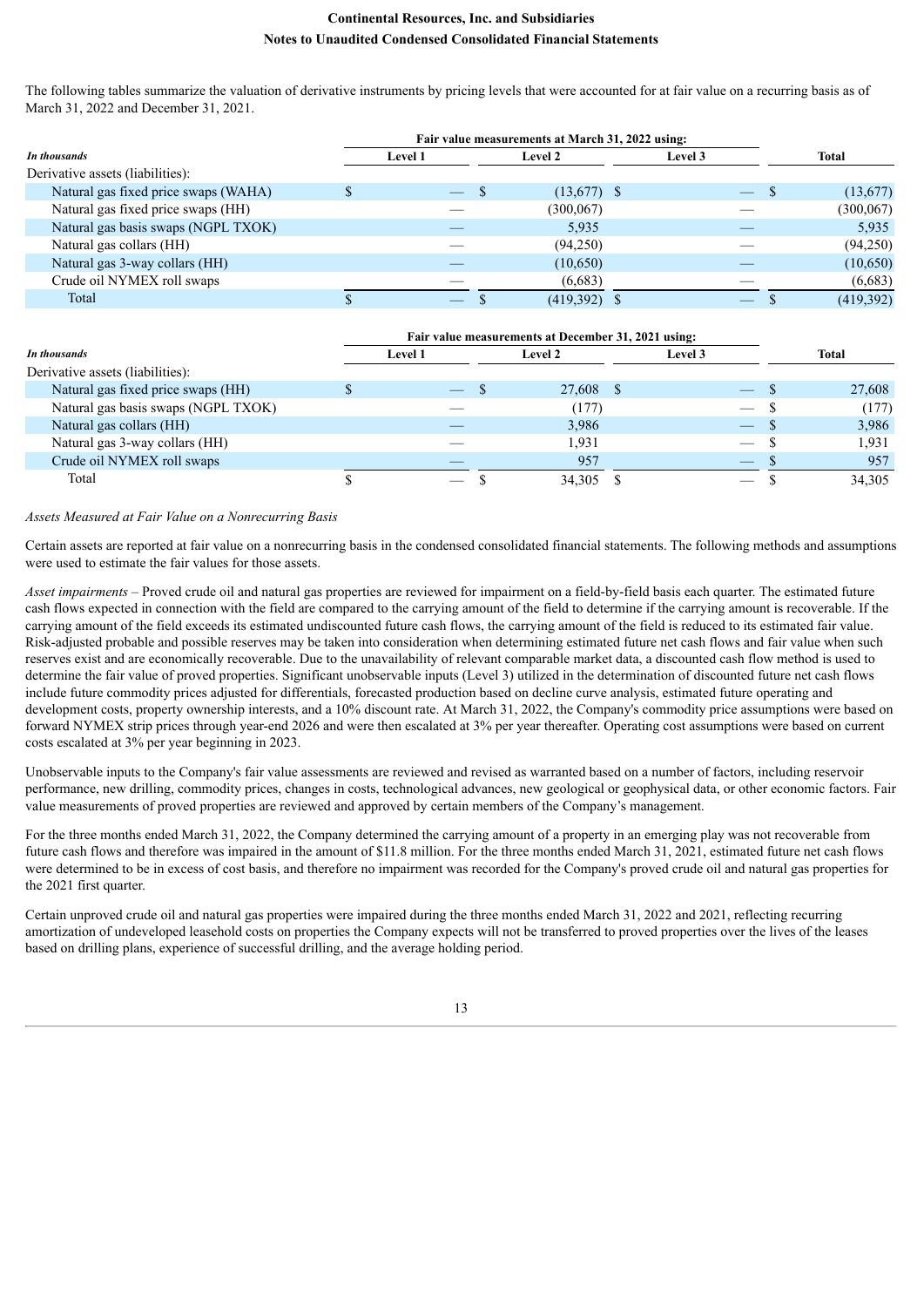The following table sets forth the non-cash impairments of both proved and unproved properties for the indicated periods. Proved and unproved property impairments are recorded under the caption "Property impairments" in the unaudited condensed consolidated statements of operations.

|                               |        | Three months ended March 31, |        |  |
|-------------------------------|--------|------------------------------|--------|--|
| In thousands                  | 2022   |                              | 2021   |  |
| Proved property impairments   | 1.821  |                              |        |  |
| Unproved property impairments | 12.427 |                              | 11.436 |  |
| Total                         | 24.248 |                              | 11,436 |  |

#### *Financial Instruments Not Recorded at Fair Value*

The following table sets forth the estimated fair values of financial instruments that are not recorded at fair value in the condensed consolidated financial statements.

|                              |     | March 31, 2022     |              |                                |      | <b>December 31, 2021</b> |    |                                |  |
|------------------------------|-----|--------------------|--------------|--------------------------------|------|--------------------------|----|--------------------------------|--|
| In thousands                 |     | Carrying<br>Amount |              | <b>Estimated Fair</b><br>Value |      | Carrying<br>Amount       |    | <b>Estimated Fair</b><br>Value |  |
| Debt:                        |     |                    |              |                                |      |                          |    |                                |  |
| Credit facility              | \$  | 235,000            | <sup>S</sup> | 235,000                        | - \$ | 500,000                  | -S | 500,000                        |  |
| Notes payable                |     | 21.783             |              | 20,800                         |      | 22,356                   |    | 22,000                         |  |
| 4.5% Senior Notes due 2023   |     | 648,370            |              | 657,500                        |      | 648,078                  |    | 670,200                        |  |
| 3.8% Senior Notes due 2024   |     | 908,352            |              | 916.300                        |      | 908,061                  |    | 950,000                        |  |
| 2.268% Senior Notes due 2026 |     | 792,977            |              | 749,400                        |      | 792.621                  |    | 795,200                        |  |
| 4.375% Senior Notes due 2028 |     | 992,174            |              | 1.014.100                      |      | 991.880                  |    | 1,082,100                      |  |
| 5.75% Senior Notes due 2031  |     | 1,482,691          |              | .638.300                       |      | 1,482,319                |    | 1,769,600                      |  |
| 2.875% Senior Notes due 2032 |     | 791,698            |              | 713,300                        |      | 791,521                  |    | 780,500                        |  |
| 4.9% Senior Notes due 2044   |     | 692,105            |              | 692,200                        |      | 692,056                  |    | 781,500                        |  |
| Total debt                   | \$. | 6,565,150          |              | 6.636.900                      |      | 6.828.892                |    | 7.351.100                      |  |

The fair value of credit facility borrowings approximate carrying value based on borrowing rates available to the Company for bank loans with similar terms and maturities and are classified as Level 2 in the fair value hierarchy.

The fair value of notes payable is determined using a discounted cash flow approach based on the interest rate and payment terms of the notes payable and an assumed discount rate. The fair value of notes payable is significantly influenced by the discount rate assumption, which is derived by the Company and is unobservable. Accordingly, the fair value of notes payable is classified as Level 3 in the fair value hierarchy.

The fair values of the Company's senior notes are based on quoted market prices and, accordingly, are classified as Level 1 in the fair value hierarchy.

The carrying values of all classes of cash and cash equivalents, trade receivables, and trade payables are considered to be representative of their respective fair values due to the short term maturities of those instruments.

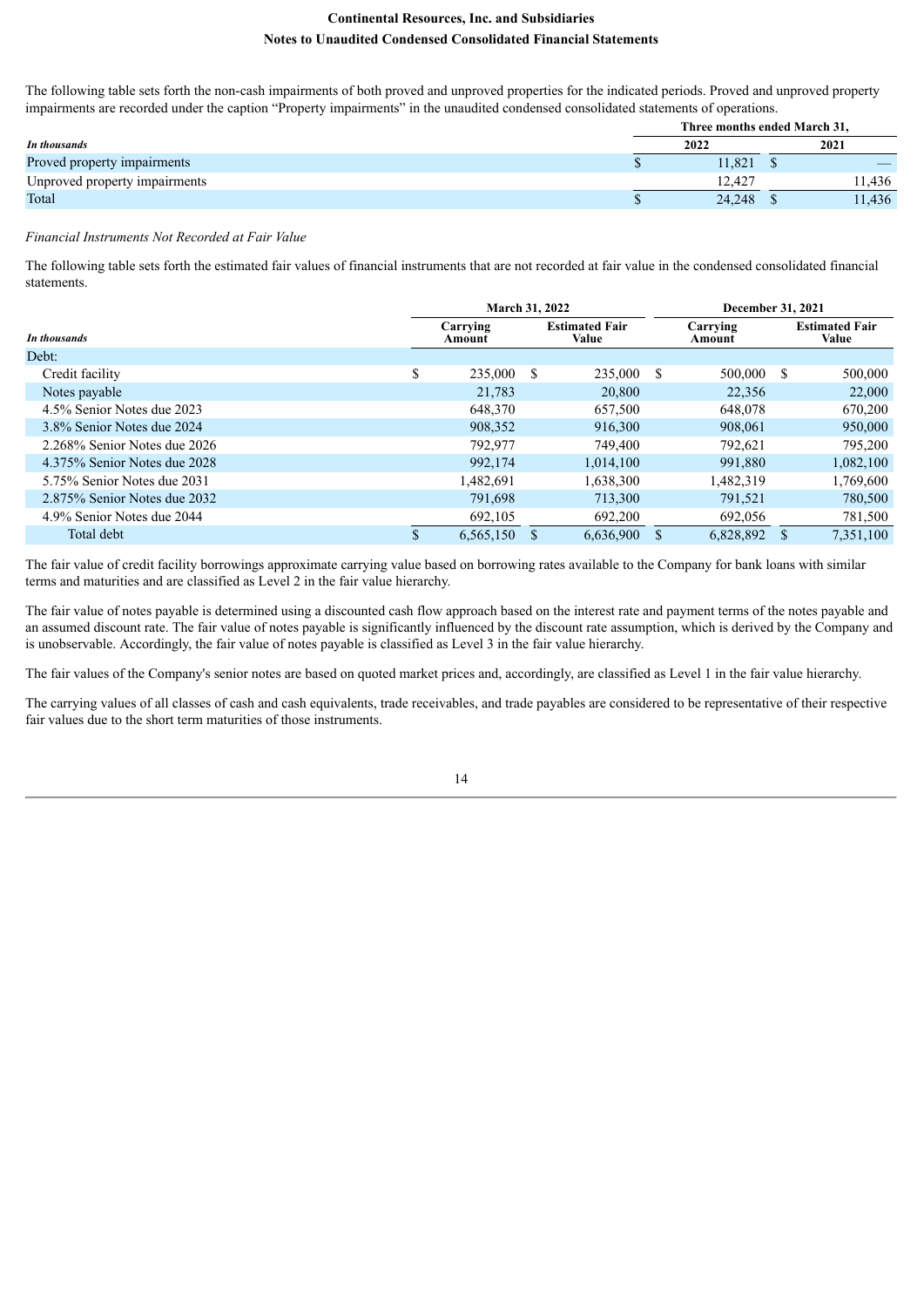#### **Note 8. Long-Term Debt**

Long-term debt, net of unamortized discounts, premiums, and debt issuance costs totaling \$52.4 million and \$54.2 million at March 31, 2022 and December 31, 2021, respectively, consists of the following.

| In thousands                            | <b>March 31, 2022</b> | <b>December 31, 2021</b> |  |  |
|-----------------------------------------|-----------------------|--------------------------|--|--|
| Credit facility                         | 235,000 \$            | 500,000                  |  |  |
| Notes payable                           | 21.783                | 22,356                   |  |  |
| 4.5% Senior Notes due 2023              | 648.370               | 648,078                  |  |  |
| 3.8% Senior Notes due 2024              | 908,352               | 908,061                  |  |  |
| 2.268% Senior Notes due 2026            | 792,977               | 792,621                  |  |  |
| 4.375% Senior Notes due 2028            | 992.174               | 991,880                  |  |  |
| 5.75% Senior Notes due 2031             | 1,482,691             | 1,482,319                |  |  |
| 2.875% Senior Notes due 2032            | 791.698               | 791.521                  |  |  |
| 4.9% Senior Notes due 2044              | 692.105               | 692,056                  |  |  |
| Total debt                              | 6,565,150             | 6,828,892                |  |  |
| Less: Current portion of long-term debt | 2,347                 | 2,326                    |  |  |
| Long-term debt, net of current portion  | 6,562,803             | 6,826,566                |  |  |

## *Credit Facility*

The Company has an unsecured credit facility, maturing in October 2026, with aggregate lender commitments totaling \$2.0 billion. The Company had \$235 million of outstanding borrowings on its credit facility at March 31, 2022. Credit facility borrowings bear interest at market-based interest rates plus a margin based on the terms of the borrowing and the credit ratings assigned to the Company's senior, unsecured, long-term indebtedness. The weightedaverage interest rate on outstanding credit facility borrowings at March 31, 2022 was 1.8%.

The Company had approximately \$1.76 billion of borrowing availability on its credit facility at March 31, 2022 after considering outstanding borrowings and letters of credit. The Company incurs commitment fees based on currently assigned credit ratings of 0.20% per annum on the daily average amount of unused borrowing availability.

The credit facility contains certain restrictive covenants including a requirement that the Company maintain a consolidated net debt to total capitalization ratio of no greater than 0.65 to 1.00. This ratio represents the ratio of net debt (calculated as total face value of debt plus outstanding letters of credit less cash and cash equivalents) divided by the sum of net debt plus total shareholders' equity plus, to the extent resulting in a reduction of total shareholders' equity, the amount of any non-cash impairment charges incurred, net of any tax effect, after June 30, 2014. The Company was in compliance with the credit facility covenants at March 31, 2022.

#### *Senior Notes*

The following table summarizes the face values, maturity dates, semi-annual interest payment dates, and optional redemption periods related to the Company's outstanding senior note obligations at March 31, 2022.

|                                       | 2023 Notes     | 2024 Notes    | 2026 Notes           | 2028 Notes          | 2031 Notes          | 2032 Notes         | 2044 Notes    |
|---------------------------------------|----------------|---------------|----------------------|---------------------|---------------------|--------------------|---------------|
| Face value (in thousands)             | \$649,625      | \$911,000     | \$800,000            | \$1,000,000         | \$1,500,000         | \$800,000          | \$700,000     |
| Maturity date                         | April 15, 2023 | June 1, 2024  | November 15.<br>2026 | January 15,<br>2028 | January 15,<br>2031 | April 1, 2032      | June 1, 2044  |
| Interest payment dates                | April 15, Oct  | June 1, Dec 1 | May 15, Nov<br>15    | Jan 15, July 15     | Jan 15,<br>Jul 15   | April 1, Oct 1     | June 1, Dec 1 |
| Make-whole<br>redemption period $(1)$ | Jan 15, 2023   | Mar 1, 2024   | Nov 15, 2023         | Oct 15, 2027        | Jul 15, 2030        | January 1.<br>2032 | Dec 1, 2043   |

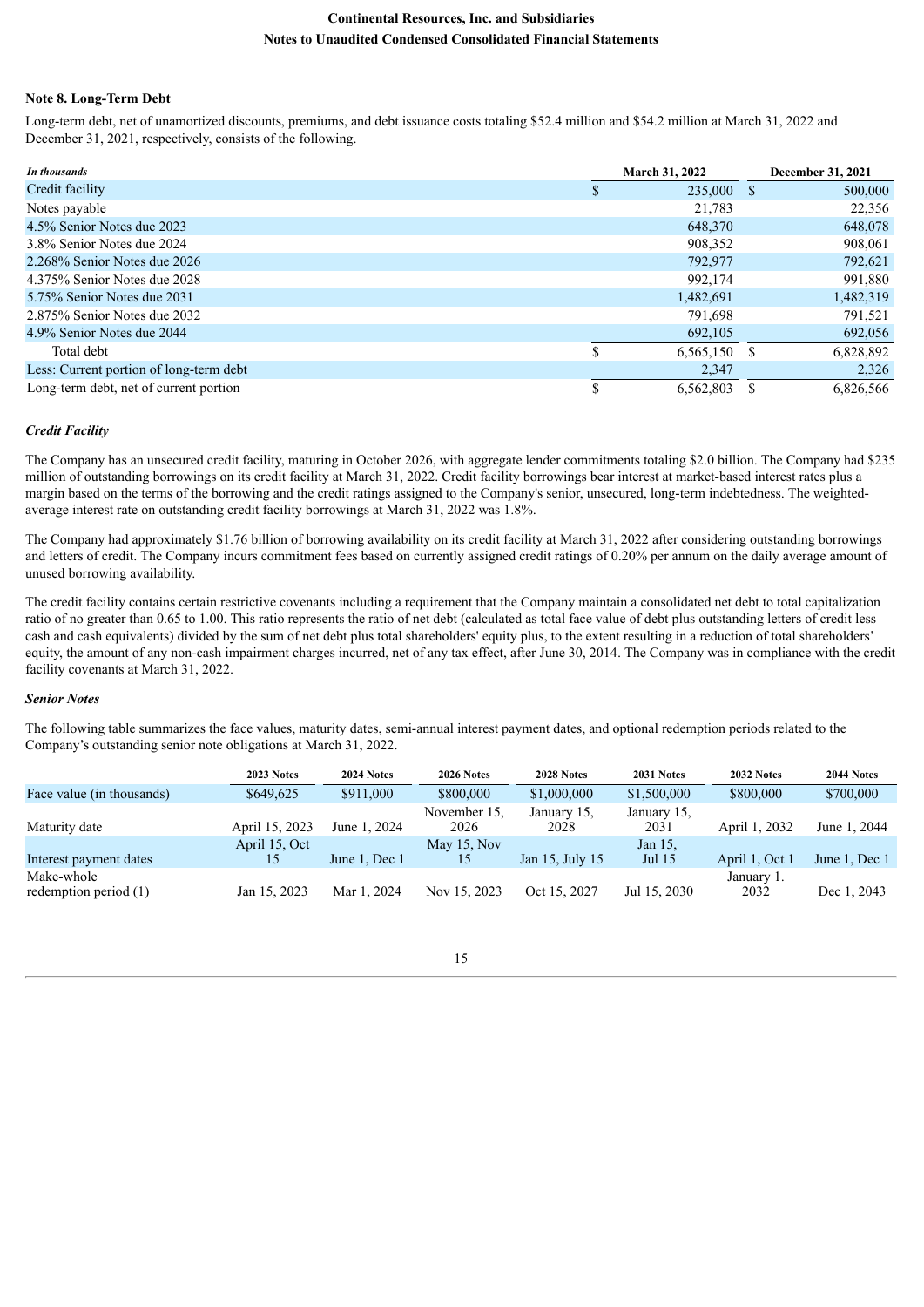(1) At any time prior to the indicated dates, the Company has the option to redeem all or a portion of its senior notes of the applicable series at the "makewhole" redemption amounts specified in the respective senior note indentures plus any accrued and unpaid interest to the date of redemption. On or after the indicated dates, the Company may redeem all or a portion of its senior notes at a redemption amount equal to 100% of the principal amount of the senior notes being redeemed plus any accrued and unpaid interest to the date of redemption.

The Company's senior notes are not subject to any mandatory redemption or sinking fund requirements.

The indentures governing the Company's senior notes contain covenants that, among other things, limit the Company's ability to create liens securing certain indebtedness, enter into certain sale-leaseback transactions, or consolidate, merge or transfer certain assets. These covenants are subject to a number of important exceptions and qualifications. The Company was in compliance with these covenants at March 31, 2022.

The senior notes are obligations of Continental Resources, Inc. Additionally, certain of the Company's wholly-owned subsidiaries (Banner Pipeline Company, L.L.C., CLR Asset Holdings, LLC, The Mineral Resources Company, SCS1 Holdings LLC, Continental Innovations LLC, Jagged Peak Energy LLC, and Parsley SoDe Water LLC) fully and unconditionally guarantee the senior notes on a joint and several basis. The financial information of the guarantor group is not materially different from the consolidated financial statements of the Company. The Company's other subsidiaries, whose assets, equity, and results of operations attributable to the Company are not material, do not guarantee the senior notes.

#### *2021 Redemption of Senior Notes*

In January 2021, the Company redeemed \$400 million principal amount of its outstanding 2022 Notes. The Company recognized a pre-tax loss on extinguishment of debt totaling \$0.2 million related to the redemption, which included the pro-rata write-off of deferred financing costs and unamortized debt premium associated with the redeemed notes. The loss is reflected in the caption "Gain (loss) on extinguishment of debt" in the unaudited condensed consolidated statements of operations.

#### *Notes payable*

In June 2020, the Company borrowed an aggregate of \$26.0 million under two 10-year amortizing term loans secured by the Company's corporate office building and its interest in parking facilities in Oklahoma City, Oklahoma. The loans mature in May 2030 and bear interest at a fixed rate of 3.50% per annum through June 9, 2025, at which time the interest rate will be reset and fixed through the maturity date. Principal and interest are payable monthly through the maturity date and, accordingly, \$2.3 million is reflected as a current liability under the caption "Current portion of long-term debt" in the condensed consolidated balance sheets as of March 31, 2022 associated with the loans.

#### **Note 9. Commitments and Contingencies**

*Transportation, gathering, and processing commitments –* The Company has entered into transportation, gathering, and processing commitments to guarantee capacity on crude oil and natural gas pipelines and natural gas processing facilities. Certain of the commitments, which have varying terms extending as far as 2031, require the Company to pay per-unit transportation, gathering, or processing charges regardless of the amount of capacity used. Future commitments remaining as of March 31, 2022 under the arrangements amount to approximately \$1.25 billion, of which \$210 million is expected to be incurred in the remainder of 2022, \$273 million in 2023, \$254 million in 2024, \$164 million in 2025, \$139 million in 2026, and \$214 million thereafter. A portion of these future costs will be borne by other interest owners. The Company is not committed under the above contracts to deliver fixed and determinable quantities of crude oil or natural gas in the future. These commitments do not qualify as leases under ASC Topic 842 and are not recognized on the Company's balance sheet.

*Strategic investment* – See *Note 13. Equity Investment* for discussion of future spending commitments associated with a new strategic investment announced by the Company in the first quarter of 2022.

#### *Litigation*

In December 2017, the Company filed an action in Garfield County, Oklahoma state court against Hiland Partners Holdings, LLC ("Hiland"), a subsidiary of Kinder Morgan, Inc.. The Company alleged breach of contract and fraud. The parties entered into a settlement agreement in June 2018, under which Continental agreed to release its claims in exchange for Hiland's construction of certain infrastructure projects by November 1, 2020. After such deadline passed, Continental filed an amended petition asserting the original claims and additional claims for breach of contract. The Company has vigorously prosecuted the case, and the parties have agreed to temporarily stay the case pending ongoing settlement discussions. As such, the nature and ultimate realization of any recovery is uncertain and cannot be predicted.

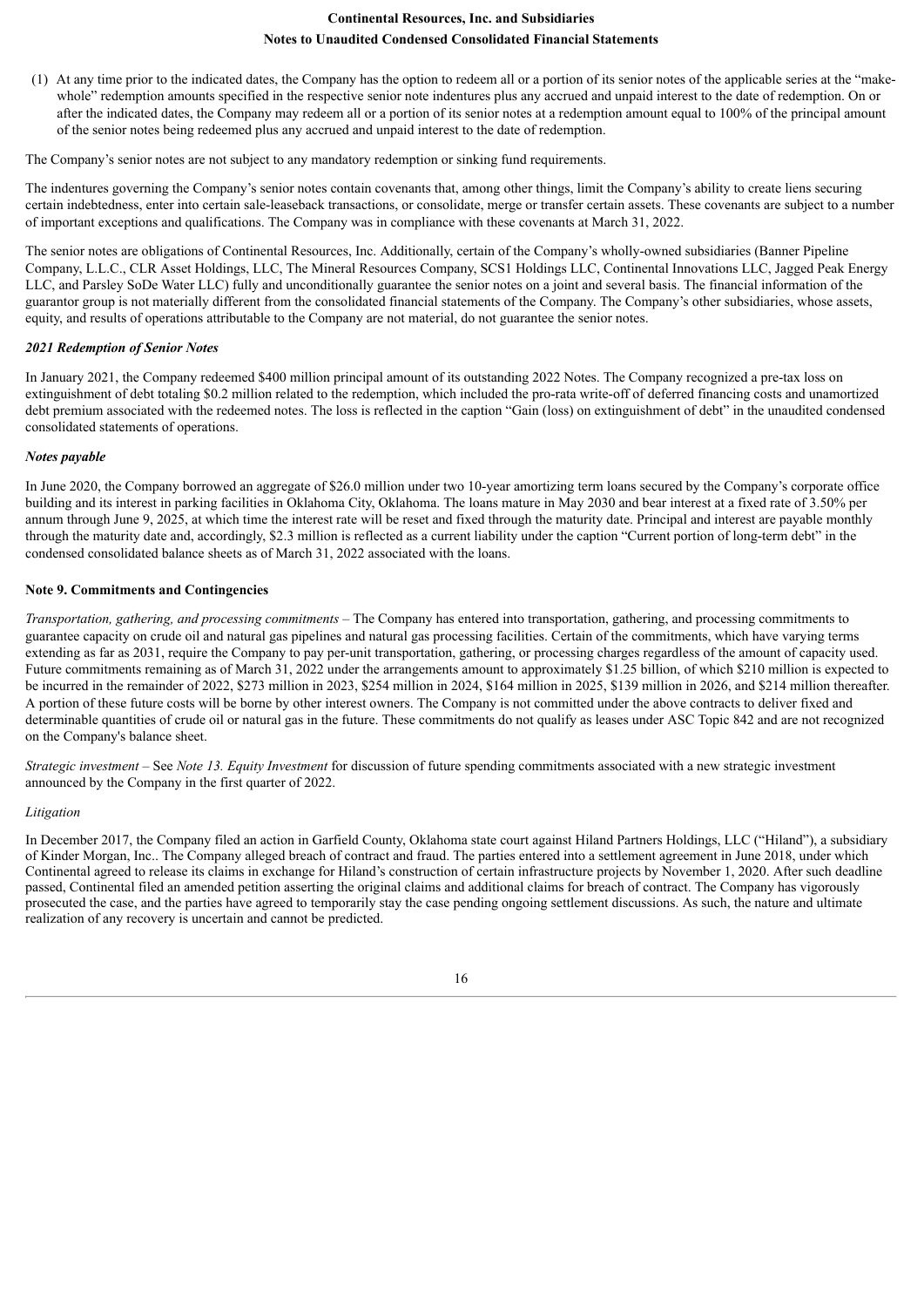In March 2022 the Company was named a defendant in a case filed in the U.S. District Court for the Northern District of California by gasoline consumer plaintiffs alleging that, beginning in March 2020, the Company and the other named defendants conspired with Russia, OPEC and others to raise the price of oil and gasoline by reducing the supply of these products. The plaintiffs are seeking unspecified damages and injunctive relief. The Company intends to vigorously defend the case.

The Company is involved in various other legal proceedings including, but not limited to, commercial disputes, claims from royalty and surface owners, property damage claims, personal injury claims, regulatory compliance matters, disputes with tax authorities and other matters. While the outcome of these legal matters cannot be predicted with certainty, the Company does not expect them to have a material adverse effect on its financial condition, results of operations or cash flows. As of March 31, 2022 and December 31, 2021, the Company had recognized a liability within "Other noncurrent liabilities" of \$9.9 million and \$7.9 million, respectively, for various matters, none of which are believed to be individually significant.

*Environmental risk –* Due to the nature of the crude oil and natural gas business, the Company is exposed to possible environmental risks. The Company is not aware of any material environmental issues or claims.

#### **Note 10. Stock-Based Compensation**

The Company has granted restricted stock to employees and directors pursuant to the Continental Resources, Inc. 2013 Long-Term Incentive Plan, as amended ("2013 Plan"). The Company's associated compensation expense, which is included in the caption "General and administrative expenses" in the unaudited condensed consolidated statements of operations, was \$29.3 million and \$16.9 million for the three months ended March 31, 2022 and 2021, respectively.

In March 2019, the Company amended and restated its 2013 Plan and specified 12,983,543 shares of common stock may be issued pursuant to the amended plan. Subject to limited exceptions, the 2013 Plan allows previously issued shares to be reissued if such shares are subsequently forfeited or withheld to satisfy tax withholdings. As of March 31, 2022, the Company had 7,821,658 shares of common stock available for long-term incentive awards to employees and directors under the 2013 Plan.

Restricted stock is awarded in the name of the recipient and constitutes issued and outstanding shares of the Company's common stock for all corporate purposes during the period of restriction and, except as otherwise provided under the 2013 Plan or agreement relevant to a given award, includes the right to vote the restricted stock and to receive dividends, subject to forfeiture. Restricted stock grants generally vest over periods ranging from 1 to 3 years.

A summary of changes in non-vested restricted shares outstanding for the three months ended March 31, 2022 is presented below.

|                                                               | Number of<br>non-vested<br>shares | Weighted average<br>grant-date<br>fair value |
|---------------------------------------------------------------|-----------------------------------|----------------------------------------------|
| Non-vested restricted shares outstanding at December 31, 2021 | 5,894,508 \$                      | 28.38                                        |
| Granted                                                       | 1,296,028                         | 54.49                                        |
| Vested                                                        | (1,319,352)                       | 39.41                                        |
| Forfeited                                                     | (144.017)                         | 25.04                                        |
| Non-vested restricted shares outstanding at March 31, 2022    | 5,727,167                         | 31.83                                        |

The grant date fair value of restricted stock represents the closing market price of the Company's common stock on the date of grant. Compensation expense for a restricted stock grant is determined at the grant date fair value and is recognized over the vesting period as services are rendered by employees and directors. The Company estimates the number of forfeitures expected to occur in determining the amount of stock-based compensation expense to recognize. There are no post-vesting restrictions related to the Company's restricted stock. The fair value at the vesting date of restricted stock that vested during the three months ended March 31, 2022 was approximately \$71 million. As of March 31, 2022, there was approximately \$118 million of unrecognized compensation expense related to non-vested restricted stock. This expense is expected to be recognized over a weighted average period of 1.7 years.

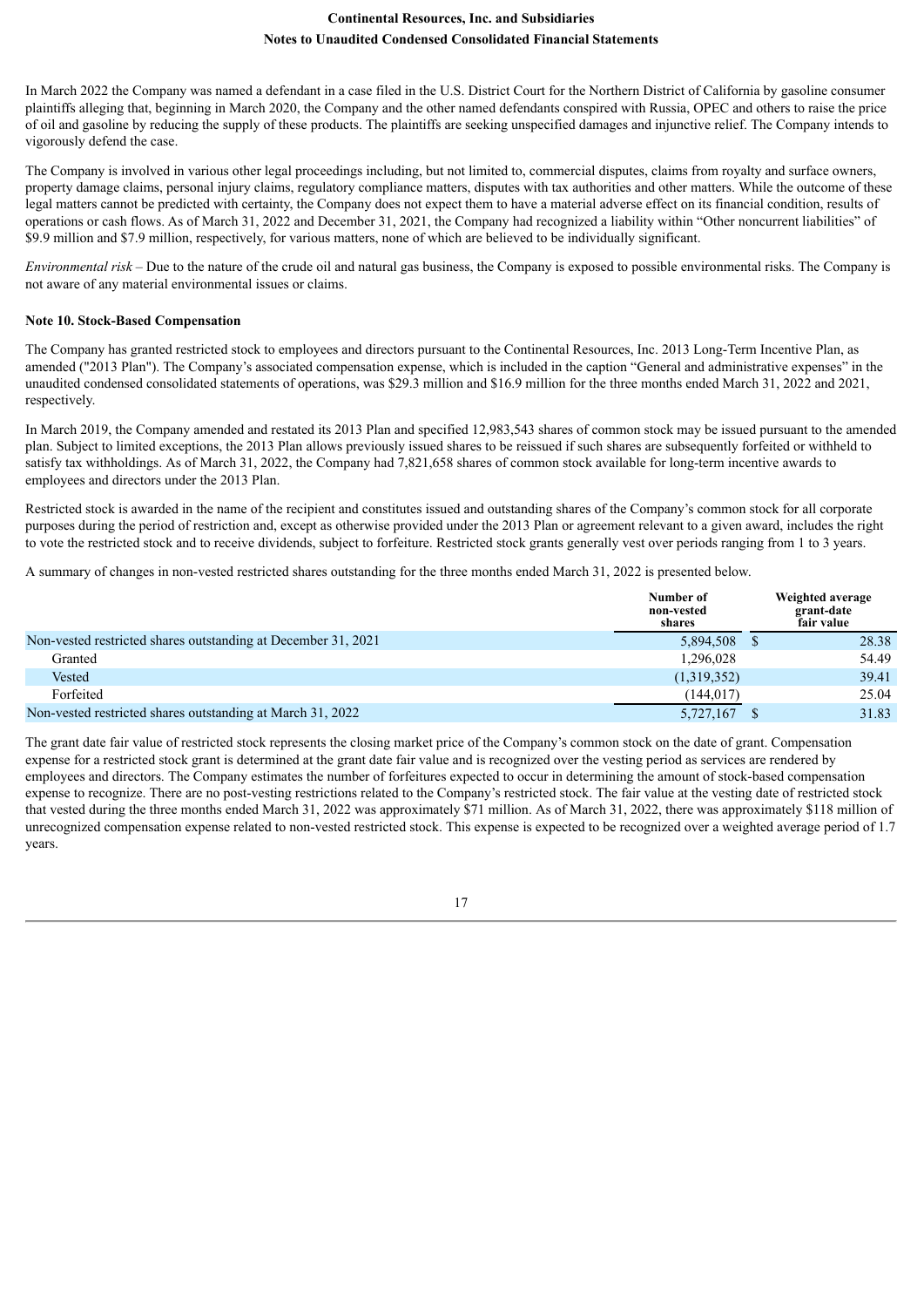#### **Note 11. Shareholders' Equity**

## *2022 Share Repurchases*

In May 2019 the Company's Board of Directors approved the initiation of a share repurchase program to acquire up to \$1 billion of the Company's common stock beginning in June 2019. On February 8, 2022, the Board of Directors approved an increase in the size of the program from \$1.0 billion to \$1.5 billion, inclusive of cumulative amounts repurchased as of February 8, 2022.

During the three months ended March 31, 2022 the Company repurchased and retired approximately 1.84 million shares of its common stock at an aggregate cost of \$99.9 million. The Company has repurchased and retired a cumulative total of approximately 18.81 million shares at an aggregate cost of \$540.9 million since the inception of its share repurchase program in June 2019, leaving \$959.1 million of authorized repurchasing capacity under the modified program as of March 31, 2022.

The timing and amount of the Company's share repurchases are subject to market conditions and management discretion. The share repurchase program does not require the Company to repurchase a specific number of shares and may be modified, suspended, or terminated by the Board of Directors at any time.

## *2022 Dividend Payment*

On February 9, 2022, the Company declared a quarterly cash dividend of \$0.23 per share on its outstanding common stock, which amounted to \$82.5 million and was paid on March 4, 2022 to shareholders of record as of February 22, 2022.

## *Dividend Declaration*

On April 27, 2022, the Company declared a quarterly cash dividend of \$0.28 per share on its outstanding common stock, which will be paid on May 23, 2022 to shareholders of record as of May 9, 2022.

## **Note 12. Income Taxes**

The Company's provision for income taxes and resulting effective tax rates were as follows for the periods presented.

|                                |  | Three months ended March 31. |      |        |  |  |  |  |  |
|--------------------------------|--|------------------------------|------|--------|--|--|--|--|--|
| In thousands, except tax rates |  | 2022                         | 2021 |        |  |  |  |  |  |
| Current tax provision          |  | 96.102                       |      |        |  |  |  |  |  |
| Deferred tax provision         |  | 94.982                       |      | 80,528 |  |  |  |  |  |
| Provision for income taxes     |  | 191.084                      |      | 80,528 |  |  |  |  |  |
| Effective tax rate             |  | 24.1%                        |      | 23.6 % |  |  |  |  |  |

The Company computes its quarterly income tax provision under the effective tax rate method based on applying an anticipated annual effective tax rate to year-to-date pre-tax income, except for discrete items. Income taxes for discrete items are computed and recorded in the period in which the specific transaction occurs.

The Company's effective tax rate differs from the United States federal statutory tax rate due to the effect of state income taxes, equity compensation, changes in valuation allowances, and other tax items as reflected in the table below.

|                                                                        | Three months ended March 31, |         |    |          |  |
|------------------------------------------------------------------------|------------------------------|---------|----|----------|--|
| In thousands, except tax rates                                         |                              | 2022    |    | 2021     |  |
| Income before income taxes                                             |                              | 792,435 |    | 340,803  |  |
| U.S. federal statutory tax rate                                        |                              | 21.0 %  |    | 21.0%    |  |
| Expected income tax provision based on U.S. federal statutory tax rate |                              | 166,411 |    | 71,569   |  |
| Items impacting the effective tax rate:                                |                              |         |    |          |  |
| State and local income taxes, net of federal benefit                   |                              | 27,669  |    | 12,895   |  |
| Equity compensation                                                    |                              | (3,450) |    | 5,990    |  |
| Other, net                                                             |                              | 454     |    | (5,031)  |  |
| Change in valuation allowance                                          |                              |         |    | (4,895)  |  |
| Provision for income taxes                                             | \$.                          | 191,084 | S. | 80,528   |  |
| Effective tax rate                                                     |                              | 24.1%   |    | $23.6\%$ |  |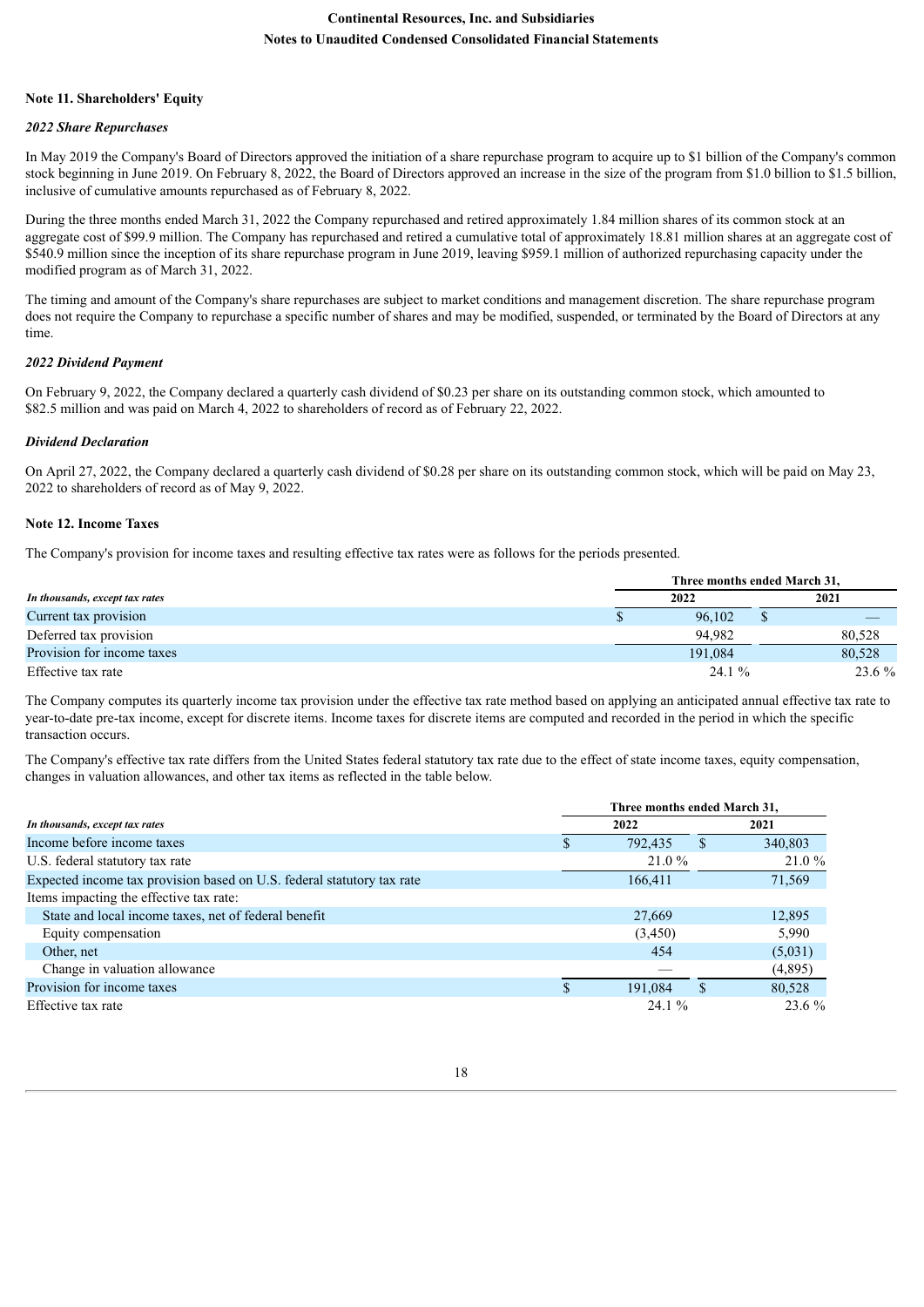#### **Note 13. Equity Investment**

In March 2022 the Company invested in an affiliate of Summit Carbon Solutions ("Summit") to develop carbon capture and sequestration infrastructure. Summit was founded in 2020 with the goal of decarbonizing the biofuel and agriculture industries and seeks to lower greenhouse gas emissions by connecting industrial facilities via strategic infrastructure to capture, transport, and store carbon dioxide (CO2) safely and permanently in the Midwestern United States.

The Company has committed to invest \$250 million with Summit over 2022 and 2023 to fund a portion of Summit's development and construction of capture, transportation, and sequestration infrastructure, while also leveraging the Company's operational and geologic expertise to facilitate the underground storage of CO2. Summit intends to primarily capture CO2 from ethanol plants and other industrial sources in Iowa, Nebraska, Minnesota, North Dakota, and South Dakota, and aggregate and transport the CO2 to North Dakota via pipeline, where it will be sequestered in subsurface geologic formations. The project is expected to become operational in 2024.

The Company contributed \$62.5 million of its \$250 million commitment to Summit in the first quarter of 2022, which is included in the caption "Investment in unconsolidated affiliates" in the unaudited condensed consolidated balance sheet. Upon completion of Summit's ongoing equity raises, the Company expects to hold approximately 25% ownership interest in the equity of Summit Carbon Holdings, the parent company of Summit Carbon Solutions. The Company accounts for its investment in Summit under the equity method of accounting. The Company's share of earnings/losses from its investment was immaterial during the 2022 first quarter given the short duration of its investment.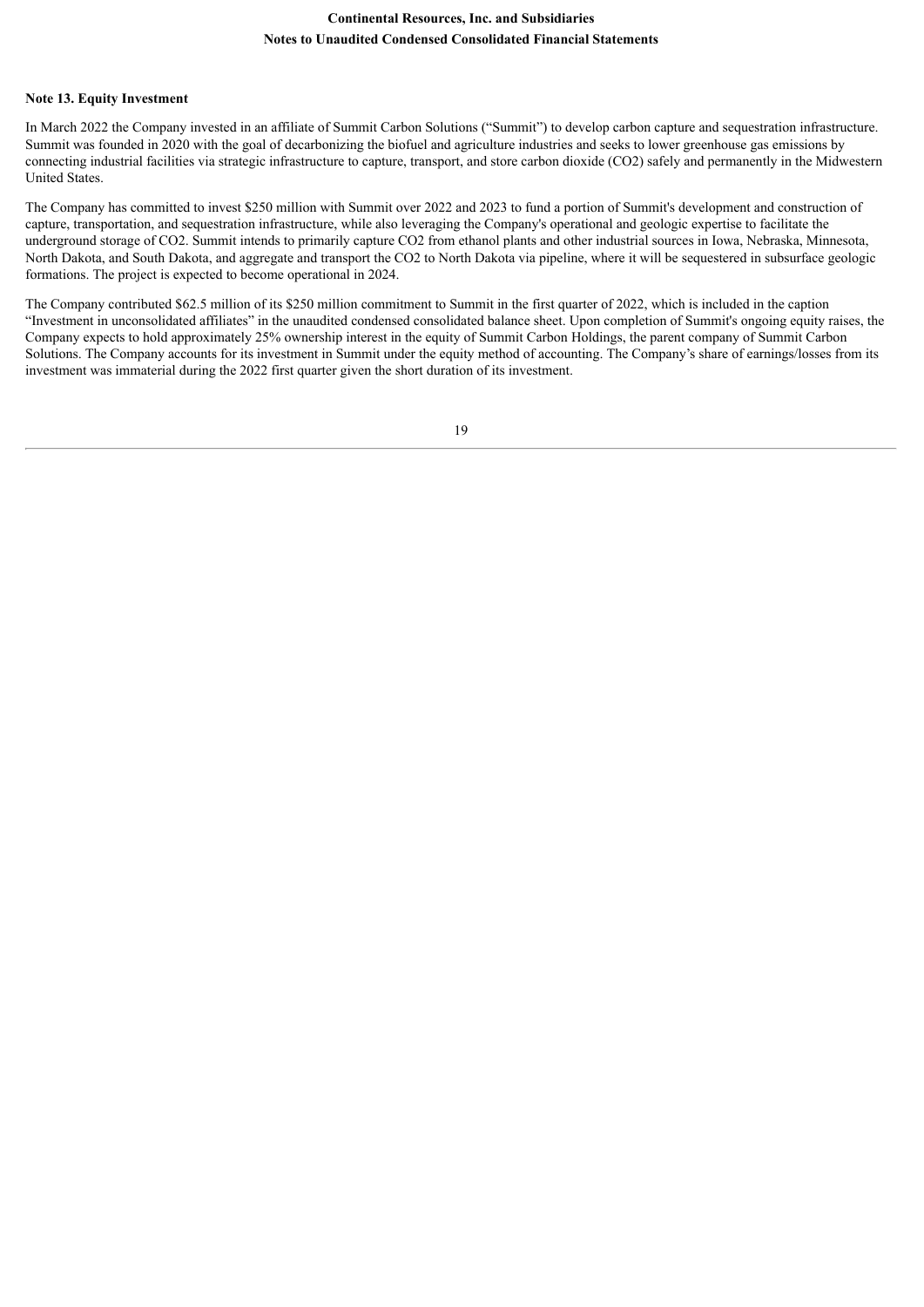#### **ITEM 2. Management's Discussion and Analysis of Financial Condition and Results of Operations**

The following discussion and analysis should be read in conjunction with the unaudited condensed consolidated financial statements and notes thereto included elsewhere in this report and our historical consolidated financial statements and notes included in our Form 10-K for the year ended December 31, 2021.

The following discussion and analysis includes forward-looking statements and should be read in conjunction with the risk factors described in *Part II, Item 1A. Risk Factors* included in this report, if any, and in our Form 10-K for the year ended December 31, 2021, along with *Cautionary Statement for the* Purpose of the "Safe Harbor" Provisions of the Private Securities Litigation Reform Act of 1995 at the beginning of this report, for information about the risks and uncertainties that could cause our actual results to be materially different than our forward-looking statements.

#### **Overview**

We are an independent crude oil and natural gas company engaged in the exploration, development, management, and production of crude oil and natural gas and associated products with properties primarily located in four leading basins in the United States – the Bakken field of North Dakota and Montana, the Anadarko Basin of Oklahoma, the Permian Basin of Texas, and the Powder River Basin of Wyoming. Additionally, we pursue the acquisition and management of perpetually owned minerals located in certain of our key operating areas. We derive the majority of our operating income and cash flows from the sale of crude oil, natural gas, and natural gas liquids and expect this to continue in the future. Our common stock trades on the New York Stock Exchange under the symbol "CLR" and our corporate internet website is www.clr.com.

#### **First Quarter 2022 Highlights**

Financial and operating highlights for the first quarter of 2022 are summarized below.

- Generated \$1.5 billion in operating cash flows in the 2022 first quarter, an increase of \$464 million, or 45%, compared to the 2021 first quarter.
- Completed strategic acquisition to further expand our operations in the Powder River Basin for cash consideration of \$403 million.
- *•* Increased our quarterly fixed dividend by 15% to \$0.23 per share of common stock which was paid on March 4, 2022.
- Increased the size of our share repurchase program from \$1.0 billion to \$1.5 billion, inclusive of cumulative amounts repurchased to date.
- Repurchased 1.84 million shares at an aggregate cost of \$100 million in the 2022 first quarter, bringing cumulative repurchases to 18.81 million shares at an aggregate cost of \$541 million.
- Announced \$250 million strategic investment in Summit Carbon Solutions to fund development of carbon capture and sequestration infrastructure; funded \$62.5 million of our commitment in the 2022 first quarter.
- Reduced outstanding debt by \$265 million in the 2022 first quarter.

# **Financial and Operating Metrics**

Commodity prices have increased significantly in 2022 compared to 2021 levels resulting from the ongoing rebalancing of crude oil and natural gas supply and demand fundamentals coupled with the disruption of global hydrocarbon markets prompted by the outbreak of military conflict between Russia and Ukraine. The increase in commodity prices contributed to improved operating results and cash flows in the first quarter of 2022 compared to the first quarter of 2021. Commodity prices remain volatile and unpredictable and our operating results for the 2022 first quarter may not be indicative of future results. Given the uncertainty surrounding the Russia/Ukraine conflict and ongoing volatility in commodity prices, we are unable to predict the extent to which the conflict or other factors will have on the Company's performance during the remainder of 2022 and beyond.

The following table contains financial and operating metrics for the periods presented. Average net sales prices exclude any effect of derivative transactions. Per-unit expenses have been calculated using sales volumes.

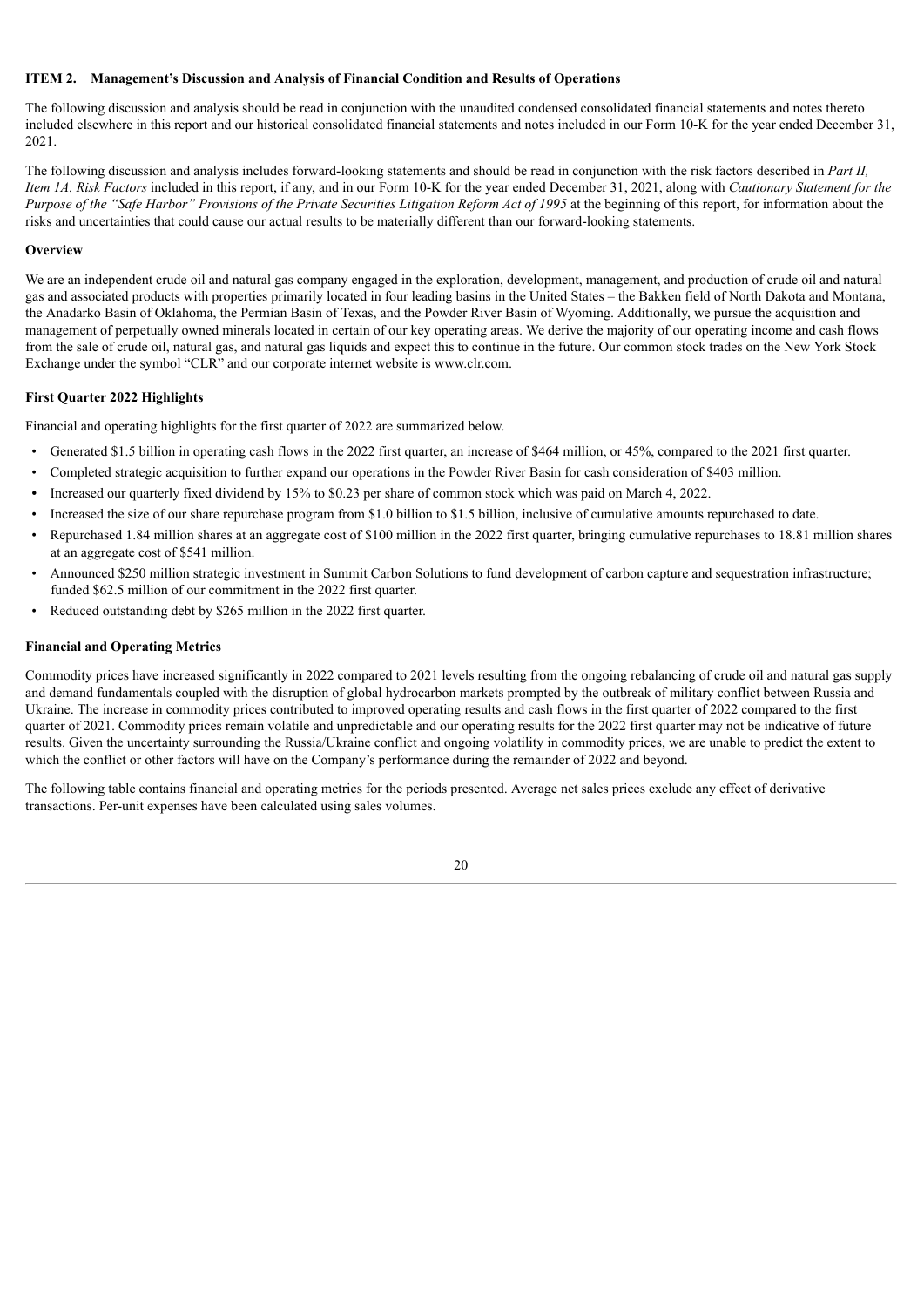|                                                                            |               | Three months ended March 31, |               |         |  |
|----------------------------------------------------------------------------|---------------|------------------------------|---------------|---------|--|
|                                                                            |               | 2022                         |               | 2021    |  |
| Average daily production:                                                  |               |                              |               |         |  |
| Crude oil (Bbl per day)                                                    |               | 194,767                      |               | 151,852 |  |
| Natural gas (Mcf per day) (1)                                              |               | 1,074,255                    |               | 936,540 |  |
| Crude oil equivalents (Boe per day)                                        |               | 373,810                      |               | 307,942 |  |
| Average net sales prices (2):                                              |               |                              |               |         |  |
| Crude oil (\$/Bbl)                                                         | S             | 90.83                        | S.            | 53.09   |  |
| Natural gas $(\frac{5}{Mcf})(1)$                                           | \$.           | 6.34                         | S.            | 5.56    |  |
| Crude oil equivalents (\$/Boe)                                             |               | 65.51                        | S             | 43.11   |  |
| Crude oil net sales price discount to NYMEX (\$/Bbl)                       |               | (3.47)                       | S             | (4.52)  |  |
| Natural gas net sales price premium to NYMEX (\$/Mcf) (1)                  | -D            | 1.43                         | S             | 2.87    |  |
| Production expenses (\$/Boe)                                               | \$.           | 4.09                         | S.            | 3.35    |  |
| Production and ad valorem taxes (% of net crude oil and natural gas sales) |               | $7.2\%$                      |               | $7.0\%$ |  |
| Depreciation, depletion, amortization and accretion (\$/Boe)               | $\mathbf{\$}$ | 13.67                        | <sup>\$</sup> | 18.35   |  |
| Total general and administrative expenses (\$/Boe)                         | \$            | 2.23                         | \$            | 1.90    |  |

(1) Natural gas production volumes, sales volumes, and net sales prices presented throughout management's discussion and analysis reflect the combined value for natural gas and natural gas liquids.

(2) See the subsequent section titled *Non-GAAP Financial Measures* for a discussion and calculation of net sales prices, which are non-GAAP measures.

# **Three months ended March 31, 2022 compared to the three months ended March 31, 2021**

# *Results of Operations*

The following table presents selected financial and operating information for the periods presented.

| Three months ended March 31, |            |          |            |  |  |  |
|------------------------------|------------|----------|------------|--|--|--|
|                              | 2022       |          | 2021       |  |  |  |
| $\mathbb{S}$                 | 2,274,261  | <b>S</b> | 1,247,533  |  |  |  |
|                              | (475,938)  |          | (43,507)   |  |  |  |
|                              | 17,915     |          | 11,789     |  |  |  |
|                              | 1,816,238  |          | 1,215,815  |  |  |  |
|                              | (950, 021) |          | (810, 117) |  |  |  |
|                              | (73, 782)  |          | (64, 895)  |  |  |  |
|                              | 792,435    |          | 340,803    |  |  |  |
|                              | (191,084)  |          | (80, 528)  |  |  |  |
|                              | 601,351    |          | 260,275    |  |  |  |
|                              | 3,594      |          | 633        |  |  |  |
| $\mathcal{S}$                | 597,757    | -S       | 259,642    |  |  |  |
|                              |            |          |            |  |  |  |
|                              | 17,529     |          | 13,667     |  |  |  |
|                              | 96,683     |          | 84,289     |  |  |  |
|                              | 33,643     |          | 27,715     |  |  |  |
|                              |            |          |            |  |  |  |
|                              | 17,461     |          | 13,726     |  |  |  |
|                              | 96,683     |          | 84,289     |  |  |  |
|                              | 33,575     |          | 27,774     |  |  |  |
|                              |            |          |            |  |  |  |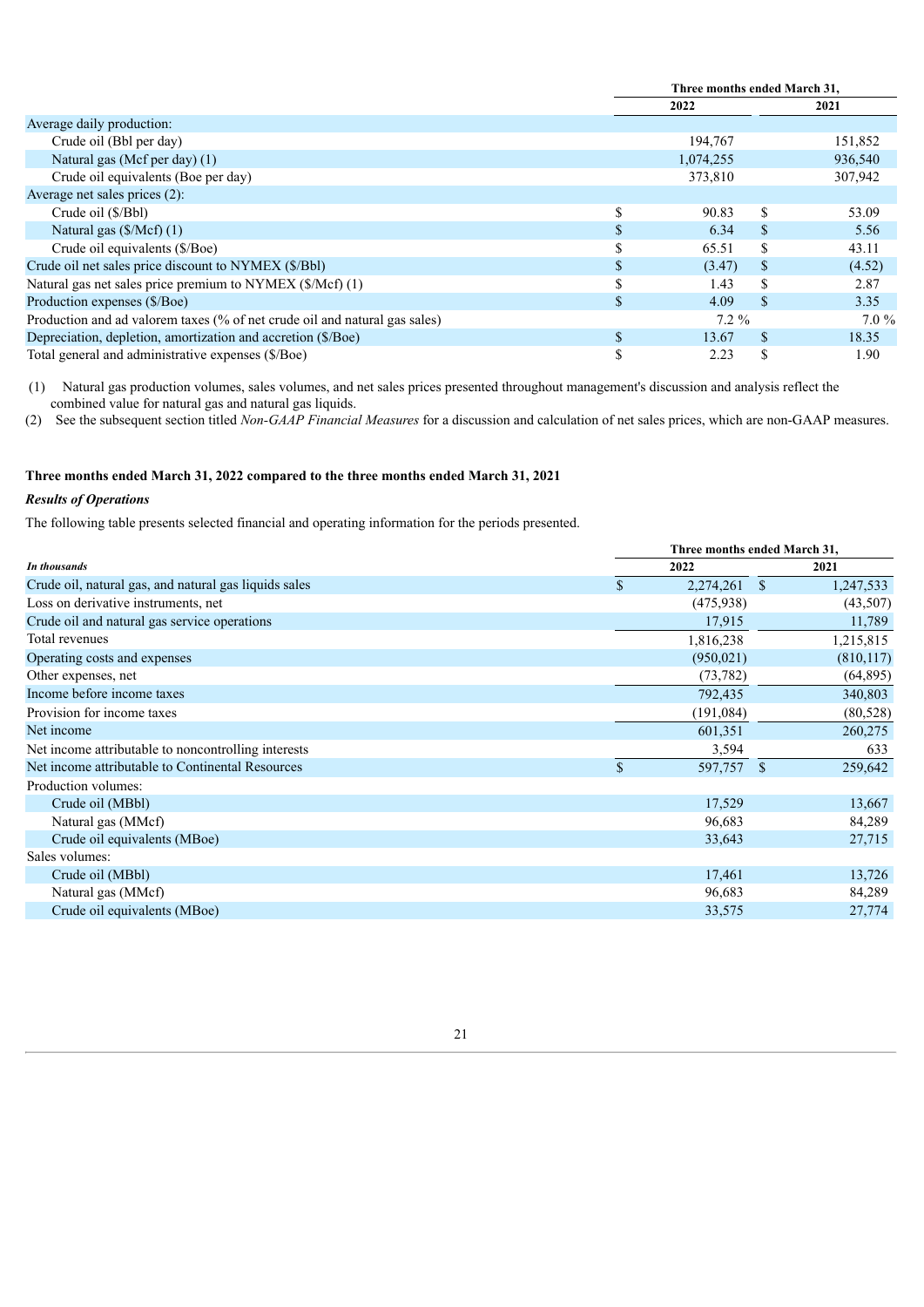## *Production*

The following table summarizes the changes in our average daily Boe production by major operating area for the first quarter period.

| Boe production per day | <b>1O 2022</b> | 10 2021 | % Change       |
|------------------------|----------------|---------|----------------|
| <b>Bakken</b>          | 171,401        | 160,577 | $7\%$          |
| Anadarko Basin         | 143,963        | 138,386 | $4\%$          |
| Powder River Basin     | 11,653         | 2,464   | 373%           |
| Permian Basin          | 40,248         |         | $-\frac{9}{6}$ |
| All other              | 6.545          | 6,515   | $-$ %          |
| Total                  | 373,810        | 307,942 | $21\%$         |

The following table summarizes the changes in our production by product for the first quarter period.

|                    |        | Three months ended March 31. |        |         |          |                   |
|--------------------|--------|------------------------------|--------|---------|----------|-------------------|
|                    |        | 2022                         |        | 2021    | Volume   | Volume<br>percent |
|                    | Volume | Percent                      | Volume | Percent | increase | increase          |
| Crude oil (MBbl)   | 17,529 | $52\%$                       | 13.667 | 49 %    | 3,862    | 28 %              |
| Natural gas (MMcf) | 96.683 | 48 %                         | 84.289 | 51 %    | 12.394   | $15 \%$           |
| Total (MBoe)       | 33.643 | $100\%$                      | 27.715 | $100\%$ | 5.928    | $21\%$            |

The 28% increase in crude oil production in the 2022 first quarter was primarily driven by our property acquisitions in the Permian Basin and Powder River Basin over the past year, which increased our 2022 first quarter production by 2,807 MBbls and 657 MBbls, respectively, compared to the 2021 first quarter. Additionally, crude oil production in the Bakken increased 581 MBbls, or 6%, compared to the 2021 first quarter due to new well completions over the past year.

The 15% increase in natural gas production in the 2022 first quarter was due in part to the previously described property acquisitions over the past year. Properties acquired in the Permian Basin increased our 2022 first quarter production by 4,887 MMcf while properties acquired in the Powder River Basin increased our production by 1,022 MMcf compared to the 2021 first quarter. Additionally, natural gas production in the Anadarko Basin increased 4,055 MMcf, or 7%, and production in the Bakken increased 2,359 MMcf, or 8%, over the 2021 first quarter due to new well completions over the past year.

## *Revenues*

Net crude oil, natural gas, and natural gas liquids sales and related net sales prices presented below are non-GAAP measures. See the subsequent section titled *Non-GAAP Financial Measures* for a discussion and calculation of these measures.

Net crude oil, natural gas, and natural gas liquids sales. Net sales totaled \$2.20 billion for the first quarter of 2022, an 84% increase compared to net sales of \$1.20 billion for the 2021 first quarter due to significant increases in net sales prices and sales volumes as discussed below.

Total sales volumes for the first quarter of 2022 increased 5,801 MBoe, or 21%, compared to the 2021 first quarter primarily due to new wells added from our previously described property acquisitions over the past year. For the first quarter of 2022, our crude oil sales volumes increased 27% and our natural gas sales volumes increased 15% compared to the 2021 first quarter.

Our crude oil net sales prices averaged \$90.83 per barrel in the 2022 first quarter compared to \$53.09 per barrel for the 2021 first quarter due to the previously described increase in market prices along with improved price differentials. The differential between NYMEX West Texas Intermediate calendar month prices and our realized crude oil net sales prices improved to an average of \$3.47 per barrel for the 2022 first quarter compared to \$4.52 per barrel for the 2021 first quarter, reflecting strong price realizations across our assets.

Our natural gas net sales prices averaged \$6.34 per Mcf for the 2022 first quarter compared to \$5.56 per Mcf for the 2021 first quarter due to the previously described increase in market prices. The difference between our net sales prices and NYMEX Henry Hub calendar month natural gas prices was a premium of \$1.43 per Mcf for the 2022 first quarter compared to a premium of \$2.87 per Mcf for the 2021 first quarter. In February 2021, severe winter weather and freezing temperatures in the southern United States led to a period of increased spot prices for residue natural gas that resulted in a significant improvement in our price realizations compared to benchmark prices in the 2021 first quarter with no similar impact in the 2022 first quarter.

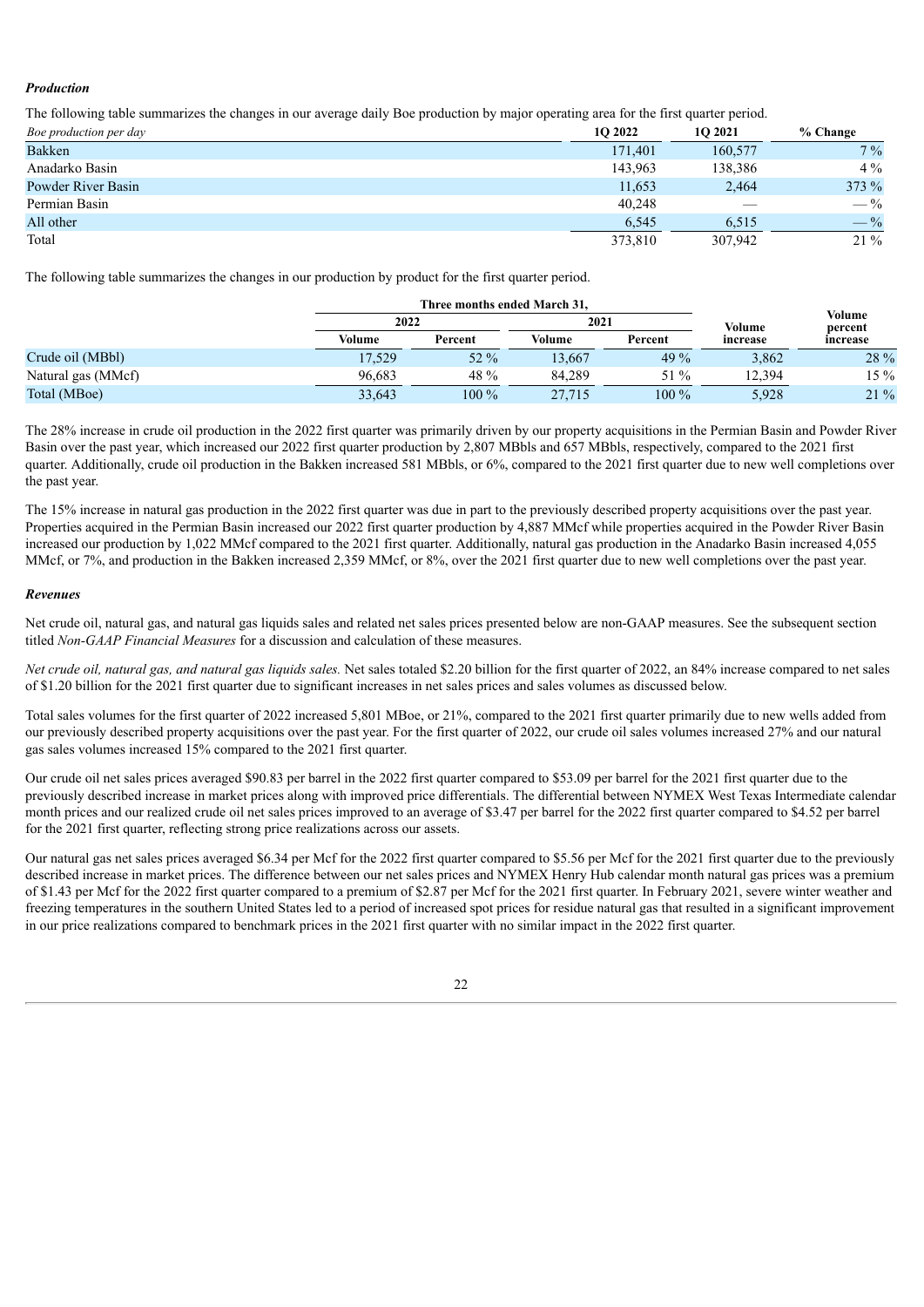*Derivatives.* The significant improvement in commodity prices during the first quarter of 2022 had a significant unfavorable impact on the fair value of our derivatives, which resulted in negative revenue adjustments of \$475.9 million for the period, representing \$22.2 million of cash losses and \$453.7 million of unsettled non-cash losses. For the 2021 first quarter, we recognized negative revenue adjustments associated with our derivatives totaling \$43.5 million resulting from changes in market prices that had an unfavorable impact on the fair value of our derivatives.

*Crude oil and natural gas service operations.* Our crude oil and natural gas service operations consist primarily of revenues associated with water gathering, recycling, and disposal activities, which are impacted by our production volumes and the timing and extent of our drilling and completion projects. Revenues associated with such activities increased \$6.1 million, or 52%, from \$11.8 million for the first quarter of 2021 to \$17.9 million for the first quarter of 2022 due to increased water handling activities resulting from the previously described increase in production volumes compared to the 2021 first quarter, which also produced a corresponding increase in service-related operating expenses in the current period.

## *Operating Costs and Expenses*

*Production Expenses*. Production expenses increased \$44.2 million, or 48%, to \$137.3 million for the first quarter of 2022 compared to \$93.1 million for the first quarter of 2021 due to an increase in the number of producing wells, the associated 21% increase in total sales volumes, and higher workoverrelated activities aimed at enhancing production from producing properties prompted by the favorable commodity price environment. Production expenses on a per-Boe basis averaged \$4.09 per Boe for the 2022 first quarter compared to \$3.35 per Boe for the 2021 first quarter, the increase of which primarily reflects higher workover-related activities.

*Production and Ad Valorem Taxes.* Production and ad valorem taxes increased \$74.4 million, or 89%, to \$158.4 million for the first quarter of 2022 compared to \$84.0 million for the first quarter of 2021 due to the previously described increase in sales. Our production taxes as a percentage of net sales averaged 7.2% for the first quarter of 2022, consistent with 7.0% for the first quarter of 2021.

*Exploration Expenses*. Exploration expenses, which consist primarily of exploratory geological and geophysical costs and dry hole costs that are expensed as incurred, increased \$8.4 million to \$13.0 million for the first quarter of 2022 compared to \$4.6 million for the first quarter of 2021. The 2022 first quarter includes \$10.4 million of dry hole costs associated with an unsuccessful exploratory well with no comparable dry hole costs incurred in the prior year period.

*Depreciation, Depletion, Amortization and Accretion.* Total DD&A decreased \$50.6 million, or 10%, to \$459.0 million for the first quarter of 2022 compared to \$509.6 million for the first quarter of 2021 primarily due to a decrease in our DD&A rate per Boe as further discussed below, partially offset by the previously described 21% increase in total sales volumes. The following table shows the components of our DD&A on a unit of sales basis for the periods presented.

|                                                     | Three months ended March 31, |  |       |  |  |  |  |
|-----------------------------------------------------|------------------------------|--|-------|--|--|--|--|
| <i><b>\$/Boe</b></i>                                | 2022                         |  | 2021  |  |  |  |  |
| Crude oil and natural gas                           | 13.37                        |  | 18.03 |  |  |  |  |
| Other equipment                                     | 0.21                         |  | 0.22  |  |  |  |  |
| Asset retirement obligation accretion               | 0.09                         |  | 0.10  |  |  |  |  |
| Depreciation, depletion, amortization and accretion | 13.67                        |  | 18.35 |  |  |  |  |

Estimated proved reserves are a key component in our computation of DD&A expense. Proved reserves are determined using the unweighted arithmetic average of the first-day-of-the-month commodity prices for the preceding twelve months as required by SEC rules. Holding all other factors constant, if proved reserves are revised downward due to commodity price declines or other reasons, the rate at which we record DD&A expense increases. Conversely, if proved reserves are revised upward, the rate at which we record DD&A expense decreases.

Upward revisions of proved reserves at year-end 2021 prompted by a significant increase in average commodity prices and other factors resulted in a decrease in our DD&A rate for crude oil and natural gas properties in the first quarter of 2022 compared to the first quarter of 2021.

*Property Impairments.* Total property impairments increased \$12.8 million to \$24.2 million for the first quarter of 2022 compared to \$11.4 million for the first quarter of 2021, reflecting an \$11.8 million proved property impairment recognized in the current period on a property in an emerging play with no proved property impairments being recognized in the prior period.

*General and Administrative Expenses.* Total G&A expenses increased \$22.0 million, or 42%, to \$74.8 million for the first quarter of 2022 compared to \$52.8 million for the first quarter of 2021.

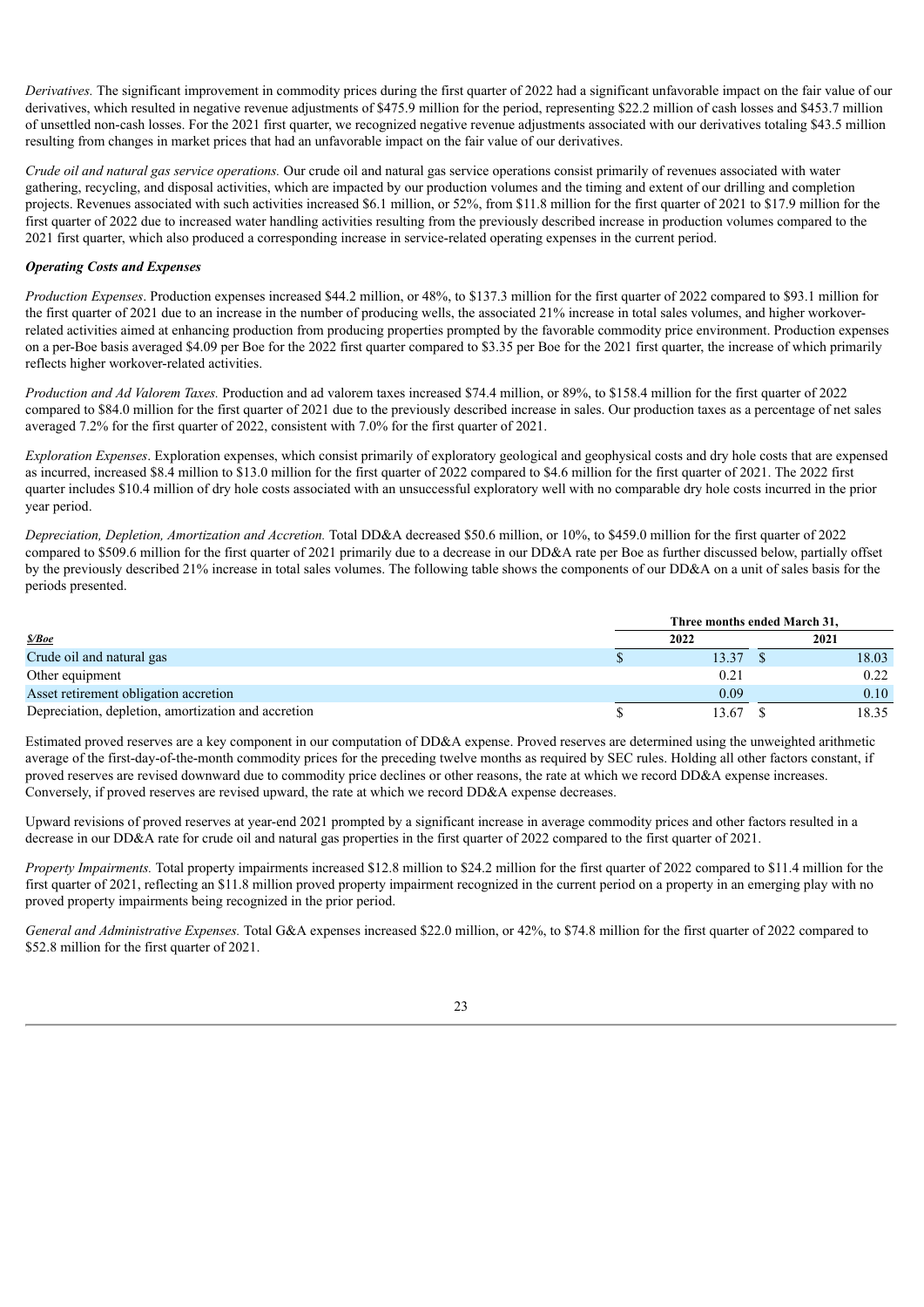Total G&A expenses include non-cash charges for equity compensation of \$29.3 million and \$16.9 million for the first quarters of 2022 and 2021, respectively. This increase was primarily driven by approximately \$10 million of incremental expenses recognized on restricted stock awards whose vesting terms were modified and accelerated in the 2022 first quarter upon the retirement of certain management personnel from the Company.

G&A expenses other than equity compensation totaled \$45.5 million for the 2022 first quarter, an increase of \$9.6 million compared to \$35.9 million for the 2021 first quarter primarily due to an increase in payroll costs and employee benefits.

The following table shows the components of G&A expenses on a unit of sales basis for the periods presented.

|                                           | Three months ended March 31. |  |      |  |  |
|-------------------------------------------|------------------------------|--|------|--|--|
| <i><b>\$/Boe</b></i>                      | 2022                         |  | 2021 |  |  |
| General and administrative expenses       | 1.36                         |  |      |  |  |
| Non-cash equity compensation              | 0.87                         |  | 0.61 |  |  |
| Total general and administrative expenses | 2.23                         |  | .90  |  |  |

*Interest Expense.* Interest expense increased \$7.6 million, or 12%, to \$72.6 million for the first quarter of 2022 compared to \$65.0 million for the first quarter of 2021 due to an increase in our weighted average outstanding debt balance from \$5.5 billion for the first quarter of 2021 to \$6.8 billion for the first quarter of 2022. This increase was driven by debt incurred in the fourth quarter of 2021 to fund a portion of our December 2021 acquisition of properties in the Permian Basin.

*Income Taxes*. For the first quarters of 2022 and 2021 we provided for income taxes at a combined federal and state tax rate of 24.5% of our pre-tax income. We recorded an income tax provision of \$191.1 million for the 2022 first quarter and an income tax provision of \$80.5 million for the 2021 first quarter, which resulted in effective tax rates of 24.1% and 23.6%, respectively, after taking into account statutory tax rates, permanent taxable differences, tax effects from equity compensation, changes in valuation allowances, and other items. See *Notes to Unaudited Condensed Consolidated Financial Statements–Note 12. Income Taxes* for a summary of the sources and tax effects of items comprising our effective tax rates.

## **Liquidity and Capital Resources**

Our primary sources of liquidity have historically been cash flows generated from operating activities, financing provided by our credit facility and the issuance of debt securities. Additionally, asset dispositions and joint development arrangements have provided a source of cash flow for use in reducing debt and enhancing liquidity. We are committed to operating in a responsible manner to preserve financial flexibility, liquidity, and the strength of our balance sheet.

At April 30, 2022, we had \$55 million in outstanding borrowings and \$1.94 billion of borrowing availability under our credit facility, which represents a \$180 million increase in availability compared to March 31, 2022. Our credit facility, which is unsecured and has no borrowing base subject to redetermination, does not mature until October 2026.

Based on our planned capital spending, our forecasted cash flows and projected levels of indebtedness, we expect to maintain compliance with the covenants under our credit facility and senior note indentures. Further, based on current market indications, we expect to meet our contractual cash commitments to third parties as of March 31, 2022, including those subsequently described under the heading *Future Capital Requirements*, recognizing we may be required to meet such commitments even if our business plan assumptions were to change. We monitor our capital spending closely based on actual and projected cash flows and have the ability to reduce spending or dispose of assets if needed to preserve liquidity and financial flexibility to fund our operations.

#### **Cash Flows**

#### *Cash flows from operating activities*

Net cash provided by operating activities increased \$464 million, or 45%, to \$1.50 billion for the first quarter of 2022 compared to \$1.04 billion for the first quarter of 2021 driven by a \$1.0 billion increase in crude oil, natural gas, and NGL revenues due to the previously described increases in commodity prices and sales volumes in the current period. This increase was partially offset by a \$74.0 million increase in production and ad valorem taxes associated with higher revenues and increases in certain other cash operating expenses primarily due to an increase in sales volumes and growth of our Company over the past year, which included a \$44.2 million increase in production expenses and a \$24.6 million increase in transportation, gathering, processing, and compression expenses.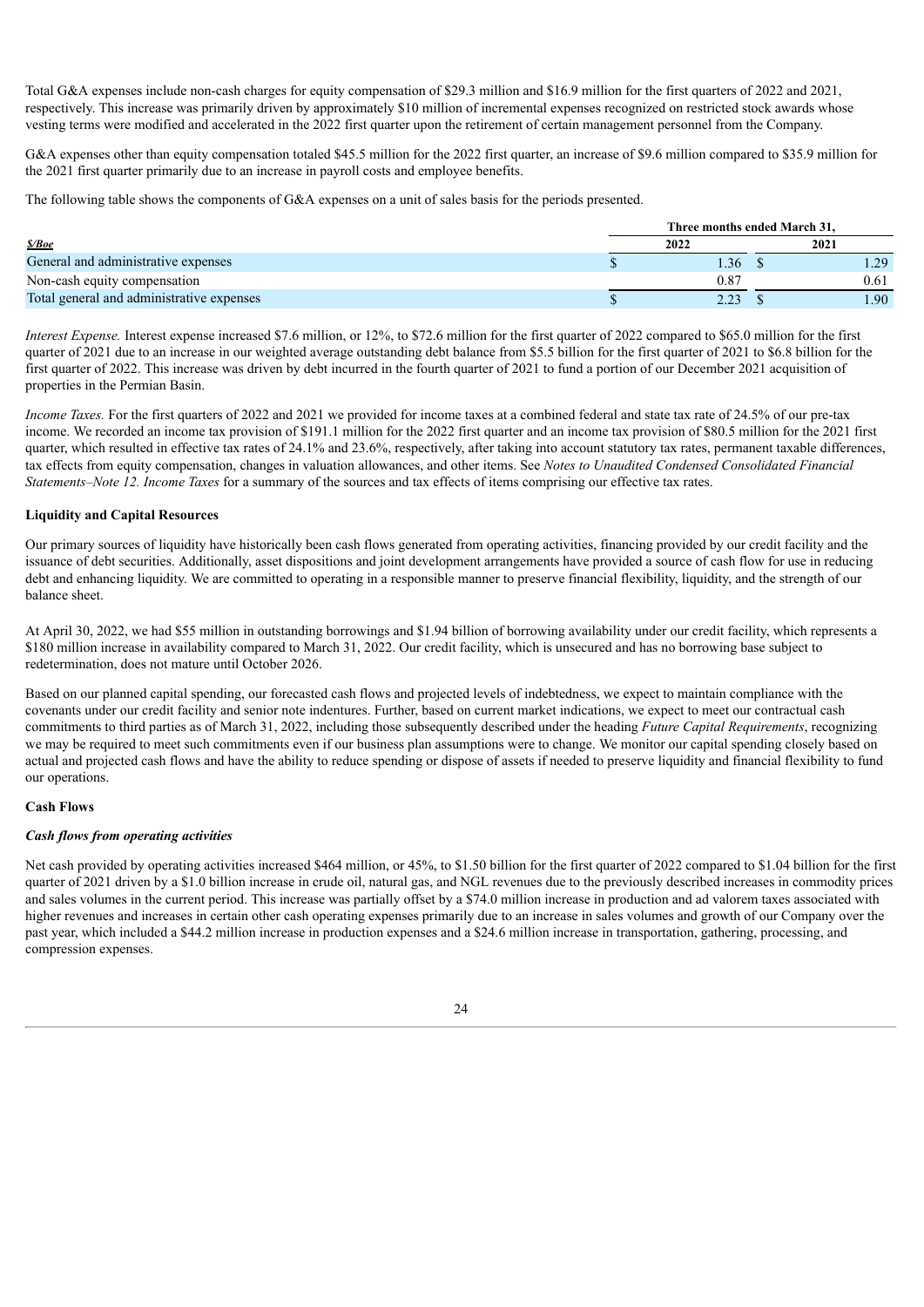#### *Cash flows from investing activities*

Net cash used in investing activities increased \$613 million to \$1.04 billion for the first quarter of 2022 compared to \$428 million for the first quarter of 2021, reflecting our planned increase in budgeted spending and an increase in the magnitude of property acquisitions in the 2022 first quarter. Nonacquisition capital expenditures attributable to us for full year 2022 are budgeted to be between \$2.6 billion and \$2.7 billion compared to \$1.54 billion of non-acquisition capital spending for full year 2021. Our investing cash flows for first quarter 2022 include \$403 million paid to acquire properties in the Powder River Basin as discussed in *Note 3. Property Acquisitions* and \$62.5 million paid for the new strategic investment described in *Note 13. Equity Investment* in *Notes to Unaudited Condensed Consolidated Financial Statements*.

#### *Cash flows from financing activities*

Net cash used in financing activities for the first quarter of 2022 totaled \$480.2 million, primarily consisting of \$265 million of net repayments on our credit facility, \$83 million of cash dividends paid on common stock, and \$100 million of cash used to repurchase shares of our common stock.

Net cash used in financing activities for the first quarter of 2021 totaled \$564.6 million, primarily consisting of \$400 million of cash used to redeem a portion of our then-outstanding 2022 Notes in January 2021 and \$160 million of net repayments on our credit facility.

#### **Future Sources of Financing**

Although we cannot provide any assurance, we believe funds from operating cash flows, our cash balance, and availability under our credit facility should be sufficient to meet our normal operating needs, debt service obligations, budgeted capital expenditures, cash payments for income taxes, and dividend payments for at least the next 12 months and to meet our contractual cash commitments to third parties beyond 12 months.

Based on current market indications, our budgeted capital spending plans for 2022 are expected to be funded from operating cash flows. Any deficiencies in operating cash flows relative to budgeted spending are expected to be funded by borrowings under our credit facility. If cash flows are materially impacted by declines in commodity prices, we have the ability to reduce our capital expenditures or utilize the availability of our credit facility if needed to fund our operations and business plans. We may choose to access banking or capital markets for additional financing or capital to fund our operations or take advantage of business opportunities that may arise. Further, we may sell assets or enter into strategic joint development opportunities in order to obtain funding if such transactions can be executed on satisfactory terms. However, no assurance can be given that such transactions will occur.

#### *Credit facility*

We have an unsecured credit facility, maturing in October 2026, with aggregate lender commitments totaling \$2.0 billion. The commitments are from a syndicate of 12 banks and financial institutions. We believe each member of the current syndicate has the capability to fund its commitment. As of April 30, 2022, we had \$1.94 billion of borrowing availability on our credit facility after considering outstanding borrowings and letters of credit.

The commitments under our credit facility are not dependent on a borrowing base calculation subject to periodic redetermination based on changes in commodity prices and proved reserves. Additionally, downgrades or other negative rating actions with respect to our credit rating do not trigger a reduction in our current credit facility commitments, nor do such actions trigger a security requirement or change in covenants. Downgrades of our credit rating will, however, trigger increases in our credit facility's interest rates and commitment fees paid on unused borrowing availability under certain circumstances.

Our credit facility contains restrictive covenants that may limit our ability to, among other things, incur additional indebtedness, incur liens, engage in sale and leaseback transactions, or merge, consolidate or sell all or substantially all of our assets. Our credit facility also contains a requirement that we maintain a consolidated net debt to total capitalization ratio of no greater than 0.65 to 1.00. See *Notes to Unaudited Condensed Consolidated Financial Statements– Note 8. Long-Term Debt* for a discussion of how this ratio is calculated pursuant to our credit agreement.

We were in compliance with our credit facility covenants at March 31, 2022 and expect to maintain such compliance. At March 31, 2022, our consolidated net debt to total capitalization ratio was 0.41. We do not believe the credit facility covenants are reasonably likely to limit our ability to undertake additional debt financing if needed to support our business.

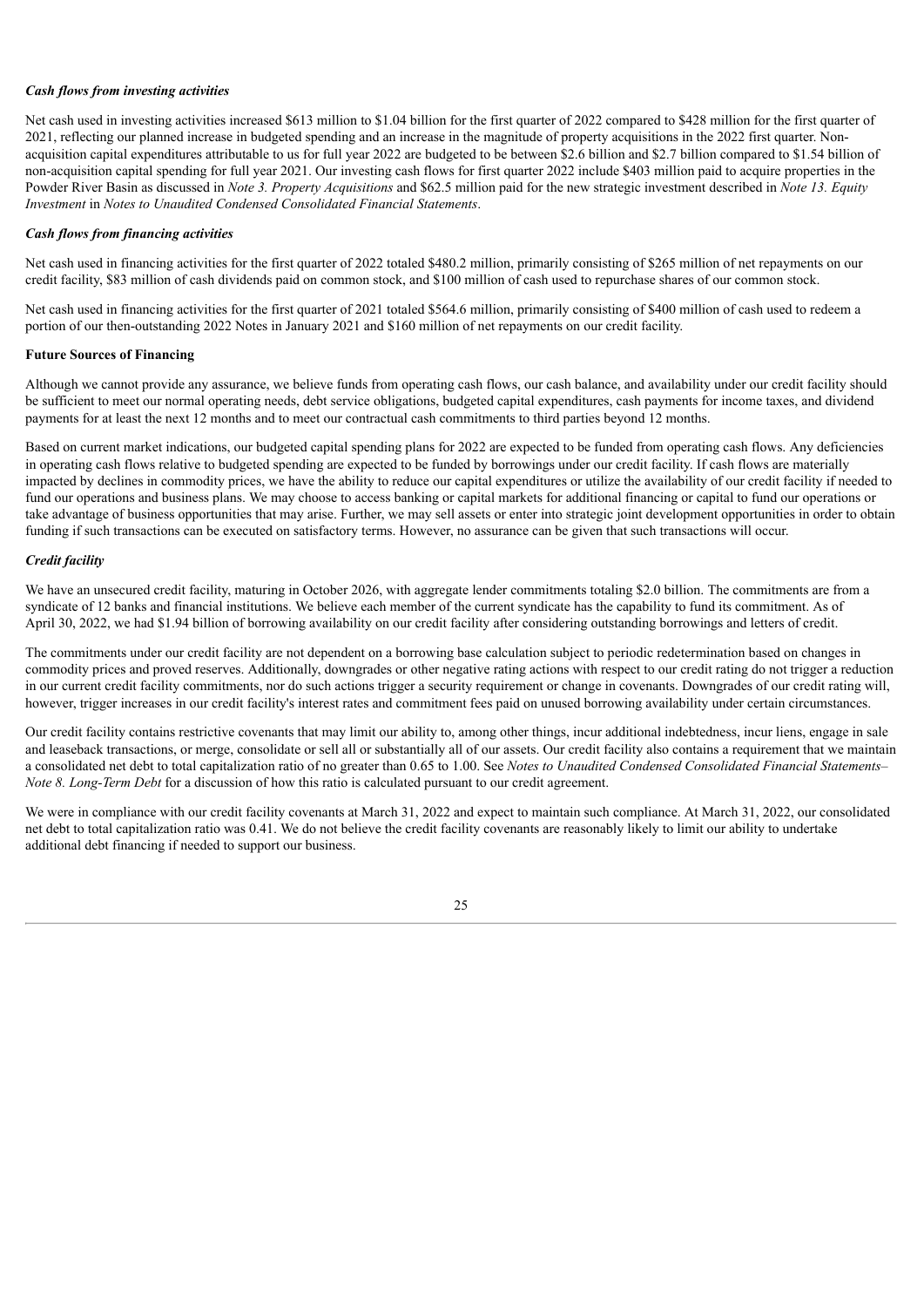#### **Future Capital Requirements**

Our material future cash requirements are summarized below. Based on current market indications, we expect to meet our contractual cash commitments to third parties as of March 31, 2022, recognizing we may be required to meet such commitments even if our business plan assumptions were to change.

#### *Senior notes*

Our debt includes outstanding senior note obligations totaling \$6.36 billion at March 31, 2022, exclusive of interest payment obligations thereon. Our senior notes are not subject to any mandatory redemption or sinking fund requirements. The earliest scheduled senior note maturity is our \$649.6 million of 2023 Notes due in April 2023. We expect to be able to generate or obtain sufficient funds necessary to fully redeem our 2023 Notes prior to maturity. For further information on the face values, maturity dates, semi-annual interest payment dates, optional redemption periods and covenant restrictions related to our senior notes, refer to *Note 8. Long-Term Debt* in *Notes to Unaudited Condensed Consolidated Financial Statements*.

We were in compliance with our senior note covenants at March 31, 2022 and expect to maintain such compliance. We do not believe the senior note covenants will materially limit our ability to undertake additional debt financing. Downgrades or other negative rating actions with respect to the credit ratings assigned to our senior unsecured debt do not trigger additional senior note covenants.

#### *Credit facility borrowings*

As of April 30, 2022, we had \$55 million of outstanding borrowings on our credit facility, which represents a decrease of \$180 million compared to \$235 million outstanding at March 31, 2022. Our credit facility matures in October 2026.

#### *Transportation, gathering, and processing commitments*

We have entered into transportation, gathering, and processing commitments to guarantee capacity on crude oil and natural gas pipelines and natural gas processing facilities that require us to pay per-unit charges regardless of the amount of capacity used. Future commitments remaining as of March 31, 2022 under the arrangements amount to approximately \$1.25 billion. See *Note 9. Commitments and Contingencies* in *Notes to Unaudited Condensed Consolidated Financial Statements* for additional information.

#### *Capital expenditures*

Our capital expenditures budget for 2022 is expected to be \$2.6 billion to \$2.7 billion. Costs of acquisitions and investments, such as those described in Note 3. Property Acquisitions and Note 13. Equity Investment in Notes to Unaudited Condensed Consolidated Financial Statements, are not budgeted, with the exception of planned levels of spending for mineral acquisitions.

For the three months ended March 31, 2022, we invested \$523.9 million in our capital program excluding \$443.1 million of unbudgeted acquisitions, excluding \$1.9 million of mineral acquisitions attributable to Franco-Nevada, and including \$11.0 million of capital costs associated with increased accruals for capital expenditures as compared to December 31, 2021. Our 2022 first quarter capital expenditures were allocated as shown in the table below.

| In millions                                                                         | 1O 2022 |
|-------------------------------------------------------------------------------------|---------|
| Exploration and development drilling                                                | 426.2   |
| Land costs                                                                          | 24.3    |
| Mineral acquisitions attributable to Continental                                    | 0.5     |
| Capital facilities, workovers, water infrastructure, and other corporate assets     | 72.3    |
| Seismic                                                                             | 0.6     |
| Capital expenditures attributable to Continental, excluding unbudgeted acquisitions | 523.9   |
| Acquisitions of crude oil and natural gas properties                                | 443.1   |
| Total unbudgeted acquisitions                                                       | 443.1   |
| Total capital expenditures attributable to Continental                              | 967.0   |
| Mineral acquisitions attributable to Franco-Nevada                                  | 1.9     |
| Total capital expenditures                                                          | 968.9   |
|                                                                                     |         |

Our drilling and completion activities and the actual amount and timing of our capital expenditures may differ materially from our budget as a result of, among other things, available cash flows, unbudgeted acquisitions, actual drilling and completion results, operational process improvements, the availability of drilling and completion rigs and other services and equipment,

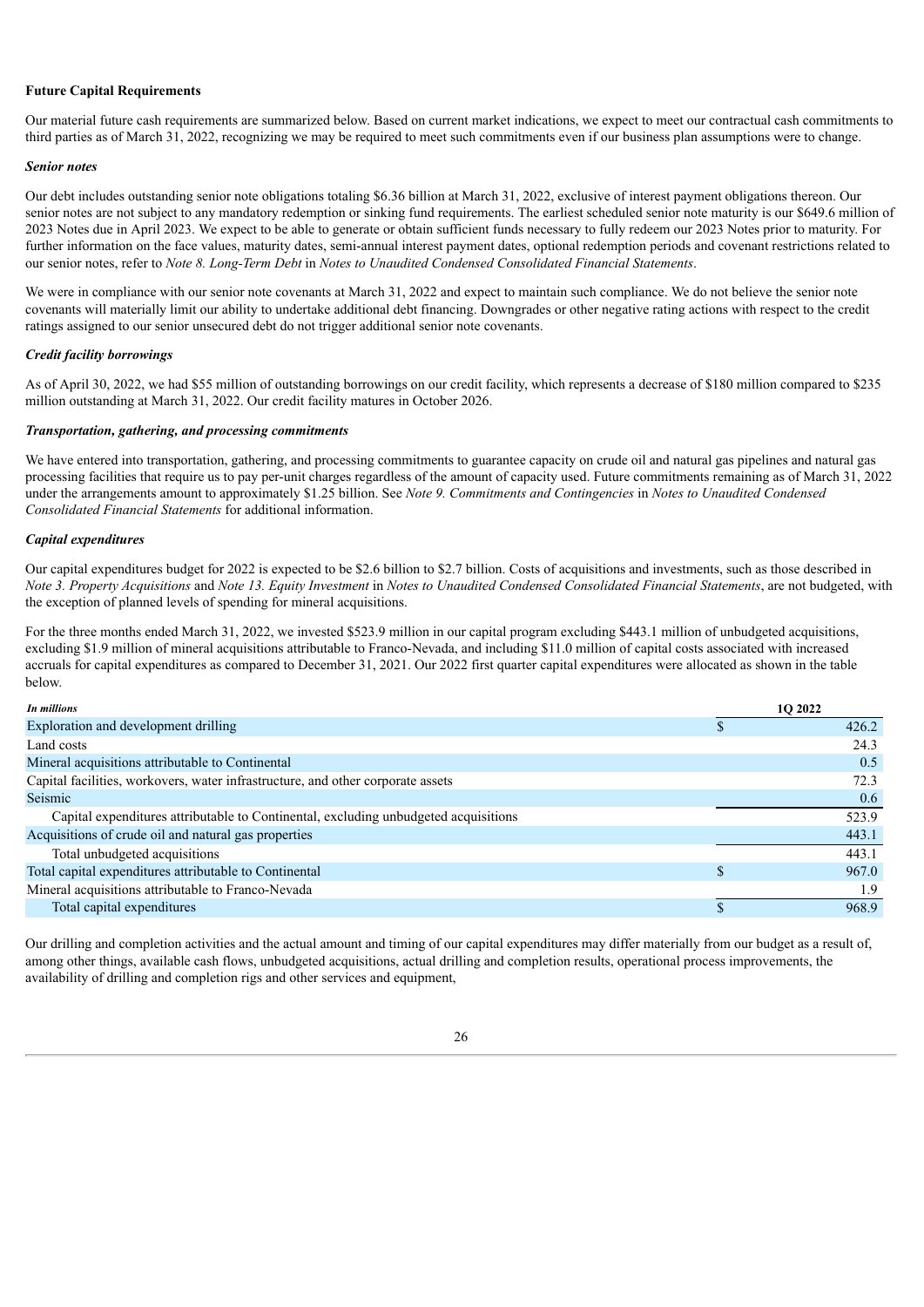cost inflation, the availability of transportation, gathering and processing capacity, changes in commodity prices, and regulatory, technological and competitive developments. We monitor our capital spending closely based on actual and projected cash flows and may adjust our spending should commodity prices materially change from current levels. We expect to continue participating as a buyer of properties when and if we have the ability to increase our position in strategic plays at attractive terms.

### *April 2022 Property Acquisition*

On March 3, 2022, we executed a definitive agreement to acquire oil and gas properties in the Permian Basin of Texas for cash consideration of \$200 million, subject to customary closing price adjustments. Closing of the acquisition occurred on April 15, 2022, at which time we paid \$177.0 million, which reflects customary adjustments made pursuant to the agreement and was in addition to a \$20.0 million deposit paid at signing in March.

## *Strategic Investment*

See *Note 13. Equity Investment* in *Notes to Unaudited Condensed Consolidated Financial Statements* for discussion of future spending commitments associated with a new strategic investment made by the Company with Summit Carbon Solutions in the first quarter of 2022.

## *Cash Payments for Income Taxes*

On April 14, 2022, we made a quarterly estimated payment for 2022 U.S. federal income taxes of \$125 million based on an estimate of federal taxable income for the year. Significant judgment is involved in estimating future taxable income as we are required to make assumptions about future commodity prices, projected production, development activities, capital spending, profitability, and general economic conditions, all of which are subject to material revision in future periods as better information becomes available. As of April 30, 2022, the publicly available forward commodity strip prices for the remainder of 2022 averaged \$97.88 per barrel for crude oil and \$7.33 per Mcf for natural gas. If commodity prices remain at these levels for the remainder of the year, we expect to utilize the full amount of our federal net operating loss carryforwards and certain state net operating loss carryforwards and generate significant taxable income in 2022, which would result in us making estimated cash payments for income taxes each quarter in the upcoming year in amounts that could approximate the \$125 million quarterly payment made in April 2022. Because of the significant uncertainty inherent in numerous factors utilized in projecting taxable income, we cannot predict the amount of future income tax payments with certainty.

#### *Dividend Declaration*

On April 27, 2022, the Company declared a quarterly cash dividend of \$0.28 per share on its outstanding common stock, which will be paid on May 23, 2022 to shareholders of record as of May 9, 2022.

## **Share repurchase program**

In May 2019 our Board of Directors approved the initiation of a share repurchase program to acquire up to \$1 billion of our common stock beginning in June 2019. On February 8, 2022, our Board of Directors approved an increase in the size of the share repurchase program to \$1.5 billion. As of the date of this filing, we have repurchased and retired a cumulative total of approximately 18.81 million shares under the program at an aggregate cost of \$540.9 million, leaving \$959.1 million of authorized repurchasing capacity under the modified program. The timing and amount of the Company's share repurchases are subject to market conditions and management discretion. The share repurchase program does not require the Company to repurchase a specific number of shares and may be modified, suspended, or terminated by the Board of Directors at any time.

#### **Senior note redemptions and repurchases**

In recent periods we have redeemed or repurchased a portion of our outstanding senior notes. From time to time, we expect to execute additional redemptions or repurchases of our senior notes for cash in open market transactions, privately negotiated transactions, or otherwise. Such redemptions or repurchases will depend on prevailing market conditions, our liquidity and prospects for future access to capital, and other factors. The amounts involved in any such transactions, individually or in the aggregate, may be material.

#### **Dakota Access Pipeline**

In response to a July 2020 U.S. District Court decision vacating the U.S. Army Corps of Engineers ("Corps") grant of an easement to the Dakota Access Pipeline ("DAPL") and issuance of an order requiring the Corps to conduct an environmental impact statement for the pipeline, the Corps is currently conducting the court-ordered environmental review to determine whether DAPL poses a threat to the drinking water supply of the Standing Rock Sioux Reservation. DAPL currently remains in

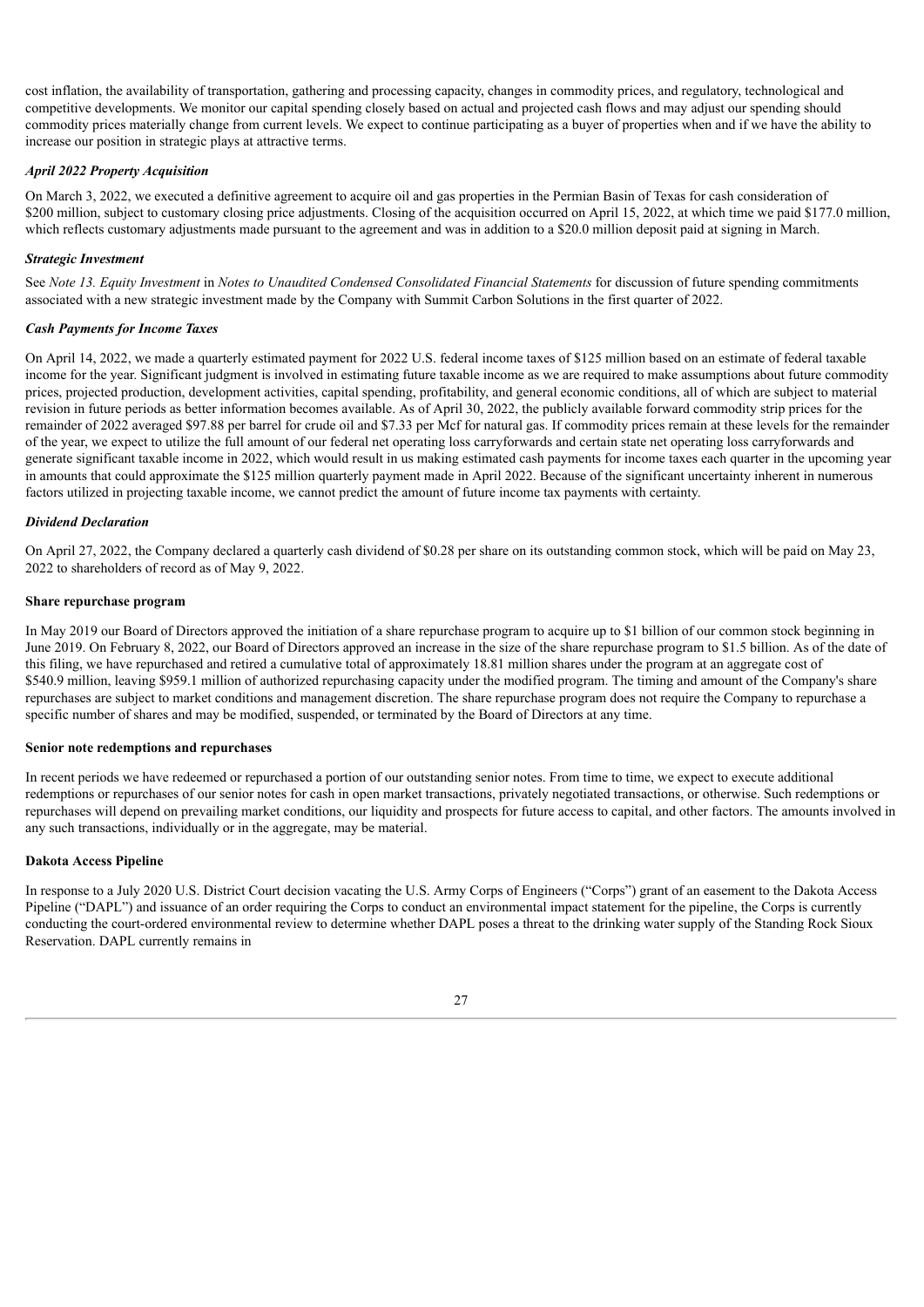operation. The owners of DAPL appealed the District Court decision to the U.S. Supreme Court in September 2021, but the appeal was rejected on February 22, 2022. The Corps continues to conduct the review, which is estimated to be completed no later than November 2022. Once the review is completed, the Corps will determine whether DAPL is safe to operate or must be shut down. We are unable to determine the outcome or the impact of this matter on DAPL in the future.

We utilize DAPL to transport a portion of our Bakken crude oil production to ultimate markets on the U.S. gulf coast. Our transportation commitment on the pipeline totals 30,000 barrels per day which will continue through February 2026 at which time the commitment decreases to 26,450 barrels per day through July 2028.

If transportation capacity on DAPL becomes restricted or unavailable, we have the ability to utilize other third party pipelines or rail facilities to transport our Bakken crude oil production to market, although such alternatives may be more costly. A restriction of DAPL's takeaway capacity may have an impact on prices for Bakken-produced barrels and result in wider differentials relative to WTI benchmark prices in the future, the amount of which is uncertain.

#### **Legislative and Regulatory Developments**

The crude oil and natural gas industry in the United States is subject to various types of regulation at the federal, state and local levels. President Biden, in pursuit of his regulatory agenda, has issued, and may continue to issue, executive orders that result in more stringent and costly requirements for the domestic crude oil and natural gas industry and there is the potential for the revision of existing laws and regulations or the adoption of new legislation that could adversely affect the oil and gas industry, including those pertaining to the taxation of oil and gas exploration and production activities. Such changes, if enacted, could have a material adverse effect on our results of operations and cash flows. See *Part I, Item 1. Business—Regulation of the Crude Oil and Natural Gas Industry* in our Form 10-K for the year ended December 31, 2021 for a discussion of significant laws and regulations that have been enacted or are currently being considered by regulatory bodies that may affect us in the areas in which we operate.

## *SEC rule proposal on climate-related disclosures*

In March 2022, the SEC proposed rule amendments that would create a wide range of new climate-related disclosure obligations for registrants. The proposed rules would require registrants to include certain climate-related information in registration statements and annual reports, including (i) climaterelated risks and their actual or likely material impacts on the registrant's business, strategy, and outlook; (ii) the registrant's governance of climate-related risks and relevant risk management processes; (iii) information on the registrant's greenhouse gas emissions, which, for accelerated and large accelerated filers and with respect to certain emissions, would be subject to assurance; (iv) certain climate-related financial statement metrics and related disclosures in a note to audited financial statements; and (v) information about climate-related targets, goals, and transition plans. The proposed rules remain open to public comment and may be subject to challenges and litigation. Thus, the ultimate scope and impact of the proposed rules on our business remain uncertain. To the extent new rules, if finalized, impose additional reporting obligations on us, we could face increased costs.

#### **Inflation**

Certain drilling and completion costs and costs of oilfield services, equipment, and materials decreased in recent years as service providers reduced their costs in response to reduced demand arising from historically low crude oil prices. However, inflationary pressures returned in 2021 and continue to persist in 2022 in conjunction with the significant increase in commodity prices over the past year, labor shortages, and other factors. Additionally, supply chain disruptions stemming from the COVID-19 pandemic have led to shortages of certain materials and equipment and resulting increases in material and labor costs. Our capital spending budget for 2022 includes an estimate for the impact of cost inflation and, despite inflationary pressures, we expect to continue generating significant amounts of free cash flow at current commodity price levels.

#### **Critical Accounting Policies and Estimates**

There have been no changes in our critical accounting policies and estimates from those disclosed in our 2021 Form 10-K.

#### **Non-GAAP Financial Measures**

# *Net crude oil, natural gas, and natural gas liquids sales and net sales prices*

Revenues and transportation expenses associated with production from our operated properties are reported separately as discussed in *Notes to Unaudited Condensed Consolidated Financial Statements–Note 5. Revenues*. For non-operated properties, we receive a net payment from the operator for our share of sales proceeds which is net of costs incurred by the operator, if any. Such non-operated revenues are recognized at the net amount of proceeds received. As a result, the separate presentation of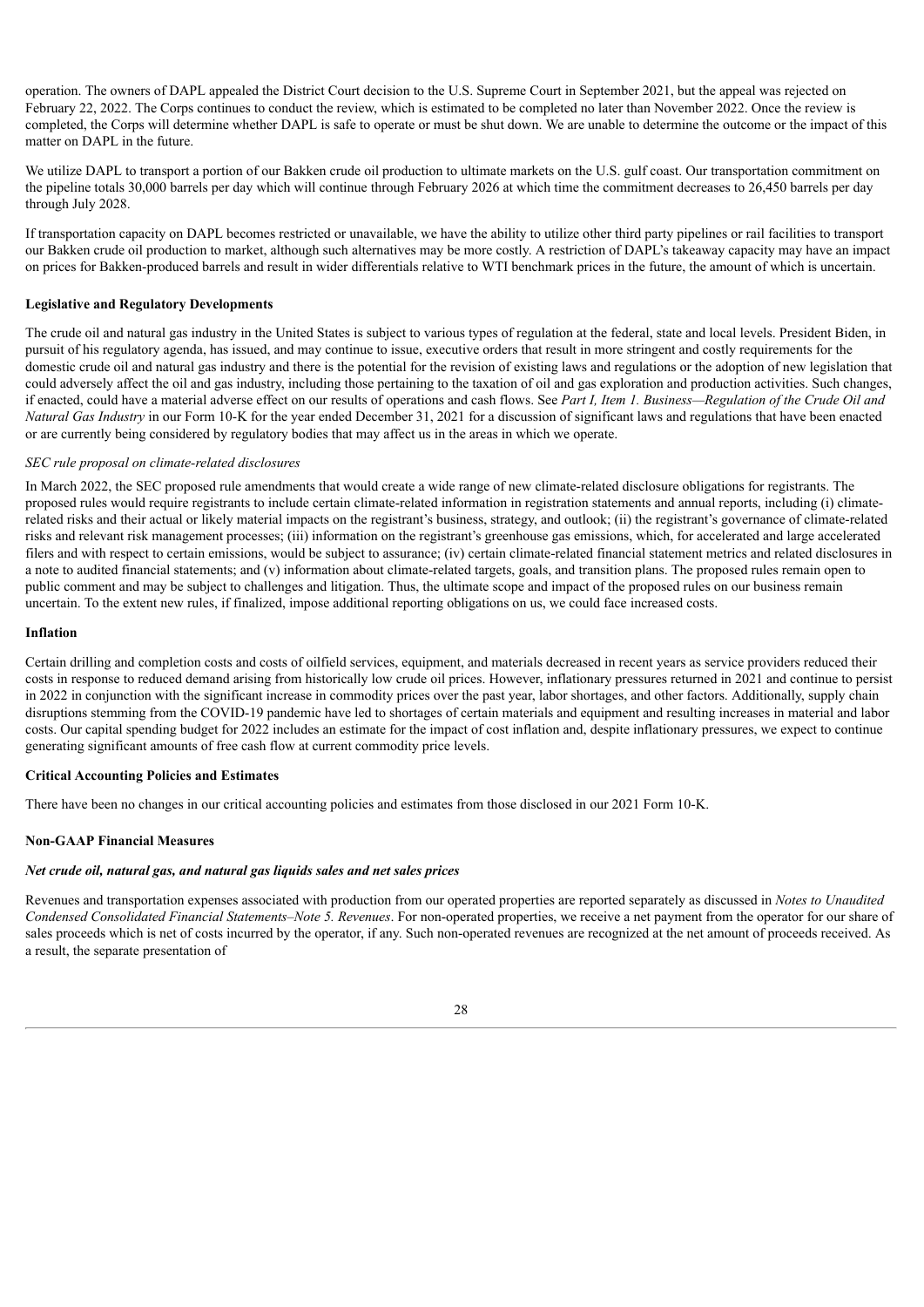revenues and transportation expenses from our operated properties differs from the net presentation from non-operated properties. This impacts the comparability of certain operating metrics, such as per-unit sales prices, when such metrics are prepared in accordance with U.S. GAAP using gross presentation for some revenues and net presentation for others.

In order to provide metrics prepared in a manner consistent with how management assesses the Company's operating results and to achieve comparability between operated and non-operated revenues, we have presented crude oil, natural gas, and natural gas liquids sales net of transportation expenses in Management's Discussion and Analysis of Financial Condition and Results of Operations, which we refer to as "net crude oil, natural gas, and natural gas liquids sales," a non-GAAP measure. Average sales prices calculated using net sales are referred to as "net sales prices," a non-GAAP measure, and are calculated by taking revenues less transportation expenses divided by sales volumes. Management believes presenting our revenues and sales prices net of transportation expenses is useful because it normalizes the presentation differences between operated and non-operated revenues and allows for a useful comparison of net realized prices to NYMEX benchmark prices on a Company-wide basis.

The following tables present a reconciliation of crude oil, natural gas, and natural gas liquids sales (GAAP) to net crude oil, natural gas, and natural gas liquids sales and related net sales prices (non-GAAP) for the three months ended March 31, 2022 and 2021.

|                                                          | Three months ended March 31, 2022 |  |                                | Three months ended March 31, 2021 |  |           |  |                                |  |              |
|----------------------------------------------------------|-----------------------------------|--|--------------------------------|-----------------------------------|--|-----------|--|--------------------------------|--|--------------|
| In thousands                                             | Crude oil-                        |  | Natural gas and<br><b>NGLs</b> | <b>Total</b>                      |  | Crude oil |  | Natural gas and<br><b>NGLs</b> |  | <b>Total</b> |
| Crude oil, natural gas, and NGL sales (GAAP)             | .643,847                          |  | 630,414                        | 2,274,261                         |  | 768.768   |  | 478.765                        |  | 1,247,533    |
| Less: Transportation expenses                            | (57, 887)                         |  | (16, 962)                      | (74, 849)                         |  | (40,079)  |  | (10, 177)                      |  | (50, 256)    |
| Net crude oil, natural gas, and NGL sales (non-<br>GAAP) | 1,585,960                         |  | 613,452                        | 2,199,412                         |  | 728,689   |  | 468,588                        |  | 1,197,277    |
| Sales volumes (MBbl/MMcf/MBoe)                           | 17.461                            |  | 96,683                         | 33,575                            |  | 13.726    |  | 84,289                         |  | 27,774       |
| Net sales price (non-GAAP)                               | 90.83                             |  | 6.34                           | 65.51                             |  | 53.09     |  | 5.56                           |  | 43.11        |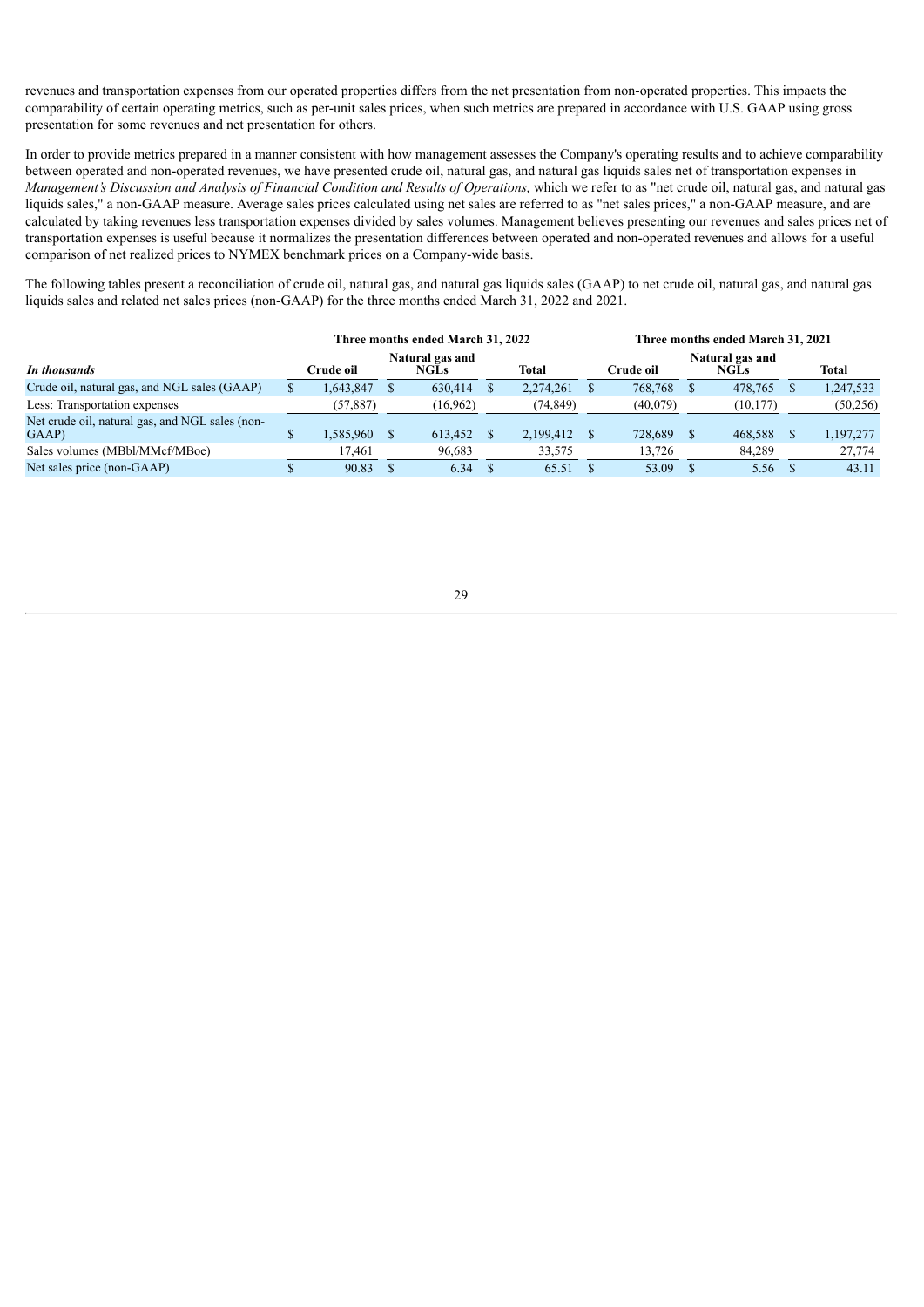#### **ITEM 3. Quantitative and Qualitative Disclosures About Market Risk**

*General.* We are exposed to a variety of market risks including commodity price risk, credit risk, and interest rate risk. We seek to address these risks through a program of risk management which may include the use of derivative instruments.

*Commodity Price Risk.* Our primary market risk exposure is in the prices we receive from sales of crude oil, natural gas, and natural gas liquids. Realized pricing is primarily driven by the prevailing worldwide price for crude oil and spot market prices applicable to our natural gas and natural gas liquids production. Commodity prices have been volatile and unpredictable for several years, and we expect this volatility to continue in the future. The prices we receive for production depend on many factors outside of our control, including differences between product prices at sales points and the applicable index prices. Based on our average daily production for the three months ended March 31, 2022, and excluding the effect of derivative instruments in place, our annual revenue would increase or decrease by approximately \$711 million for each \$10.00 per barrel change in crude oil prices at March 31, 2022 and \$392 million for each \$1.00 per Mcf change in natural gas prices at March 31, 2022.

To reduce price risk caused by market fluctuations in commodity prices, from time to time we may economically hedge a portion of our anticipated production as part of our risk management program. In addition, we may utilize basis contracts to hedge the differential between derivative contract index prices and those of our physical pricing points. Reducing our exposure to price volatility helps secure funds to be used for our capital program and general corporate purposes. Our decision on the quantity and price at which we choose to hedge our production is based in part on our view of current and future market conditions. We may choose not to hedge future production if the price environment for certain time periods is deemed to be unfavorable. Additionally, we may choose to settle existing derivative positions prior to the expiration of their contractual maturities. While hedging, if utilized, limits the downside risk of adverse price movements, it also limits future revenues from upward price movements.

The fair value of our derivative instruments at March 31, 2022 was a net liability of \$419.4 million, which is comprised of a \$412.7 million net liability associated with our natural gas derivatives and a \$6.7 million net liability associated with our crude oil derivatives. The following table shows how a hypothetical +/- 10% change in the underlying forward prices used to calculate the fair value of our derivatives would impact the fair value estimates as of March 31, 2022.

|              |                                | <b>Hypothetical Fair Value</b> |
|--------------|--------------------------------|--------------------------------|
| In thousands | <b>Change in Forward Price</b> | <b>Asset (Liability)</b>       |
| Crude Oil    | $-10\%$                        | (S3, 815)                      |
| Crude Oil    | $+10%$                         | $(\$9,551)$                    |
| Natural Gas  | $-10%$                         | (S212, 456)                    |
| Natural Gas  | $+10%$                         | (S615, 617)                    |

Changes in the fair value of our derivatives from the above price sensitivities would produce a corresponding change in our total revenues.

*Credit Risk.* We monitor our risk of loss due to non-performance by counterparties of their contractual obligations. Our principal exposure to credit risk is through the sale of our production, which we market to energy marketing companies, crude oil refining companies, and natural gas gathering and processing companies (\$1.6 billion in receivables at March 31, 2022), and our joint interest and other receivables (\$275 million at March 31, 2022).

We monitor our exposure to counterparties on our commodity sales primarily by reviewing credit ratings, financial statements and payment history. We extend credit terms based on our evaluation of each counterparty's credit worthiness. We have not generally required our counterparties to provide collateral to secure commodity sales receivables owed to us. Historically, our credit losses on commodity sales receivables have been immaterial.

Joint interest receivables arise from billing the individuals and entities who own a partial interest in the wells we operate. These individuals and entities participate in our wells primarily based on their ownership in leases included in units on which we wish to drill. We can do very little to choose who participates in our wells. In order to minimize our exposure to this credit risk we generally request prepayment of drilling costs where it is allowed by contract or state law. For such prepayments, a liability is recorded and subsequently reduced as the associated work is performed. This liability was \$23 million at March 31, 2022, which will be used to offset future capital costs when billed. In this manner, we reduce credit risk. We may have the right to place a lien on a co-owner's interest in the well, to net production proceeds against amounts owed in order to secure payment or, if necessary, foreclose on the interest. Historically, our credit losses on joint interest receivables have been immaterial.

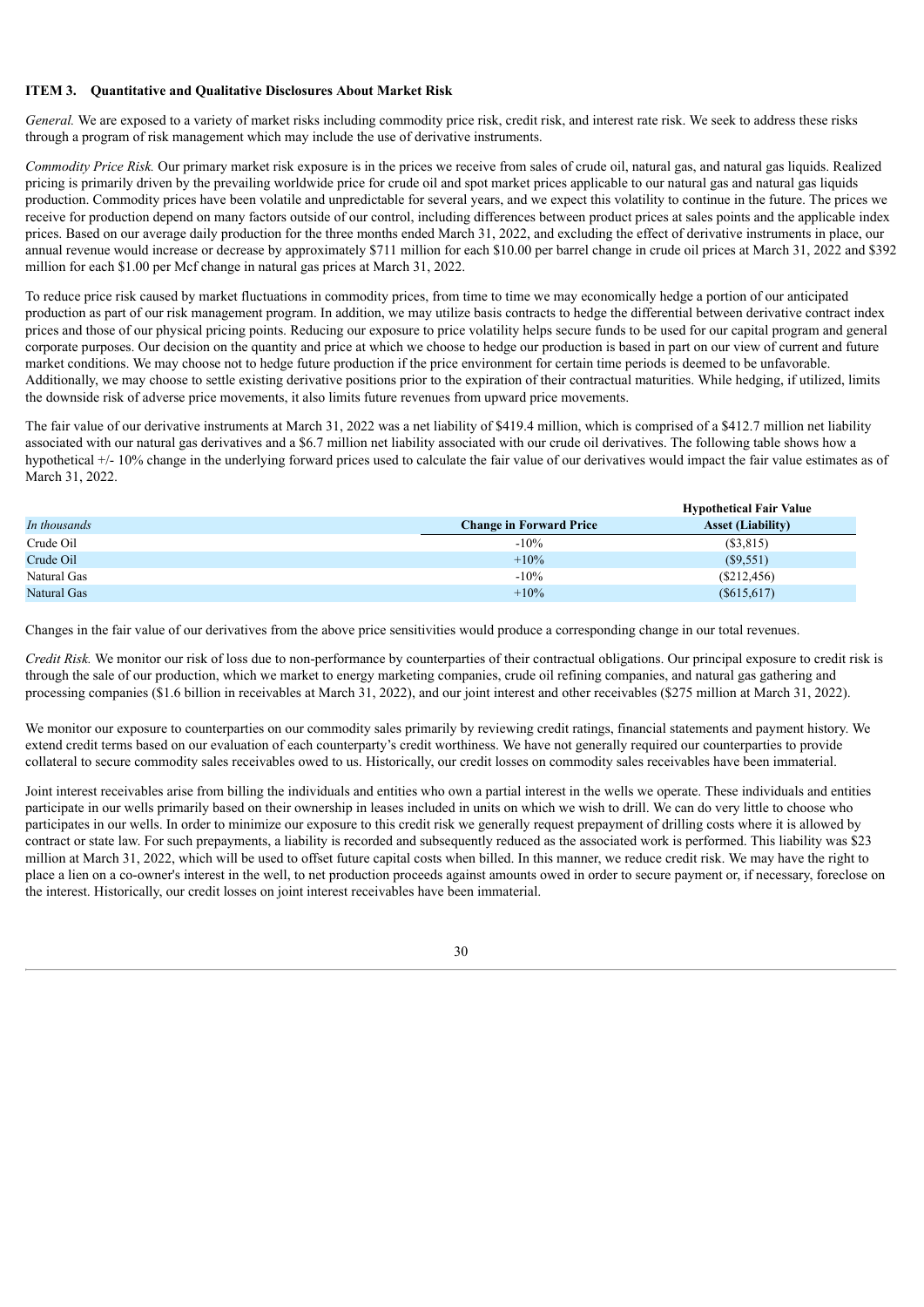*Interest Rate Risk.* Our exposure to changes in interest rates relates primarily to variable-rate borrowings we may have outstanding from time to time under our credit facility. Such borrowings bear interest at market-based interest rates plus a margin based on the terms of the borrowing and the credit ratings assigned to our senior, unsecured, long-term indebtedness. All of our other long-term indebtedness is fixed rate and does not expose us to the risk of cash flow loss due to changes in market interest rates.

We had \$55 million of outstanding borrowings on our credit facility at April 30, 2022. The impact of a 0.25% increase in interest rates on this amount of debt would result in increased interest expense and reduced income before income taxes of approximately \$0.1 million per year.

We manage our interest rate exposure by monitoring both the effects of market changes in interest rates and the proportion of our debt portfolio that is variable-rate versus fixed-rate debt. We may utilize interest rate derivatives to alter interest rate exposure in an attempt to reduce interest rate expense related to existing debt issues. Interest rate derivatives may be used solely to modify interest rate exposure and not to modify the overall leverage of the debt portfolio. We currently have no interest rate derivatives.

#### **ITEM 4. Controls and Procedures**

# **Evaluation of Disclosure Controls and Procedures**

As of the end of the period covered by this report, an evaluation of the effectiveness of the design and operation of the Company's disclosure controls and procedures (as defined in Rule 13a-15(e) under the Securities Exchange Act of 1934, as amended (the "Exchange Act")) was performed under the supervision and with the participation of the Company's management, including its Chief Executive Officer and Chief Financial Officer. Based on that evaluation, our Chief Executive Officer and Chief Financial Officer concluded the Company's disclosure controls and procedures were effective as of March 31, 2022 to ensure information required to be disclosed in the reports it files and submits under the Exchange Act is recorded, processed, summarized and reported within the time periods specified in the SEC's rules and forms, and information required to be disclosed under the Exchange Act is accumulated and communicated to the Company's management, including its Chief Executive Officer and Chief Financial Officer, as appropriate to allow timely decisions regarding required disclosure.

#### **Changes in Internal Control over Financial Reporting**

During the three months ended March 31, 2022, there were no changes in our internal control over financial reporting (as such term is defined in Rules 13a-15(f) and 15d-15(f) under the Exchange Act) that have materially affected, or are reasonably likely to materially affect, our internal control over financial reporting.

#### **Inherent Limitations on Controls and Procedures**

A control system, no matter how well conceived and operated, can provide only reasonable, not absolute, assurance that the objectives of the control system are met. Because of its inherent limitations, internal control over financial reporting may not prevent or detect misstatements. Also, projections of any evaluation of effectiveness to future periods are subject to the risks that controls may become inadequate because of changes in conditions, or that the degree of compliance with the policies or procedures may deteriorate. Accordingly, even an effective system of internal control will provide only reasonable assurance that the objectives of the internal control system are met.

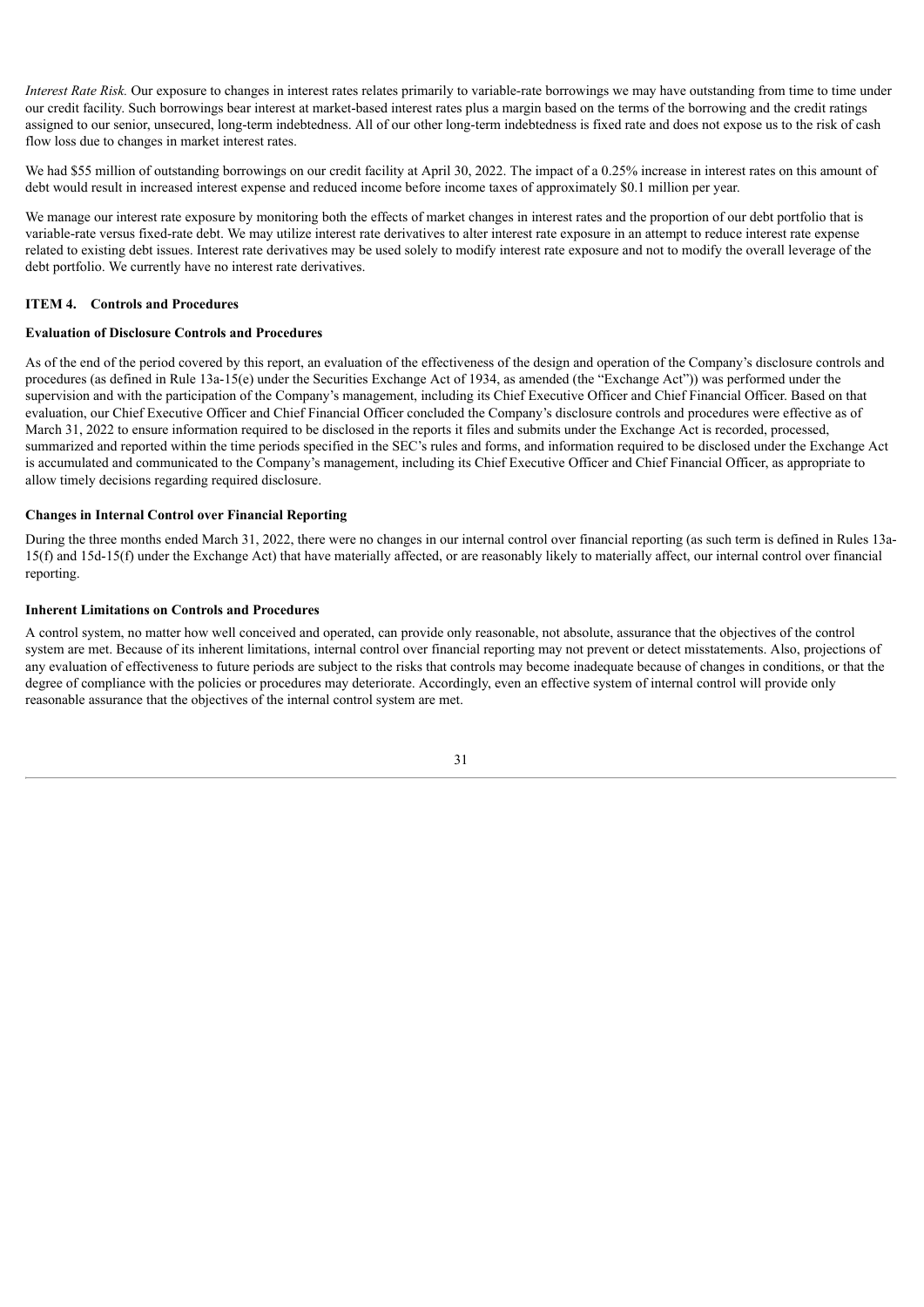## **PART II. Other Information**

# **ITEM 1. Legal Proceedings**

See Note 9. Commitments and Contingencies in Notes to Unaudited Condensed Consolidated Financial Statements for a case filed in the Northern District of California and a case filed in Oklahoma state court, which are incorporated herein by reference.

#### **ITEM 1A. Risk Factors**

In addition to the information set forth in this Form 10-Q, you should carefully consider the risk factors discussed in *Part I, Item 1A. Risk Factors* in our 2021 Form 10-K, which could materially affect our business, financial condition or future results. The risks described in this Form 10-Q, if any, and in our 2021 Form 10-K are not the only risks facing our Company. Additional risks and uncertainties not currently known to us or that we currently deem to be immaterial also may materially adversely affect our business, financial condition or future results.

There have been no material changes in our risk factors from those disclosed in our 2021 Form 10-K.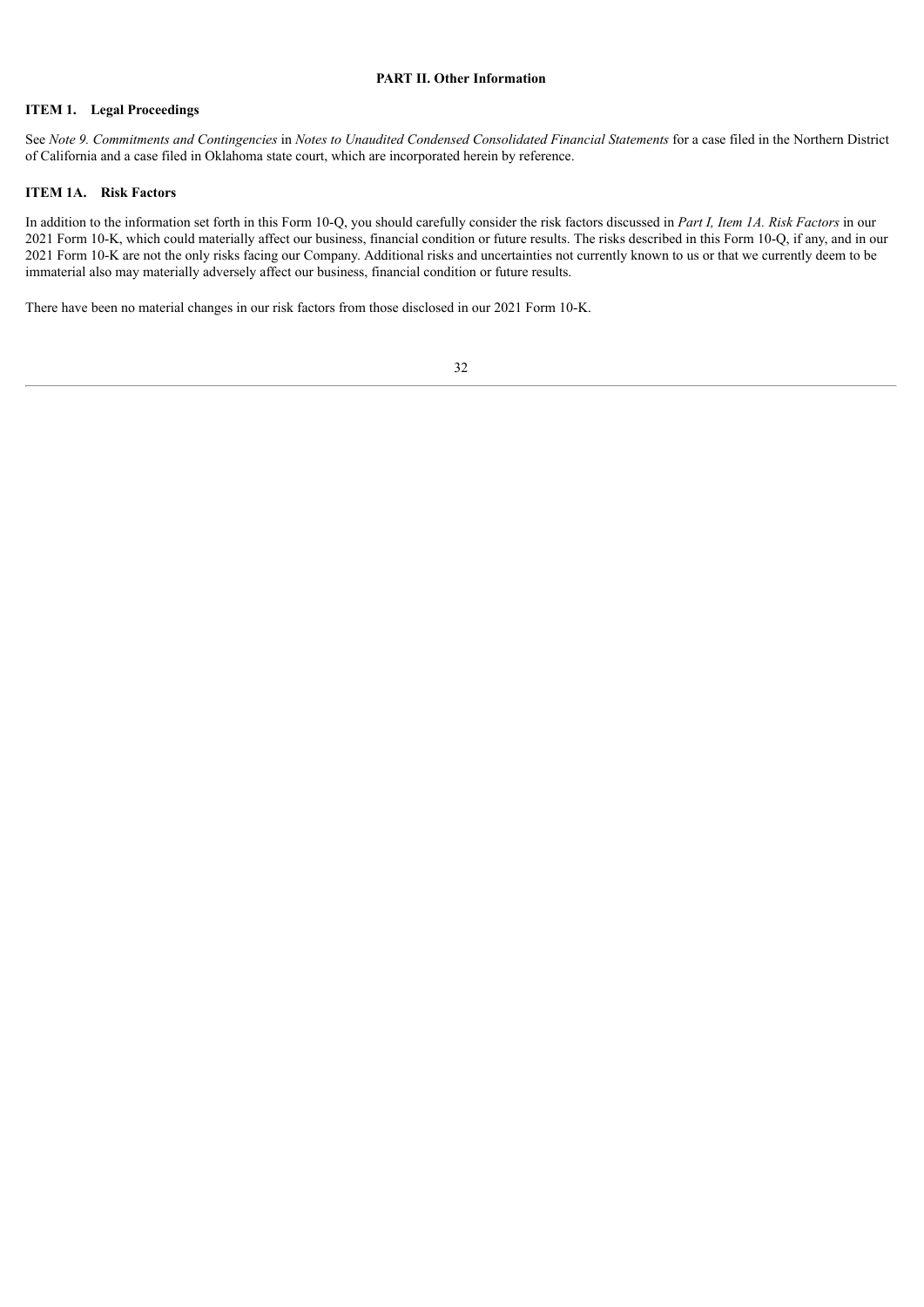## **ITEM 2. Unregistered Sales of Equity Securities and Use of Proceeds**

- (a) Recent Sales of Unregistered Securities Not applicable.
- (b) Use of Proceeds Not applicable.
- (c) Purchases of Equity Securities by the Issuer and Affiliated Purchasers The table below provides information about purchases of shares of our common stock during the three months ended March 31, 2022.

| Total<br>number of shares<br>purchased |     |       | Total number of shares<br>purchased as part of<br>publicly announced plans or<br>programs(1) |     | <b>Maximum</b> dollar<br>value of shares that may yet be<br>purchased under<br>the plans or programs (in<br>millions) $(1)$ |
|----------------------------------------|-----|-------|----------------------------------------------------------------------------------------------|-----|-----------------------------------------------------------------------------------------------------------------------------|
|                                        |     |       |                                                                                              |     |                                                                                                                             |
| 48,901                                 | \$  | 51.52 |                                                                                              |     |                                                                                                                             |
|                                        |     |       |                                                                                              |     |                                                                                                                             |
| 421.428                                | \$  | 54.27 |                                                                                              |     |                                                                                                                             |
| 1.242.422                              | \$. | 53.12 | 1.242.422                                                                                    | \$. | 992.9                                                                                                                       |
|                                        |     |       |                                                                                              |     |                                                                                                                             |
| 10,695                                 | \$  | 59.16 |                                                                                              |     |                                                                                                                             |
| 600,000                                | \$  | 56.43 | 600,000                                                                                      | \$  | 959.1                                                                                                                       |
| 336,844                                | \$. | 59.27 |                                                                                              |     |                                                                                                                             |
| 2,660,290                              |     | 54.82 | 1,842,422                                                                                    |     |                                                                                                                             |
|                                        |     |       | Average price<br>paid per share                                                              |     |                                                                                                                             |

(1) In May 2019 our Board of Directors approved the initiation of a share repurchase program to acquire up to \$1 billion of our common stock beginning in June 2019 at times and levels deemed appropriate by management. The program was announced on June 3, 2019 and does not have a set expiration date. On February 8, 2022, our Board of Directors approved an increase in the size of the share repurchase program to \$1.5 billion. As of March 31, 2022, we have repurchased a cumulative \$540.9 million of our common stock, leaving approximately \$959.1 million of authorized repurchasing capacity under the modified program. The share repurchase program does not require the Company to repurchase a specific number of shares and may be modified, suspended, or terminated by the Board of Directors at any time.

- (2) Amounts represent shares surrendered by employees to cover tax liabilities in connection with the vesting of restricted stock granted under the Company's 2013 Long-Term Incentive Plan. We paid the associated taxes to the applicable taxing authorities. The price paid per share was the closing price of our common stock on the date the restrictions lapsed on such shares.
- (3) Represents shares of our common stock purchased in open market transactions by Harold G. Hamm, our Chairman of the Board and principal shareholder.

#### **ITEM 3. Defaults Upon Senior Securities**

Not applicable.

**ITEM 4. Mine Safety Disclosures**

Not applicable.

#### **ITEM 5. Other Information**

Not applicable.

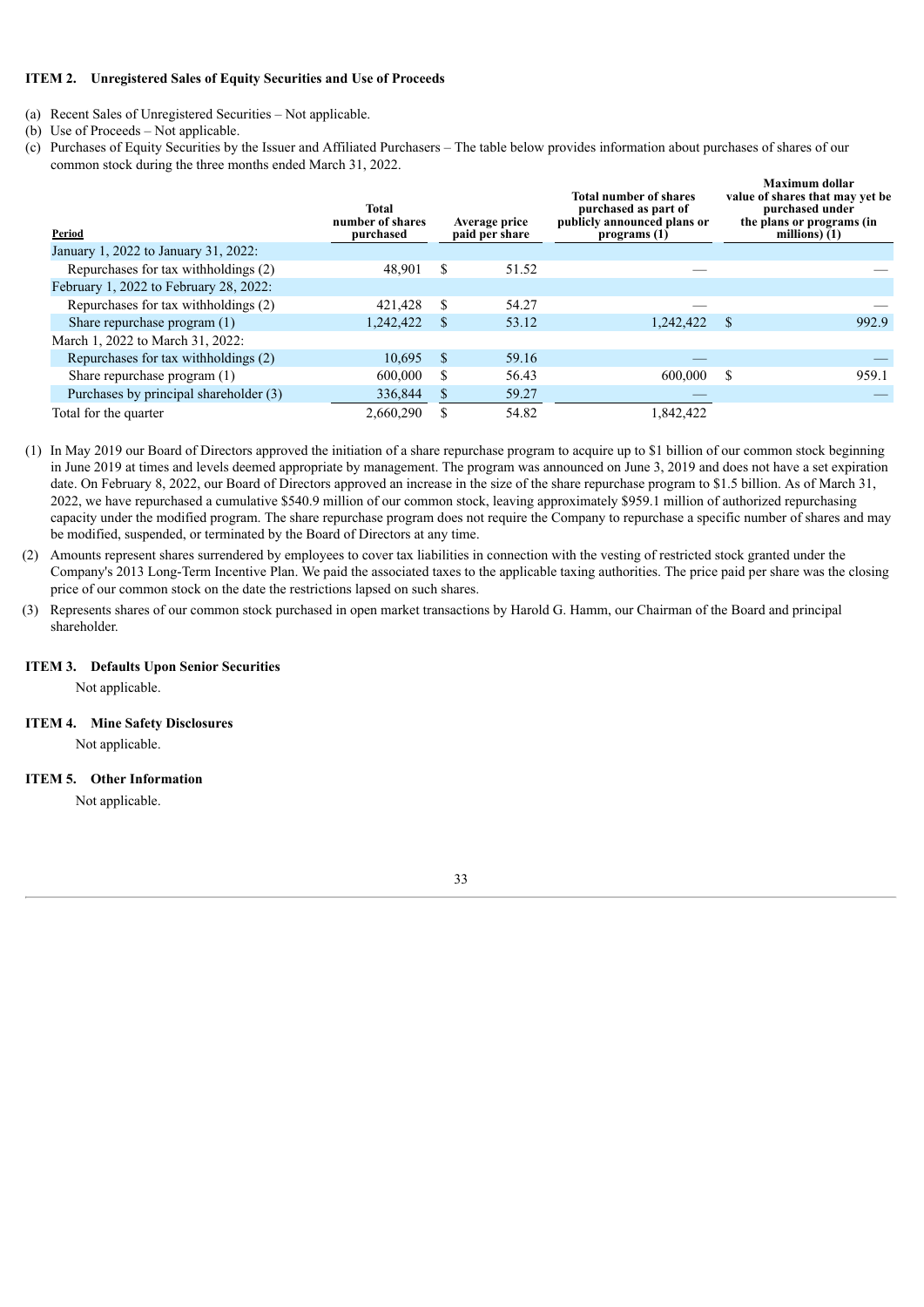#### **ITEM 6. Exhibits**

The exhibits required to be filed pursuant to Item 601 of Regulation S-K are set forth below.

- 3.1 Conformed version of Third Amended and Restated Certificate of Incorporation of Continental Resources, Inc. as amended by amendments filed on June 15, 2015 and May 21, 2020 filed as Exhibit 3.1 to the Company's Form 10-Q for the quarterly period ended June 30, 2020 (Commission File No. 001-32886) filed August 3, 2020 and incorporated herein by reference.
- 3.2 Third Amended and Restated Bylaws of Continental Resources, Inc. filed as Exhibit 3.2 to the Company's Form 10-K for the year ended December 31, 2017 (Commission File No. 001-32886) filed February 21, 2018 and incorporated herein by reference.
- 10.1\* Consulting agreement between Continental Resources, Inc. and Jack H. Stark.
- 31.1\* Certification of the Company's Chief Executive Officer Pursuant to Section 302 of the Sarbanes-Oxley Act of 2002 (15 U.S.C. Section 7241).
- 31.2\* Certification of the Company's Chief Financial Officer Pursuant to Section 302 of the Sarbanes-Oxley Act of 2002 (15 U.S.C. Section 7241).
- 32\*\* Certification of the Company's Chief Executive Officer and Chief Financial Officer Pursuant to Section 906 of the Sarbanes-Oxley Act of 2002 (18 U.S.C. Section 1350).
- 101.INS\* Inline XBRL Instance Document the Inline XBRL Instance Document does not appear in the Interactive Data file because its XBRL tags are embedded within the Inline XBRL document
- 101.SCH\* Inline XBRL Taxonomy Extension Schema Document
- 101.CAL\* Inline XBRL Taxonomy Extension Calculation Linkbase Document
- 101.DEF\* Inline XBRL Taxonomy Extension Definition Linkbase Document
- 101.LAB\* Inline XBRL Taxonomy Extension Label Linkbase Document
- 101.PRE\* Inline XBRL Taxonomy Extension Presentation Linkbase Document
- 104 Cover Page Interactive Data File (formatted as Inline XBRL and contained in Exhibit 101)

Filed herewith

\*\* Furnished herewith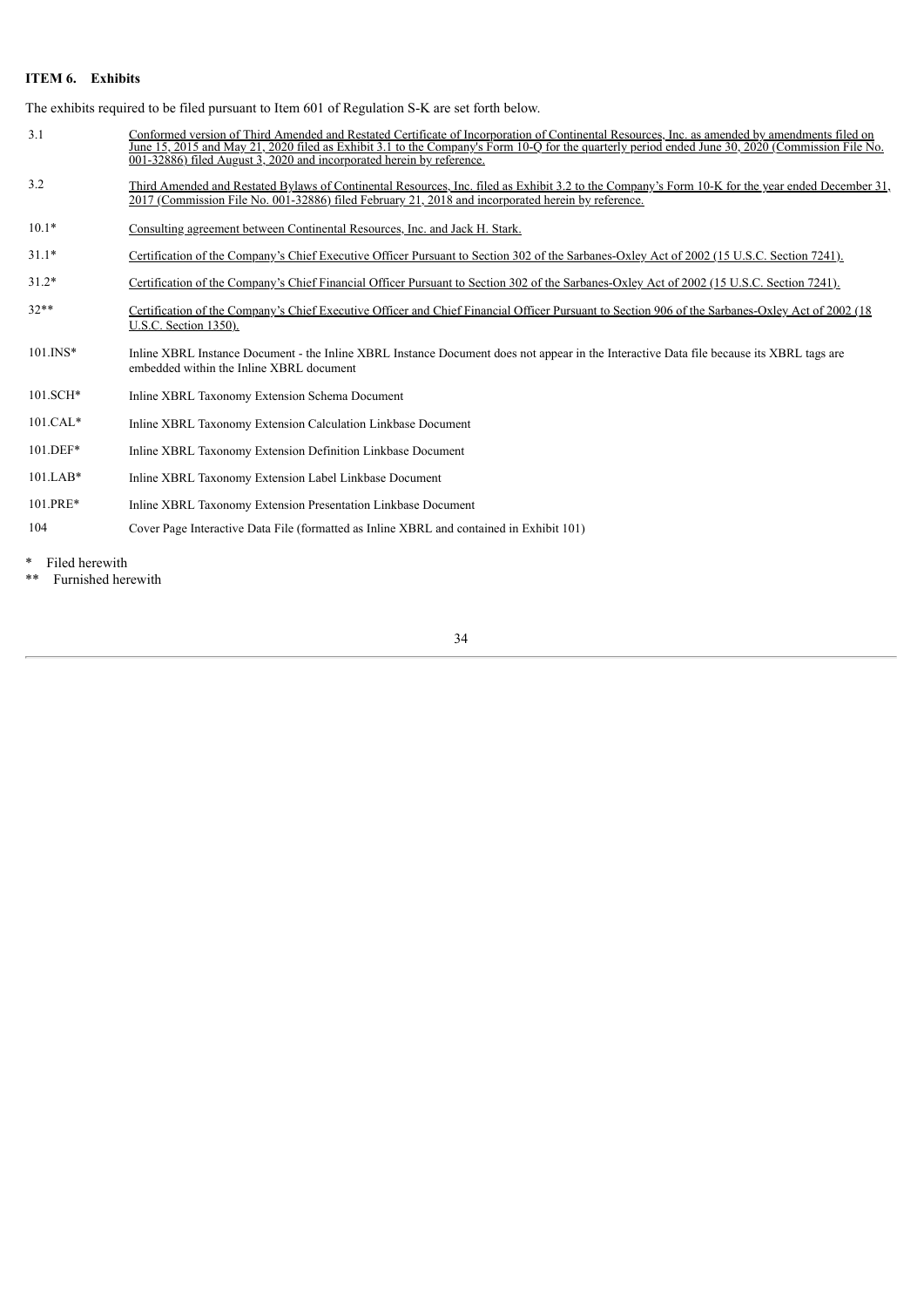#### **SIGNATURE**

Pursuant to the requirements of the Securities Exchange Act of 1934, the registrant has duly caused this report to be signed on its behalf by the undersigned thereunto duly authorized.

CONTINENTAL RESOURCES, INC.

Date: May 4, 2022 By: /s/ John D. Hart

John D. Hart

Chief Financial Officer and Executive Vice President of Strategic Planning (Duly Authorized Officer and Principal Financial Officer)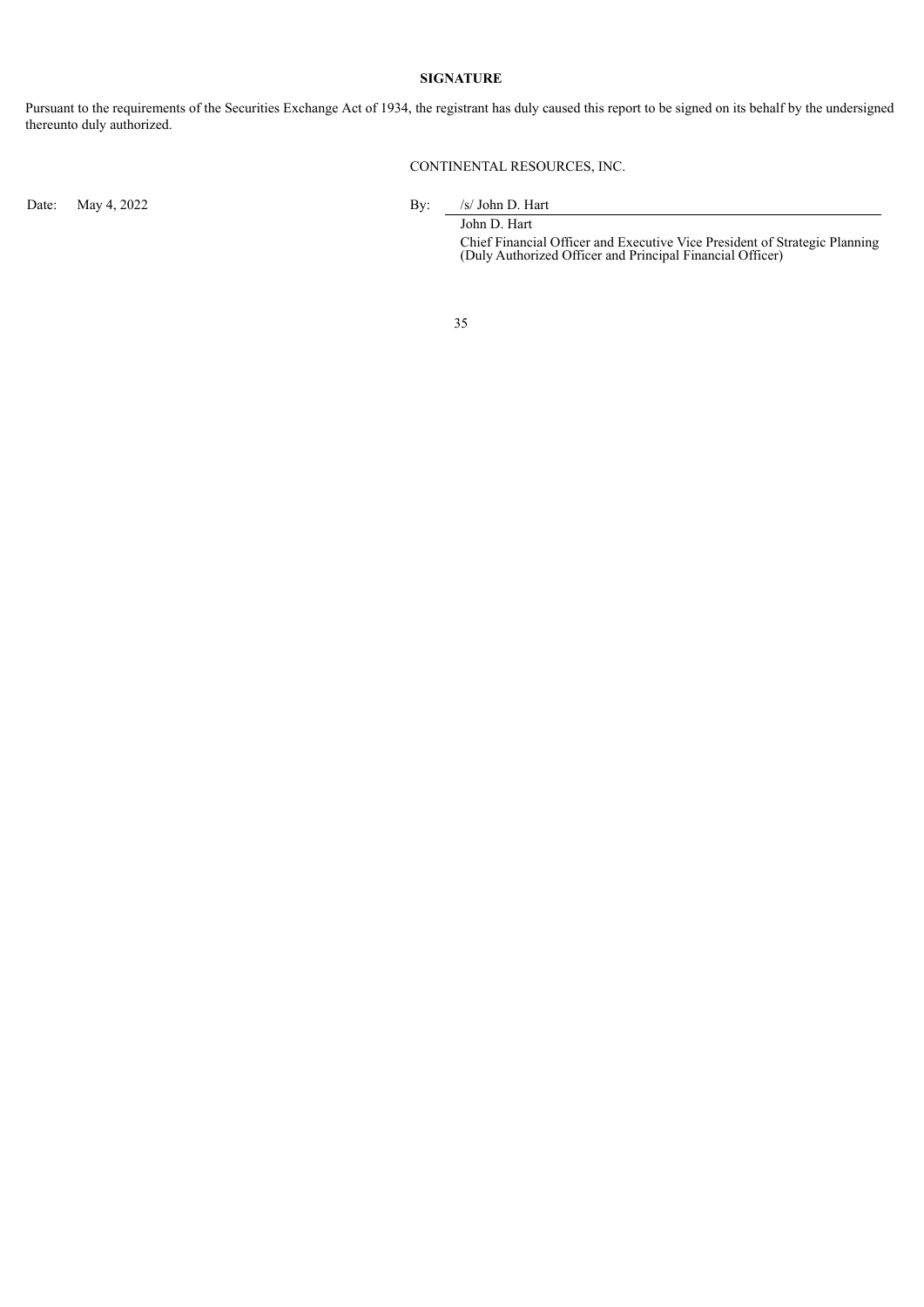#### **CONSULTING AGREEMENT**

This Consulting Agreement (this "Agreement") is entered into as of March 22, 2022 ("Effective Date") between Continental Resources, Inc. ("Company") and Jack H. Stark ("Consultant").

Consultant is retiring as President of the Company, effective as of 5 p.m., Central standard time, on April 1, 2022 (the "Retirement Date"). Company desires to have the benefit of Consultant's advice and counsel for a period time after the Retirement Date to assist with the transition of his executive functions to other employees and officers in the Company. Consultant is willing to provide such transitional services in accordance with the terms of this Agreement.

#### The parties agree as follows:

1. **Retirement.** As of the Retirement Date, Consultant shall be considered to have retired from: (a) his employment with Company; (b) all officer positions with Company (including the position of President) and its subsidiaries and affiliates; and (c) any fiduciary, administrative or other committees, including with respect to any employee benefit plans of Company. As of the Retirement Date, Consultant's salary shall cease, and any entitlement Consultant may have under a Company-provided benefit plan, program, contract or practice will terminate, except as required by law or the terms of Company's applicable plans regarding vested benefits.

2. **Consulting Services.** For a period of one year from the Effective Date (the "Consulting Period"), Consultant shall stand ready and shall furnish to Company, upon request, such reasonable services of an advisory or consulting nature for the transition of Consultant's functions as President of the Company. The parties understand Consultant: (a) shall be available during the Consulting Period upon reasonable notice and at reasonable times for periodic consultations by telephone; (b) shall not be required to render such services during reasonable vacation periods or times of illness, disability or other incapacity; and (c) shall be expected to devote an average of two (2) weeks per quarter to performance of such services. The parties agree Consultant's threshold hourly commitment is less than 20% of the average level of services Consultant performed as an employee in the 36 months prior to his separation from employment with Company.

It is understood that Consultant is free to engage in other consulting arrangements or board service so long as such work does not conflict with the performance of Consultant's obligations under this Agreement. In providing the consulting services, Consultant shall be an independent contractor of Company and shall have no authority to bind Company to any agreement or obligation of any type or nature or make decisions on behalf of Company. Consultant shall act in accordance with such independent contractor status and not hold himself out as an officer or employee of Company or as speaking on behalf of Company, nor shall Consultant make any claim based on any right or privilege applicable to Company's employees. Consultant shall be responsible for all costs of self-employment, including social security liabilities and federal, state and local income tax payments, and shall pay such costs when and as due. Nothing herein shall be deemed to create any form of partnership, principal-agent relationship, employer-employee relationship, or joint venture between the parties with respect to the consulting services.

3. **Compensation for Consulting Services.** In consideration for the consulting services during the Consulting Period, Company shall provide Consultant with the following compensation:

- (a) Seven hundred fifty dollars (\$750.00) per hour for Consultant's services; and
- (b) Company shall promptly reimburse Consultant for all reasonable expenses incurred by him in performing services hereunder during the Consulting Period, in accordance with Company's standard business expense reimbursement policies and procedures then in effect.

4. **Non-solicitation.** For two years from the Effective Date, Consultant will refrain from directly or indirectly employing, attempting to employ, recruiting or otherwise soliciting, inducing or influencing any person or entity to leave employment with Company or to terminate any existing contract with the company. Consultant understands the restrictions set forth in this Section 4 are intended to protect Company's interest in its established employee, customer and supplier relationships and goodwill, and Consultant agrees that such restrictions are reasonable and appropriate.

5. **Confidential Information.** Consultant acknowledges that during the performance of his duties under this Agreement, he may receive, learn or otherwise become aware of confidential information regarding Company, including without limitation its business methods, strategies, policies, procedures, techniques, research, historical or projected financial information, budgets, trade secrets, or any other non-public information about or relating to the business operations, activities or strategies of Company ("Confidential Information"). Consultant shall not use, disclose or communicate any such Confidential Information other than for the purpose of fulfilling his duties and obligations under this Agreement. Consultant shall not disclose or communicate Confidential Information to third parties without Company's advance written consent, and then only to those individuals or entities who have executed a Confidentiality Agreement with provisions acceptable to Company and which lists Company as either a party or a named or unnamed thirdparty beneficiary. All memoranda, notes, lists, records, files, documents and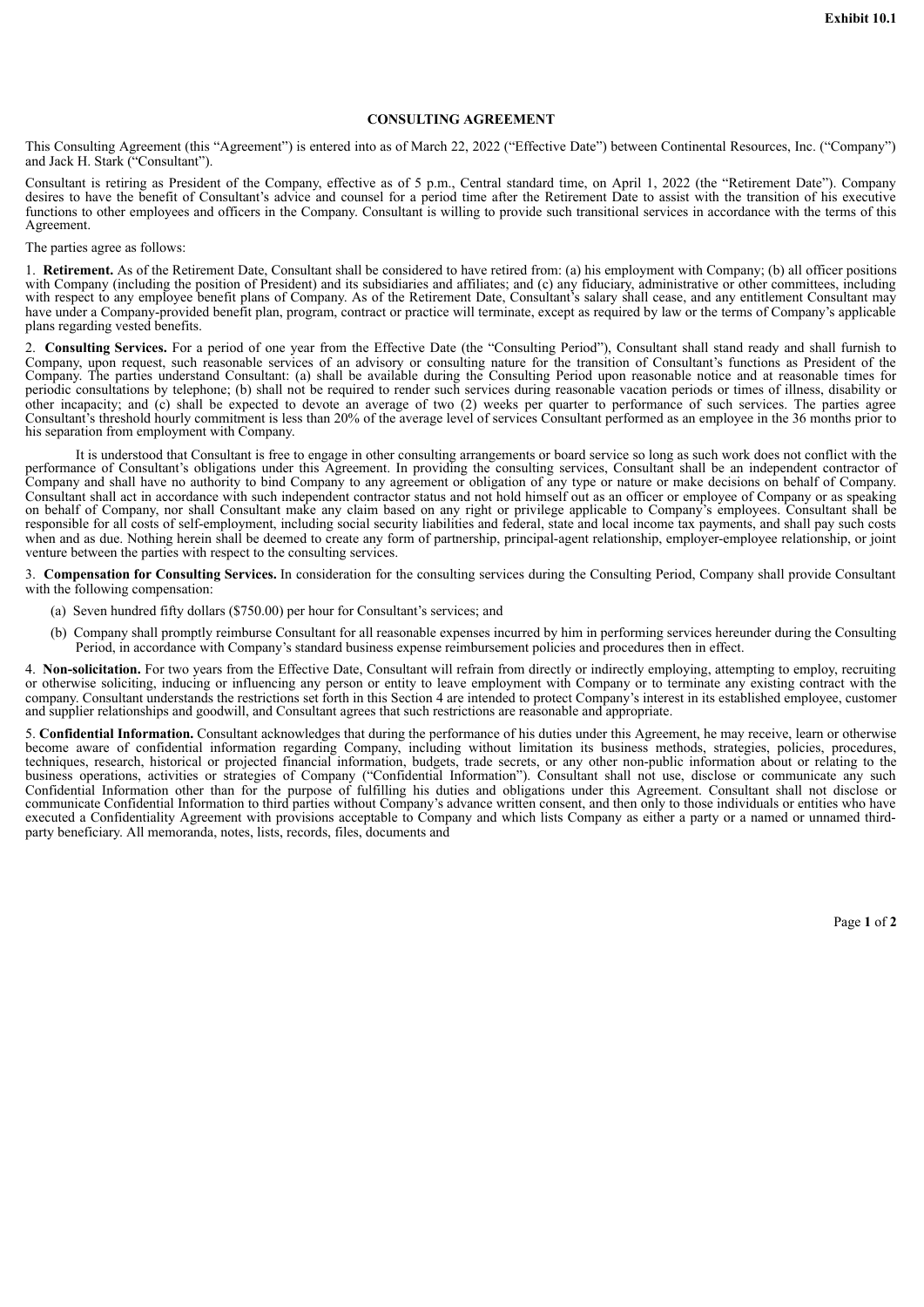other papers and like items (and all copies, extracts and summaries thereof) made or compiled by Consultant or made available to him containing Confidential Information or concerning the business of Company shall be Company's property and shall be returned to Company promptly upon termination of this Agreement or at any other time upon request by Company.

#### 6. **Miscellaneous.**

- (a) This Agreement contains all the terms and conditions regarding the subject matter of this Agreement and supersedes any prior agreements, promises, negotiations, or representations, either oral or written, relating to the subject matter of this Agreement.
- (b) This Agreement is intended to comply with and shall be construed, to the extent applicable, consistent with the provisions of Section 409A of the Internal Revenue Code of 1986, as amended ("Section 409A"). For purposes of this Agreement, each amount to be paid or benefit to be provided will be construed as a separate identified payment for purposes of Section 409A, and any payments that are due within the "short term deferral period" as defined in Section 409A will not be treated as deferred compensation unless applicable law requires otherwise.
- (c) None of the provisions, terms, or clauses of this Agreement may be changed except if made in writing signed by both Consultant and Company. Any waiver of any term or provision of this Agreement must be in writing and be signed by the party granting the waiver. If any of the provisions, terms, or clauses of this Agreement are declared illegal, unenforceable, or ineffective, those provisions, terms, and clauses shall be deemed severable, such that all other provisions, terms and clauses of this Agreement shall remain valid and binding upon both parties.

Continental Resources, Inc.

By: /s/ William B. Berry

\_\_\_\_\_\_\_\_\_\_\_\_\_\_\_\_\_\_\_\_\_\_\_\_\_\_\_\_\_\_\_\_ William B. Berry Chief Executive Officer

Dated: April 1, 2022

| Jack H. Stark |  |
|---------------|--|
|               |  |

/s/ Jack H. Stark  $\_$ 

Dated: March 22, 2022

Page **2** of **2**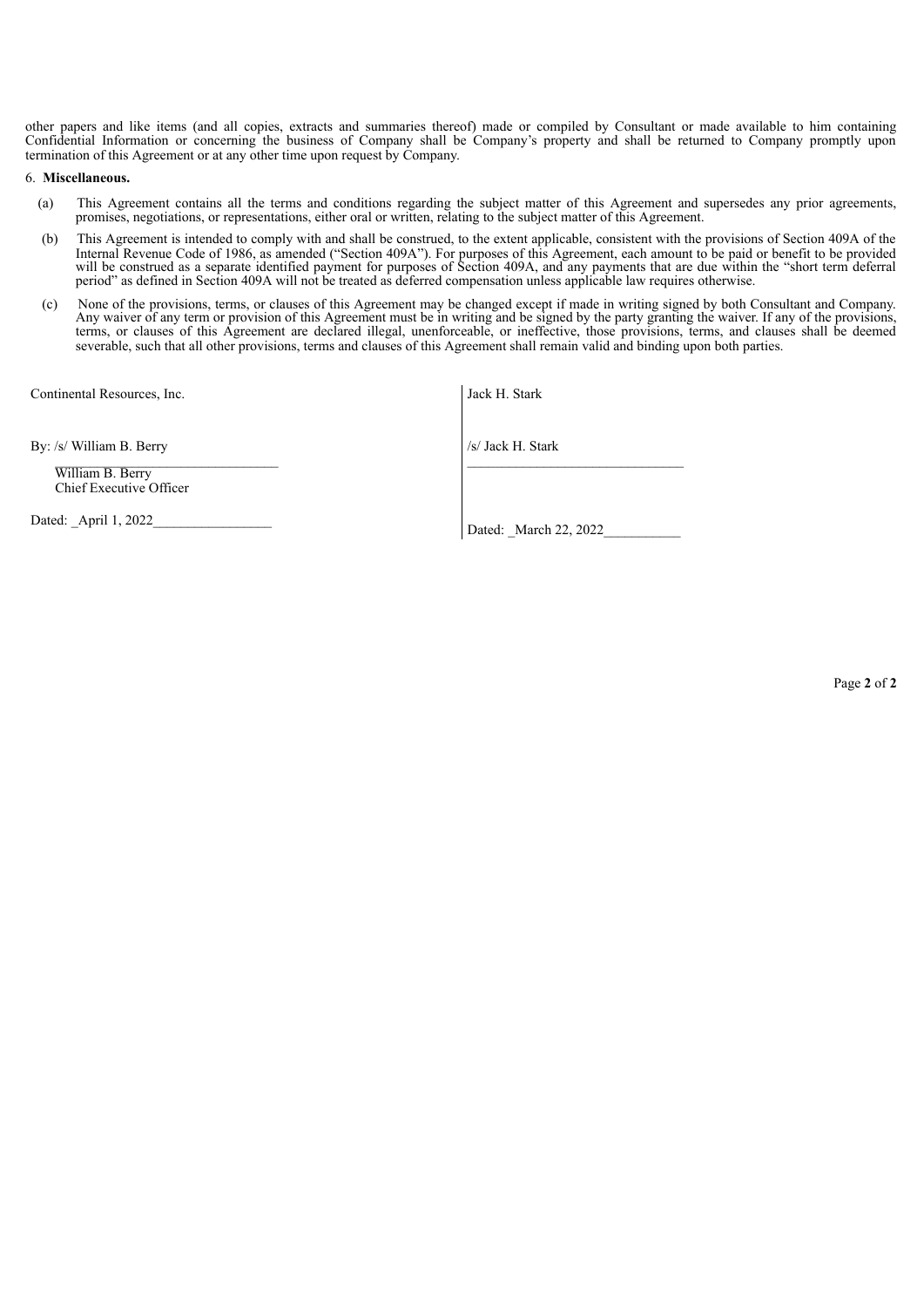## **Certification of the Company's Chief Executive Officer Pursuant to Section 302 of the Sarbanes-Oxley Act of 2002 (15 U.S.C. Section 7241)**

I, William B. Berry, certify that:

- 1. I have reviewed this report on Form 10-Q for the period ended March 31, 2022 of Continental Resources, Inc. ("Registrant");
- 2. Based on my knowledge, this report does not contain any untrue statement of a material fact or omit to state a material fact necessary to make the statements made, in light of the circumstances under which such statements were made, not misleading with respect to the period covered by this report;
- 3. Based on my knowledge, the financial statements, and other financial information included in this report, fairly present in all material respects the financial condition, results of operations and cash flows of the Registrant as of, and for, the periods presented in this report;
- 4. The Registrant's other certifying officer and I are responsible for establishing and maintaining disclosure controls and procedures (as defined in Exchange Act Rules 13a-15(e) and 15d-15(e)) and internal control over financial reporting (as defined in Exchange Act Rules 13a-15(f) and 15d-15(f)) for the Registrant and have:
	- (a) Designed such disclosure controls and procedures, or caused such disclosure controls and procedures to be designed under our supervision, to ensure that material information relating to the Registrant, including its consolidated subsidiaries, is made known to us by others within those entities, particularly during the period in which this report is being prepared;
	- (b) Designed such internal control over financial reporting, or caused such internal control over financial reporting to be designed under our supervision, to provide reasonable assurance regarding the reliability of financial reporting and the preparation of financial statements for external purposes in accordance with generally accepted accounting principles;
	- (c) Evaluated the effectiveness of the Registrant's disclosure controls and procedures and presented in this report our conclusions about the effectiveness of the disclosure controls and procedures, as of the end of the period covered by this report based on such evaluation; and
	- (d) Disclosed in this report any change in the Registrant's internal control over financial reporting that occurred during the Registrant's most recent fiscal quarter (the Registrant's fourth fiscal quarter in the case of an annual report) that has materially affected, or is reasonably likely to materially affect, the Registrant's internal control over financial reporting; and
- 5. The Registrant's other certifying officer and I have disclosed, based on our most recent evaluation of internal control over financial reporting, to the Registrant's auditors and the audit committee of the Registrant's board of directors:
	- (a) All significant deficiencies and material weaknesses in the design or operation of internal control over financial reporting which are reasonably likely to adversely affect the Registrant's ability to record, process, summarize and report financial information; and
	- (b) Any fraud, whether or not material, that involves management or other employees who have a significant role in the Registrant's internal control over financial reporting.

Date: May 4, 2022

/s/ William B. Berry

**William B. Berry President and Chief Executive Officer**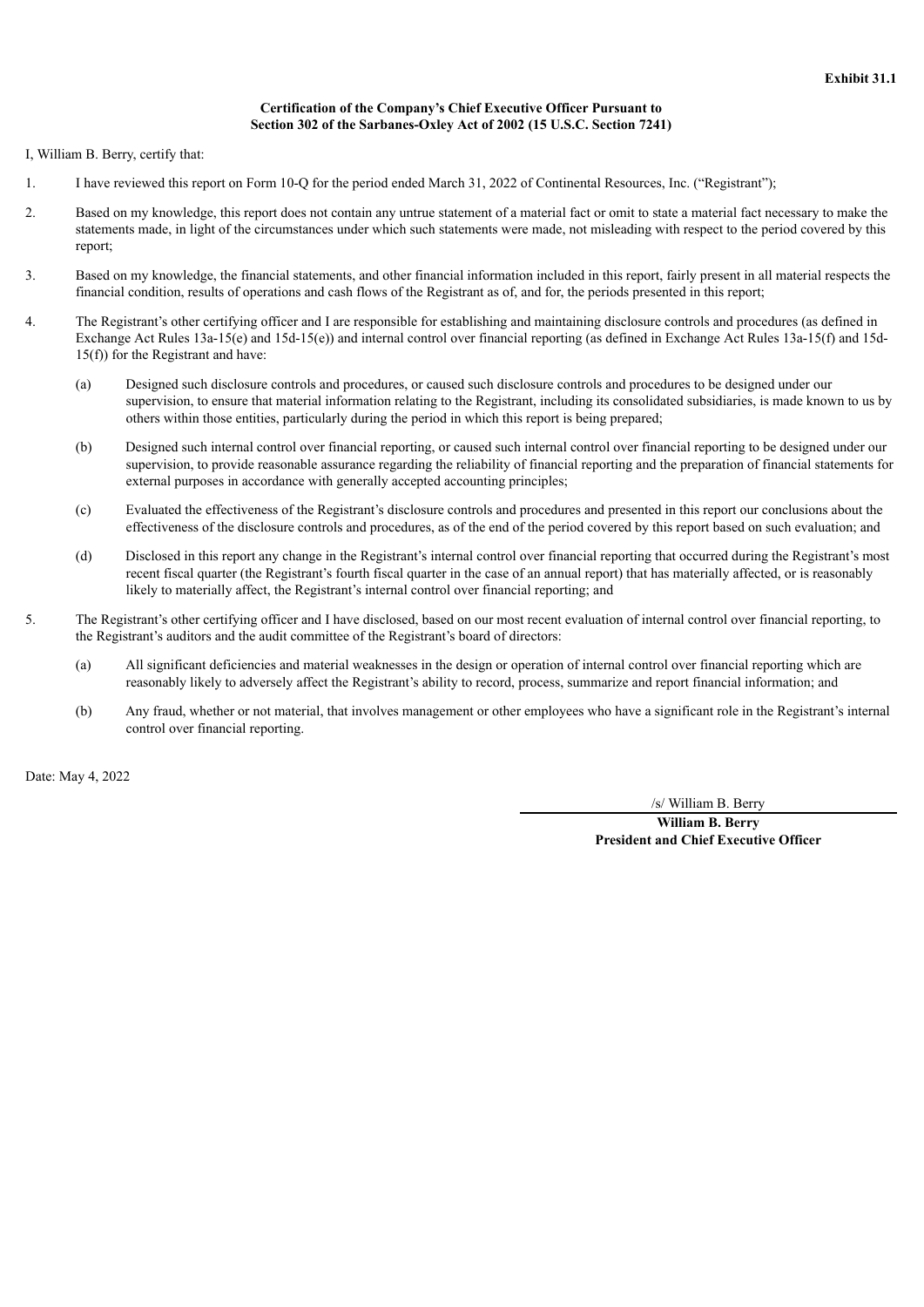## **Certification of the Company's Chief Financial Officer Pursuant to Section 302 of the Sarbanes-Oxley Act of 2002 (15 U.S.C. Section 7241)**

I, John D. Hart, certify that:

- 1. I have reviewed this report on Form 10-Q for the period ended March 31, 2022 of Continental Resources, Inc. ("Registrant");
- 2. Based on my knowledge, this report does not contain any untrue statement of a material fact or omit to state a material fact necessary to make the statements made, in light of the circumstances under which such statements were made, not misleading with respect to the period covered by this report;
- 3. Based on my knowledge, the financial statements, and other financial information included in this report, fairly present in all material respects the financial condition, results of operations and cash flows of the Registrant as of, and for, the periods presented in this report;
- 4. The Registrant's other certifying officer and I are responsible for establishing and maintaining disclosure controls and procedures (as defined in Exchange Act Rules 13a-15(e) and 15d-15(e)) and internal control over financial reporting (as defined in Exchange Act Rules 13a-15(f) and 15d-15(f)) for the Registrant and have:
	- (a) Designed such disclosure controls and procedures, or caused such disclosure controls and procedures to be designed under our supervision, to ensure that material information relating to the Registrant, including its consolidated subsidiaries, is made known to us by others within those entities, particularly during the period in which this report is being prepared;
	- (b) Designed such internal control over financial reporting, or caused such internal control over financial reporting to be designed under our supervision, to provide reasonable assurance regarding the reliability of financial reporting and the preparation of financial statements for external purposes in accordance with generally accepted accounting principles;
	- (c) Evaluated the effectiveness of the Registrant's disclosure controls and procedures and presented in this report our conclusions about the effectiveness of the disclosure controls and procedures, as of the end of the period covered by this report based on such evaluation; and
	- (d) Disclosed in this report any change in the Registrant's internal control over financial reporting that occurred during the Registrant's most recent fiscal quarter (the Registrant's fourth fiscal quarter in the case of an annual report) that has materially affected, or is reasonably likely to materially affect, the Registrant's internal control over financial reporting; and
- 5. The Registrant's other certifying officer and I have disclosed, based on our most recent evaluation of internal control over financial reporting, to the Registrant's auditors and the audit committee of the Registrant's board of directors:
	- (a) All significant deficiencies and material weaknesses in the design or operation of internal control over financial reporting which are reasonably likely to adversely affect the Registrant's ability to record, process, summarize and report financial information; and
	- (b) Any fraud, whether or not material, that involves management or other employees who have a significant role in the Registrant's internal control over financial reporting.

Date: May 4, 2022

/s/ John D. Hart

**John D. Hart Chief Financial Officer and Executive Vice President of Strategic Planning**